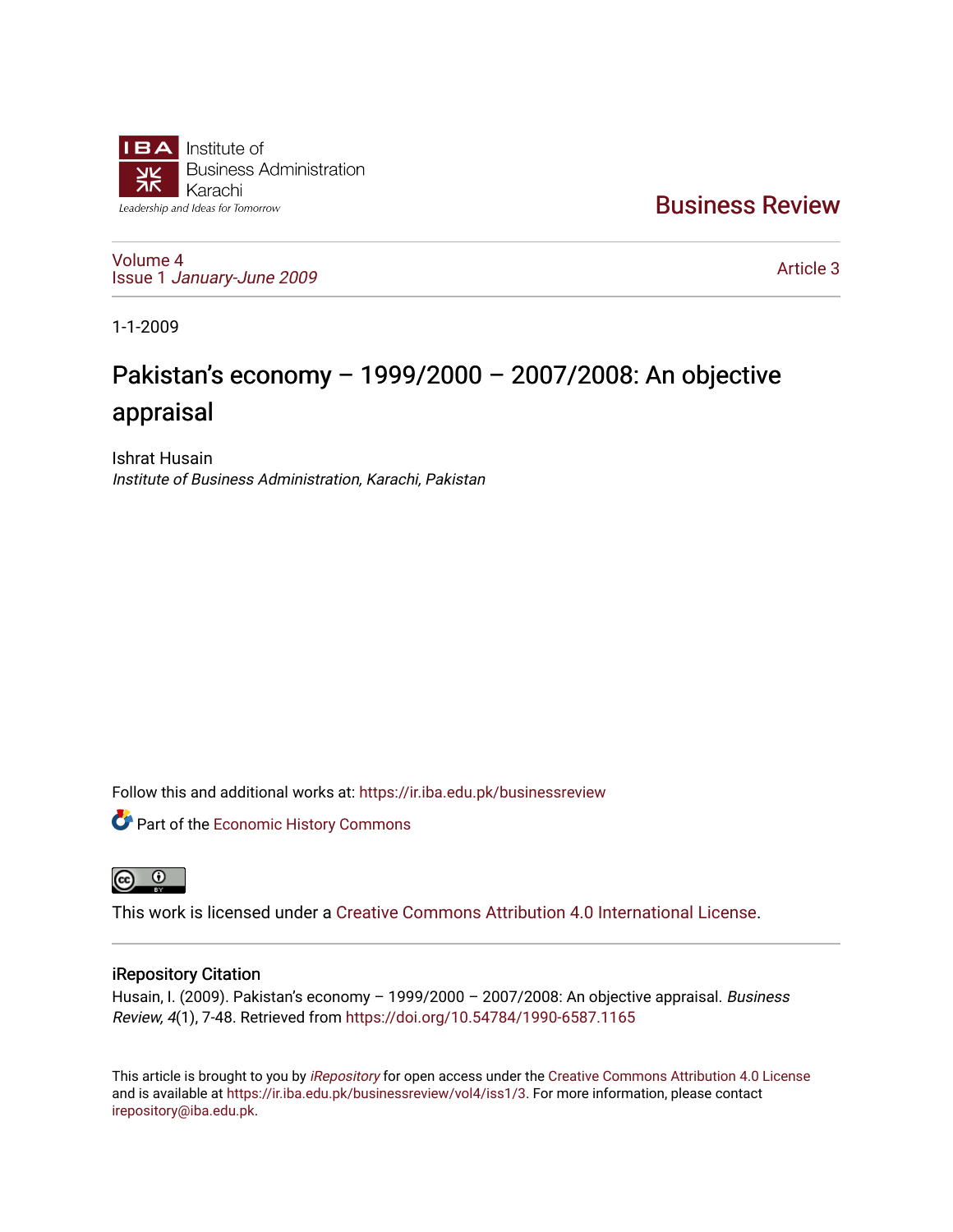## **ARTICLE**

## **Pakistan's Economy – 1999/2000 – 2007/2008 An Objective Appraisal**

#### **Ishrat Husain**

Institute of Business Administration, Karachi, Pakistan

This article is an attempt to present a dispassionate and objective analysis of the economic situation that attempts to try to sift facts from fiction and myths, separate analysis from emotions, present the strengths and weaknesses of the economy and draw conclusions based on evidence and analysis rather than popular rhetoric and half-truths. As there is a great deal of skepticism about the quality of the official data the sources used in this paper draw upon both internationally and nationally verified and authenticated numbers. At the international level, the IMF, World Bank, Asian Development Bank, UNDP, Merrill Lynch, JP Morgan, Goldman Sachs data has been used while that of the State Bank of Pakistan (SBP), Social Policy Development Centre, Institute of Public Policy, ABN Amro Bank, local research analysts in the private sector and other independent research reports have been used from domestic sources. This variety of data sources should offset the biases, if any. The period chosen for the review of the economy covers the entire eight years because until the whole context is taken into account the picture will remain incomplete or blurred. But this period is further sub-divided into three subperiods (i) 1999/2001-02 (ii) 2002-03 – 2006/07 and (iii) 2007/08. The distinctive features of these sub-periods were macro-economic stabilization, growth acceleration and economic regress respectively.

#### **LEGACY OF THE 1990S**

After an impressive record of economic growth and poverty alleviation during the 1980s Pakistan suffered serious setbacks in the 1990s in terms of most economic and social indicators. Economic growth rates decelerated, inflation rose to peak rates, debt burden escalated substantially, macroeconomic imbalances widened and worst of all the incidence of poverty almost doubled. Pakistan's credibility in the international financial community was at its lowest ebb as successive agreements concluded with the International Financial Institutions (IFIs) were not implemented. Confidence of the local investors was eroded when the hard earned foreign currency deposits of resident and non-resident Pakistanis, accumulated over a long period of time, were suddenly frozen. Foreign investors were unhappy as all the power purchase agreements were reopened, re-examined and criminal action was initiated against Hubco.

The annual growth rate during the 1980s was 6.3 per cent, which decelerated to 4.9 per cent during the first half of the 1990s, and further down to 4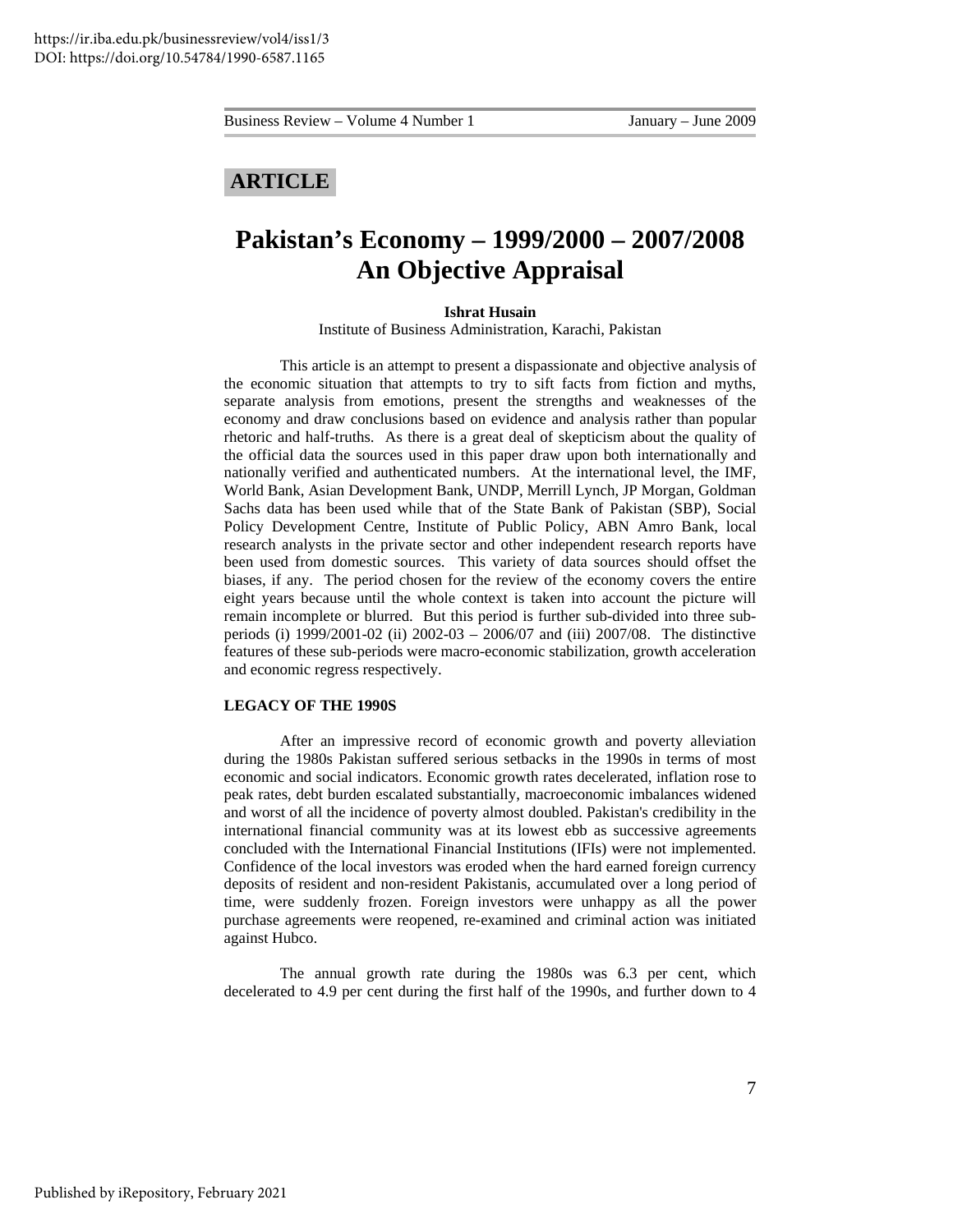per cent during the second half. While the agriculture sector showed remarkably satisfactory performance and recorded higher growth than in the 1980s a major setback occurred due to poor output by the manufacturing sector. As compared to an average record of 8.2 per cent the sectoral growth witnessed a sharp fall to almost 4 per cent in the 1990s. The services sector also could not keep up its historical pace and showed a relatively lower growth rate. Since this sector is a major source of employment generation, particularly in the urban and non-farm rural areas, it can easily be surmised that overall employment rate suffered as well.

Investment ratio moving in a downward direction since 1995 reached a low of 13.9 per cent in 1998-9. This backlog of investment made it even more difficult for the economy to resume a higher growth path. Financing to achieve higher investment rate was also problematic as foreign savings, which used to bridge the gap between national savings and investment dried up in the wake of the May 1998 events.

The persistence of fiscal and external deficits led to accumulation of large domestic and external debt throughout the decade. Total debt consequently rose from \$20 billion in June 1990 to a peak of \$43 billion in May 1998. Pakistan's external debt reached 47.6 per cent of GDP, having grown at an average annual rate of 8.1 per cent throughout the 1990s. The net present value of external debt as a percentage of exports was estimated at 230 per cent in 1998-much higher than the safe limit of 150 per cent. The burden of stock of external debt and foreign currency liabilities rose from 258 per cent of total foreign exchange earnings in 1990 to 364 per cent in May 1998. The ratio of debt service payment due to foreign exchange earnings rose from 23.3 to above 40 per cent in the same period. These ratios clearly suggest that external debt burden had become unsustainable.

 Domestic debt growth was more rapid in the 1990s-13.7 per cent per annum, and this was a direct consequence of liberalization of interest rate and the need to finance growing fiscal deficit. Domestic debt accounted for 49.1 per cent of GDP. The structural burden of overall public debt thus became more onerous. Public debt grew from Rs. 802 billion in 1990 to Rs. 2971 billion in June 1999. As a percentage of GDP the increase was 93.7 to 102 per cent, while as a proportion of revenue the burden rose from 470 to 625 per cent. Public debt service claimed as much as 61 per cent of total revenues in mid-1999 compared to 35.7 per cent in 1990 thus leaving very little fiscal space for development expenditure.

 The burgeoning burden of debt service was reflected in the. Persistently high level of fiscal deficit, above 7 per cent of GDP, while primary deficit began to slide from 2 per cent of GDP in 1990-5 to 0.3 per cent in 1995-9. The other major contributory factors, besides the increased burden of debt servicing for fiscal imbalances, was lower tax effort. Tax-GDP ratio had moved up to 14.4 per cent by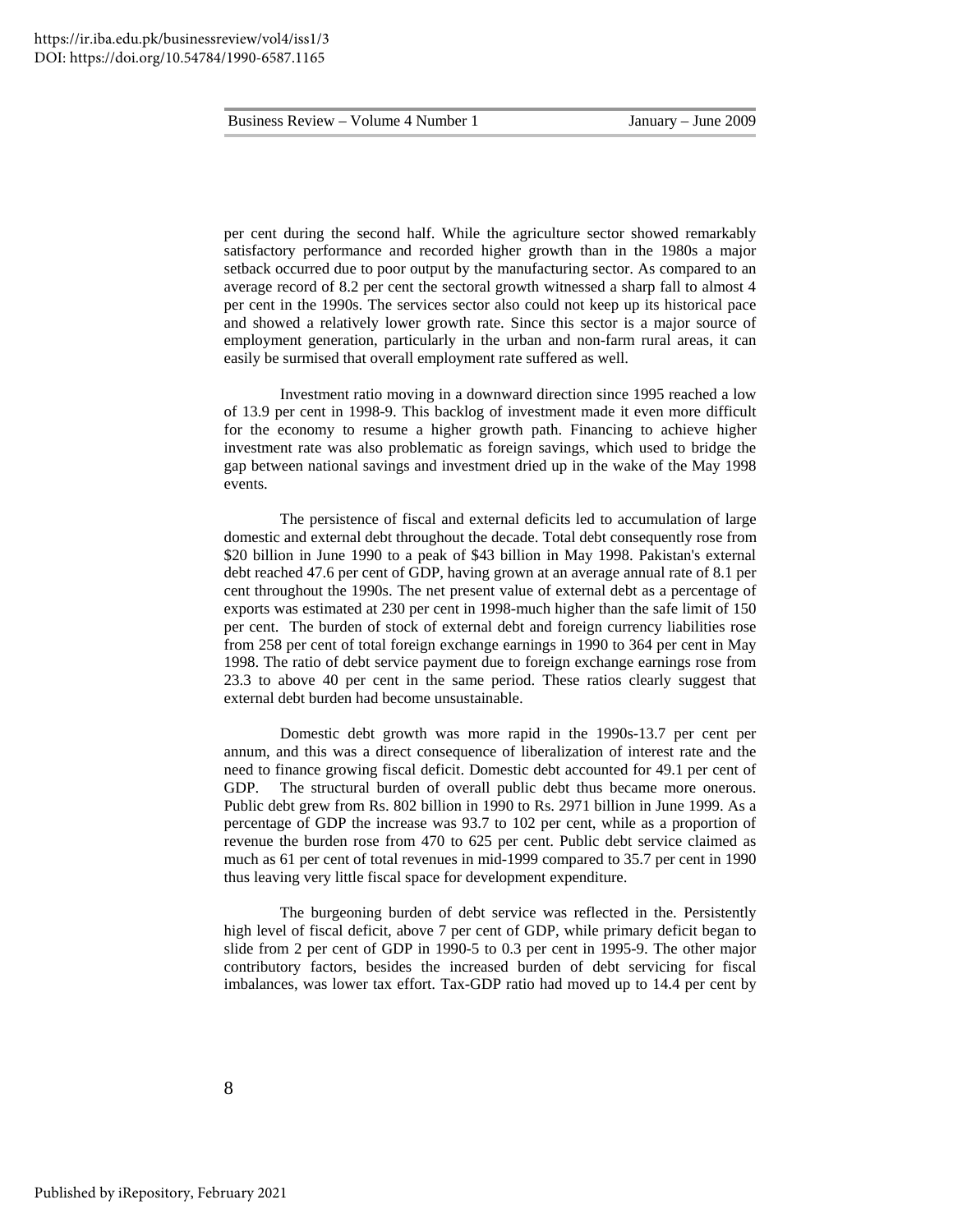1994-5 but since then it had consistently eroded and was down to 12.8 per cent by 1999-2000. As a consequence of this twin menace, development expenditure took a major hit and reached a low of 3 per cent of GDP from 8 per cent in the first half of the 1980s. The crowding-in of private investment could not take place as the beneficial effect of complementarily between private and public sector investment was not realized. Current expenditure excluding debt service and defence had to be contained thus squeezing social sector expenditures below the desirable level.

External sector deficit also jumped from 2.6 per cent of GDP in the 1980s to 4 per cent in 1990s. A major factor responsible for this trend was stagnation of exports and the loss of market share in world exports. In the first half of 1990s merchandise exports remained stuck at about \$6.8 billion. Then there was a significant discrete jump to \$8.1 billion in the fiscal year 1995 but this jump proved to be an aberration, and the annual average in subsequent years hovered around \$8.3 billion. This inability to expand exports in a buoyant world trade environment caused a loss of market share and made it more difficult to service external debt obligations. As foreign currency deposits of resident and non-resident Pakistanis were readily available to finance the current account deficit the policy makers were no longer pushed to take hard decisions on restructuring and reforming the economy. Despite the utilization of this ready source 'of financing, it may be recalled, the volume of external debt doubled during this ten year period.

Incidence of poverty also doubled during this decade, from 18 to 34 per cent, primarily due to lower growth, higher inflation and limited access by the poor to basic social services. Although the multi-donor supported Social Action Programme was intended to help Pakistan improve its education, health care, nutrition, water supply and sanitation sectors the actual outcomes have been disappointing. Social indicators lag behind other countries in the region, and are much lower than the countries with similar per capita incomes.

 The evidence presented above clearly shows that the 1990s was a lost decade in terms of stunted growth, increase in incidence of poverty, burden of debt, large fiscal and current account imbalances, poor social indicators, higher rate of inflation. But in all fairness the entire blame for this particular outcome cannot be laid on the economic managers and policy makers of that time.

 There are at least four main factors, which can be put forward as determinants of the performance in the 1990s. First, political instability and frequent changes in the government followed by reversal of decisions taken by the preceding government created an environment of uncertainty, lack of predictability and discounting of policy implementation of programmes and projects. Second, there was widespread mis-governance by the two major political parties which alternated in ruling the country during this period. Personal, parochial and party loyalty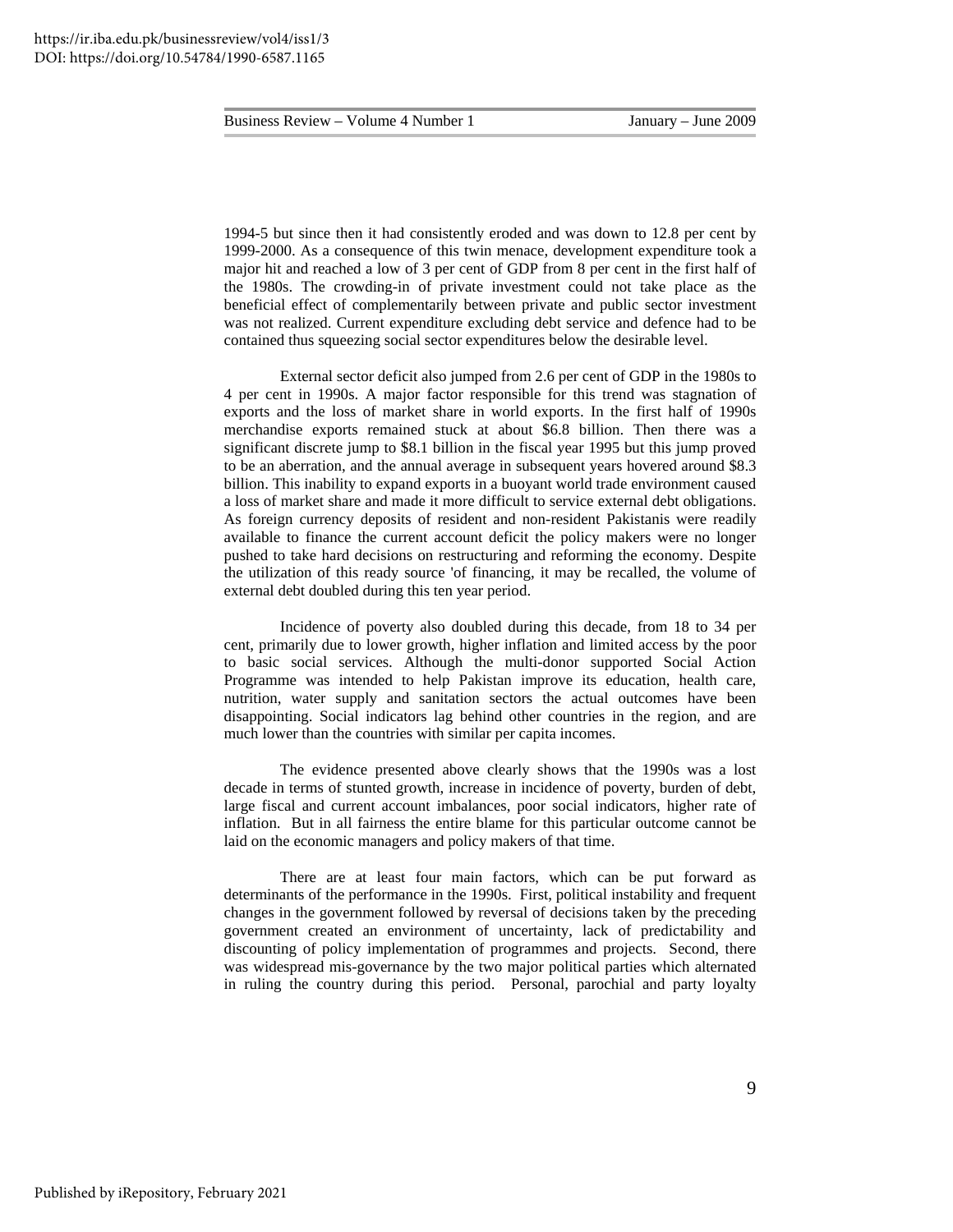considerations dominated decision making; institutions were bypassed and individual whims and fancies reigned supreme with no checks and balances on discretionary excesses and corruption. Third, there was lack of political will to take timely hard decisions. The cumulative effect of avoiding and postponing such decisions and failure to correct the distortions at the right time proved too costly. Fourth, there were unforeseen exogenous shocks, for example, the nuclear testing in May 1998 which shook investors' confidence, accelerated flight of capital, led to the imposition of economic sanctions and disrupted external economic assistance.

 The economic sanctions imposed as a consequence of Pressler amendment and an uneasy relationship with the international financial institutions throughout the 1990s did not allow much room for maneuver to pursue structural reforms that were badly needed for bringing the economy out of morass.

 It must, however, be recognized that the decision taken by the PPP Government to open power sector to private producers in 1994 that was widely criticized at that time turned out to be both right as well as timely. The power shortages that have severely hit Pakistan in the last few years would have been even worse if the capacity created by independent power producers was not available. Similarly, the Nawaz Sharif Government was criticized for constructing Lahore-Islamabad Motorway through private-public partnership. Subsequent events have not only vindicated this decision but the successor government initiated and completed several such projects.

#### **MACROECONOMIC STABILIZATION PERIOD 1999/2000 – 2001/02**

 The most difficult challenge faced by the military government in October, 1999 was external liquidity problem, i.e. its ability to meet its current obligations such as imports of goods and service, its debt service obligations and other payments at the same time.

 After May 1998, the country had lost an important source of external liquidity i.e. foreign currency deposits. The erosion of confidence arising from the freezing of foreign currency deposits had repercussions on other sources of foreign exchange inflows. Workers remittances through official channels were down to \$ 1 billion. Foreign investment inflows were less than \$ 400 million. At the same time the demand for foreign exchange had risen. Oil import prices had shot up from \$14 - \$15 per barrel to \$28 - \$30 per barrel doubling the oil import bill from \$1.3 billion to \$ 2.6 billion in first year. Despite increase in the volume of textile exports, the unit value of exports were down by 7-10 percent on average and therefore the exports had actually fallen. Fresh sanctions were imposed upon Pakistan due to the installation of the military government in October 1999 and bilateral and multilateral official flows were suspended. Credit rating agencies had already downgraded Sovereign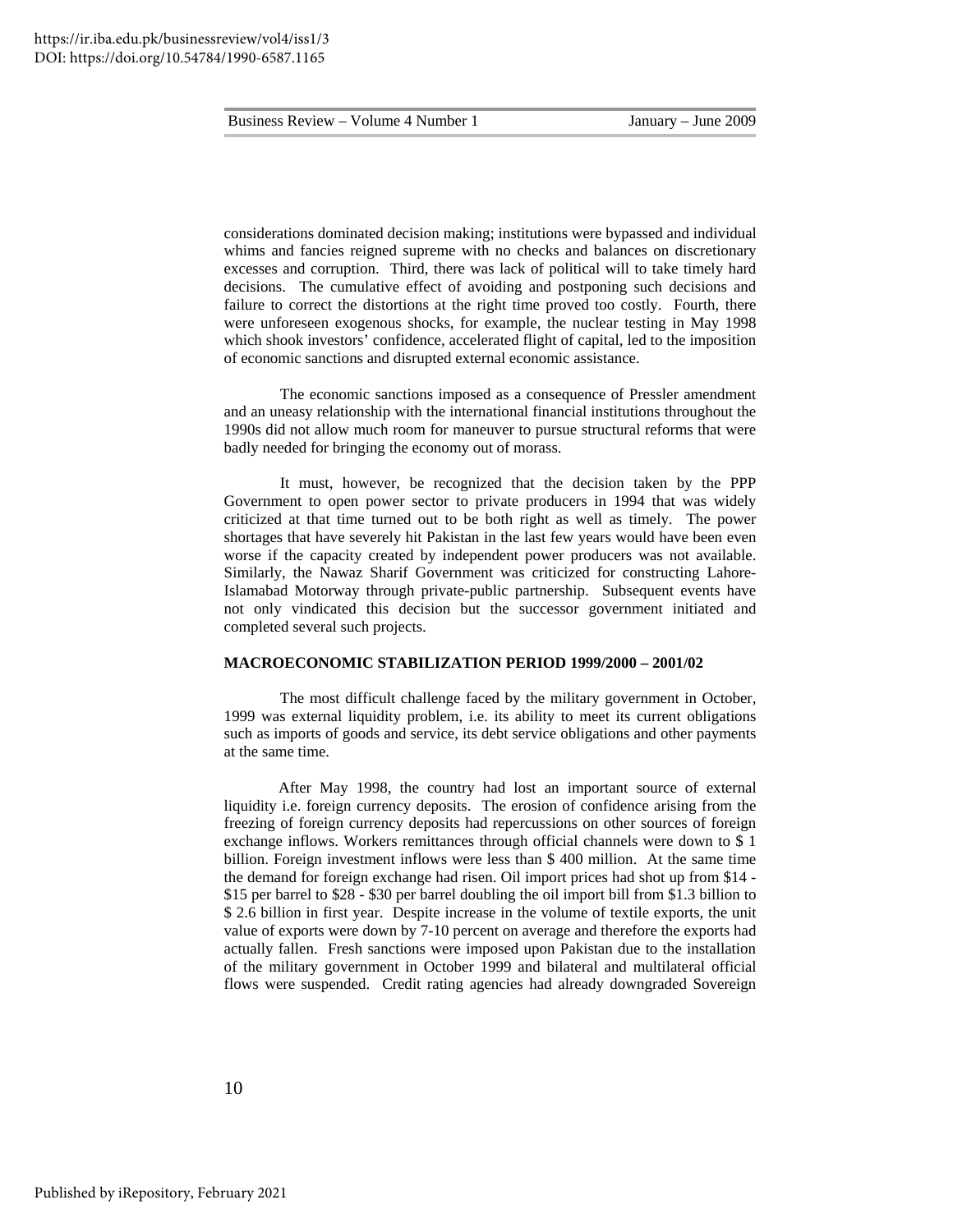Credit of Pakistan to Selective Default Category and therefore the question of access to financial markets did not arise.

 The country thus faced a gap between external receipts and external payments of about \$ 2.5 billion to \$ 3 billion annually for the next few years. To meet this gap and keep the wheels of the economy moving Pakistan had to get its debt service obligations rescheduled. In order to obtain external debt rescheduling or relief it was necessary to have an agreement with the IMF.

 Pakistan therefore had no other choice but to enter into a stand-by arrangement with the IMF in 2000 for nine months period which was heavily front loaded with a number of stringent conditionalities to be met within this limited period of time. For the first time in the history of Pakistan the IMF was able to complete all the reviews successfully and all the tranches were released on time. As a consequence IMF agreed to follow-up with a three year Poverty Reduction and Growth Facility (PRGF). The credibility of Pakistan vis-a-vis international financial institutions was restored setting the stage for the re-profiling of Pakistan's external debt owed to Paris Club. Contrary to popular perceptions, Pakistan had reached an understanding with the IMF before Sept. 11, 2001 on the broad contours of debt stock re-profiling by Paris Club as it had successfully implemented the 09 month stand by program and became eligible for the medium term PRGF.

 Out of Pakistan's total external debt and foreign exchange liabilities of \$ 37.8 billion at the end of the fiscal year 2001-01, Pakistan's bilateral debt to Paris Club was \$ 12.5 billion. On December 13, 2001 Pakistan was able to re-profile this stock of bilateral debt by reaching an agreement with Paris Club for repayment of ODA component debt over a thirty eight years period with a grace period of 15 years and non-ODA component of debt over twenty three years with a five year grace period. In addition, the US cancelled its bilateral debt by \$ 1 billion after September 11, 2001. The debt relief provided some fiscal space, allowed the government to reduce its fiscal deficit, and stabilize the economy. In addition, Pakistan started receiving new concessional loans from the IMF, World Bank and Asian Development Bank which helped in financing the current account and fiscal deficits.

 During the years 1999/2000 to 2001/02 the economy was able to achieve the following results:-

- Fiscal deficit was reduced from 5.4 to 4.3 percent of GDP.
- Trade gap narrowed from \$ 1.6 billion to \$ 1.2 billion. Current account balance turned surplus to \$ 2.7 billion from a deficit of \$ 1.9 billion.
- Workers' remittances jumped 2.5 times from \$ 1,060 million to about \$ 2,400 million.
- FDI flows averaged \$ 400 million annually.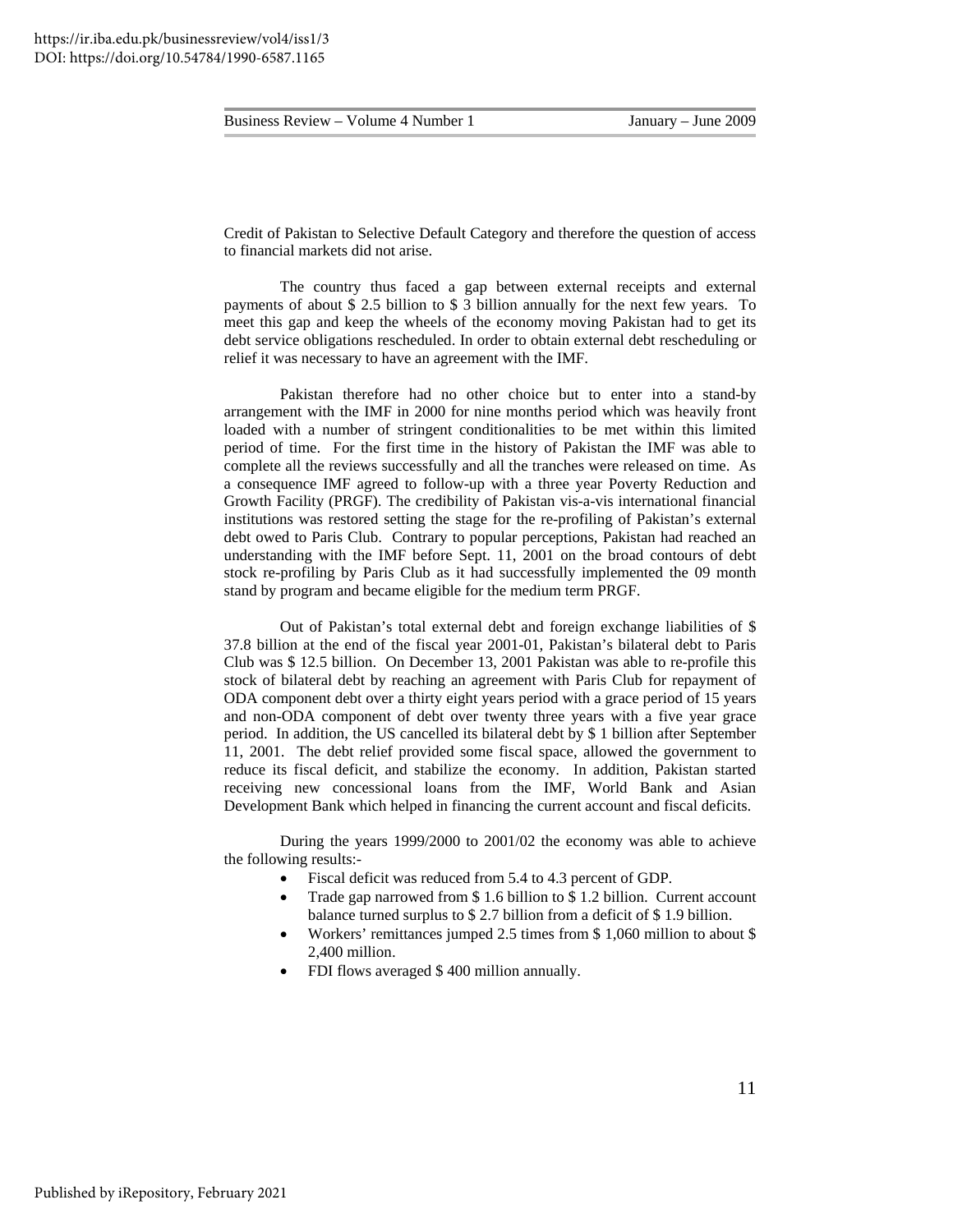- Re-profiling of bilateral debt stock resulted in a saving of debt servicing of \$ 1 billion annually.
- Repayment of \$ 4.5 billion private, commercial and short term debt and liabilities reduced the stock of debt and thus extinguished future debt servicing obligations.
- IMF, World Bank, ADB and other donors provided concessional assistance of about \$ 2.5-3 billion annually while their hard term loans were repaid.
- Foreign exchange reserves held by State Bank of Pakistan rose from \$ 991 million FY 1999-2000 to \$ 1.677 billion in FY 2000-01 and \$ 4.333 billion by FY 2001-02.
- New foreign currency deposits of \$ 2.1 billion by resident and nonresident Pakistanis accrued to Pakistani banks.
- Pakistan's exports increased from \$7.8 billion to \$9.2 billion by June 2001.

**Table – I** summarizes the changes in key macroeconomic indicators that have taken place between 1998/99 and 2001/02.

**TABLE-I**

| 1999-2000- 2001/02                   |                           |                            |                            |  |  |
|--------------------------------------|---------------------------|----------------------------|----------------------------|--|--|
|                                      | October 1999              | October 2002               | Change in<br>the Indicator |  |  |
| GDP growth rate                      | 4.2%                      | $5.1\%$ /*                 |                            |  |  |
| Inflation                            | 5.7%                      | 3.1%                       | Positive                   |  |  |
| Fiscal deficit/GDP                   | 5.1%                      | $-3.8\%$ /*                | Positive                   |  |  |
| Current account/ GDP                 | $-2.6%$                   | $+4.9%$                    | Positive                   |  |  |
| Public Debt /DGP                     | 84.0                      | $76.9$ /*                  | Positive                   |  |  |
| Domestic Debt                        | Rs.1376 billion           | Rs.1699 billion            | Positive                   |  |  |
| <b>External Debt GDP</b>             | 47.6                      | 40.5                       | Positive                   |  |  |
| Interest Payments /Govt.<br>Revenues | 47.0                      | $32.8$ /*                  | Positive                   |  |  |
| Remittances                          | \$88 billion<br>per month | \$200 million<br>per month | Positive                   |  |  |
| <b>Exports</b>                       | \$7.8 billion             | \$11.2 billion $/*$        | Positive                   |  |  |

## **CHANGES IN KEY MACROECONOMIC INDICATORS 1999-2000- 2001/02**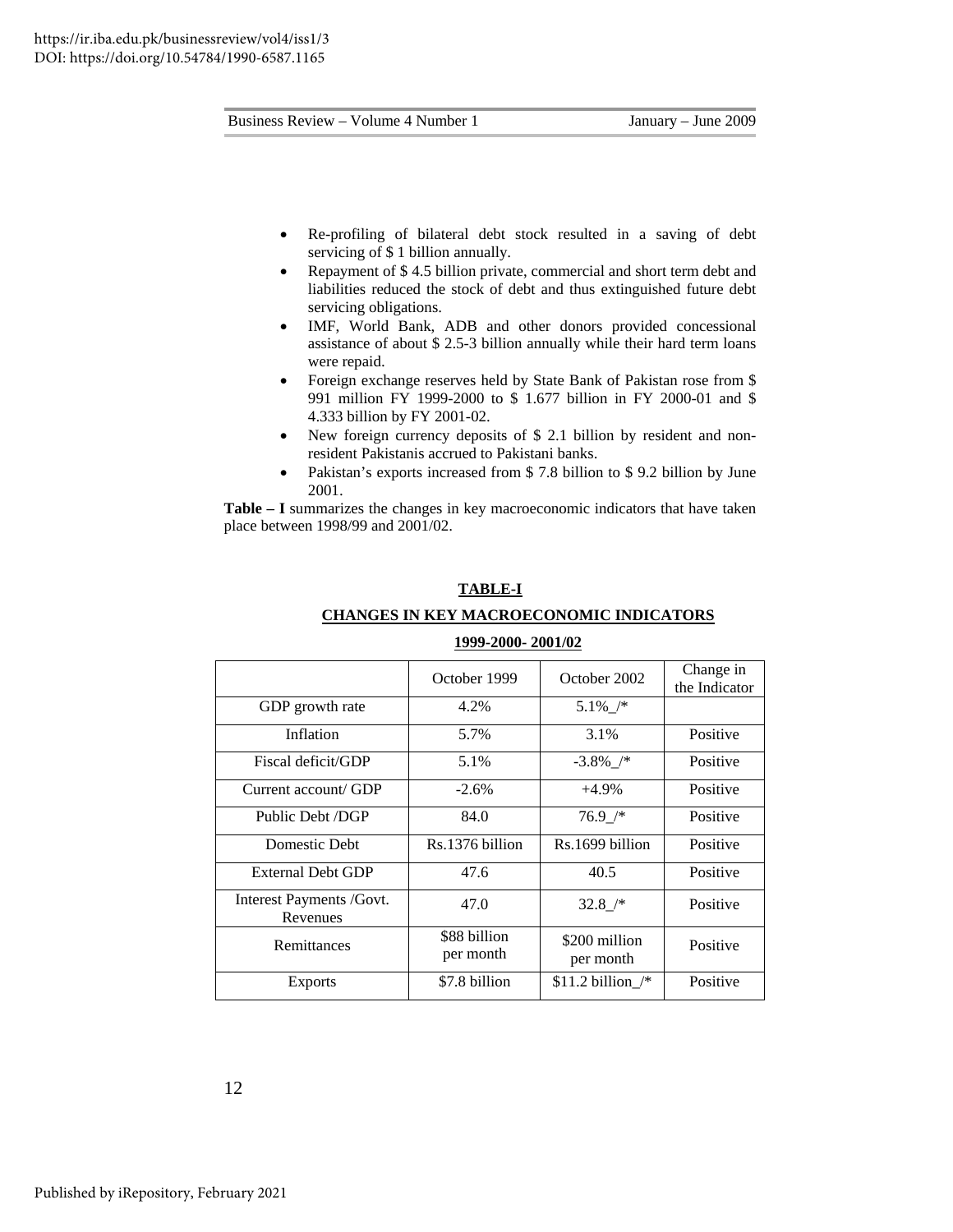| <b>June 2009</b><br>January |
|-----------------------------|
|-----------------------------|

| Business Review – Volume 4 Number 1 | January – June 2009 |
|-------------------------------------|---------------------|
|-------------------------------------|---------------------|

| <b>Tax Revenues</b>        | Rs.391 billion | Rs.460 billion     | Positive |
|----------------------------|----------------|--------------------|----------|
| <b>Rupee-Dollar Parity</b> | Depreciating   | Appreciating       | Positive |
| Foreign Direct Investment  | \$472 million  | \$800 million $/*$ | Positive |
| Foreign Exchange Reserves  | \$106 billion  | \$8.5 billion      | Positive |
| Poverty Incidence          | 32.6%          | 34%                | Negative |
| Poverty Related            | Rs.133 billion |                    | Positive |
| Expenditure                |                | Rs.161 billion     |          |
| Unemployment               | 6%             | 8%                 | Negative |

**Note**: All indicators in Column 1 pertain to 1998-99 or October 1999. All indicators in Column 2 pertain to 2001-02 or October 2002. Those marked with\_/\* pertain to 2002-03.

#### **GROWTH ACCELERATION PERIOD 2002/03-2006/07**

 Pakistan's economic performance in this sub-period has been impressive in terms of income per capita, employment generation and poverty reduction. As a result of reasonably high GDP growth rate of about 6.3 percent a year for five years the per capita income in current dollar terms has risen to about \$ 1000. GDP growth that was 3.1 percent in 2001/02 rose to 7 percent in 2006/07. There is a general consensus that poverty was reduced during this period but the magnitude of reduction varies between 5 to10 percentage points. Unemployment rate also fell from 8.4 percent to 6.5 percent and about 11.8 million new jobs were created in FY99-08 period. Gross and net enrolment at primary level have improved over these five years. Among the health indicators children immunization, incidence of diarrhea and infant mortality have shown favourable changes.The other significant outcomes recorded during 2002/03 to 2006/07 were:

- The stock of External debt and liabilities as percentage of foreign exchange earnings was reduced to 125 percent from 224 percent in 2001/02. As a percentage of GDP it came down to 28 percent from 46 percent. The country's debt servicing capacity improved considerably as debt servicing declined sharply to 9 percent of foreign exchange earnings from 26 percent.
- Foreign exchange reserves rose to US \$ 14 billion covering six months' imports from \$ 6.4 billion in FY02.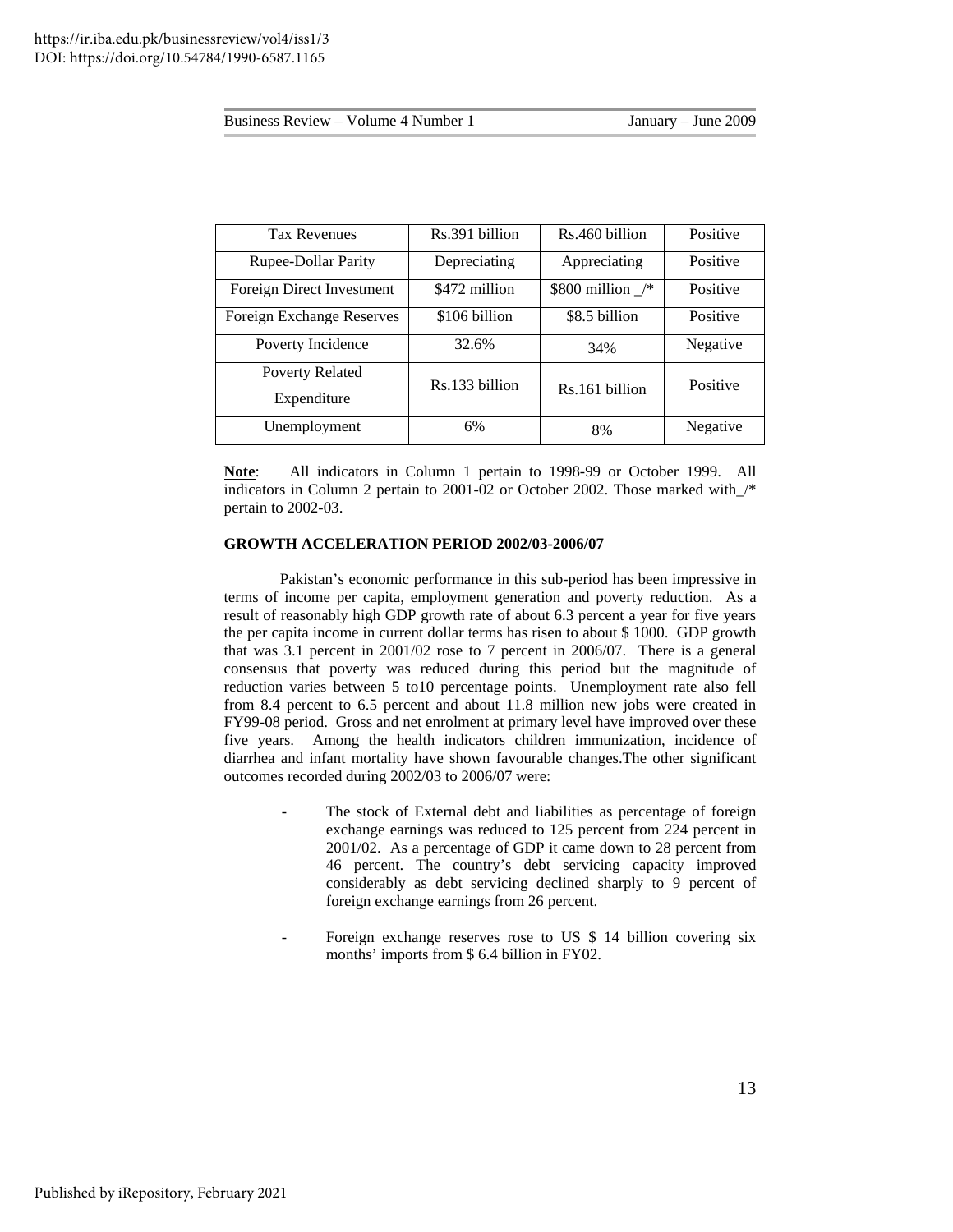- Exports of goods and services went up from \$13.6 billion to \$21.2 billion recording an increase of 55 percent.
- Revenue growth remained strong. Tax Revenues rose 14 percent annually doubling in five years.
- Fiscal deficit remained below or slightly above 4 percent of GDP, despite the post earthquake relief and reconstruction expenditures.
- Low interest rates that touched as low as 4 to 5 per cent encouraged investment and fuelled growth.
- Manufacturing sector recorded an increase in its share of GDP from 14.7% to 19.1% by FY07.
- Investment rate grew to 23% in FY07 from 16.8 per cent in FY02 reflecting about six percentage point growth in investment/GDP ratio.
- There was a significant growth in foreign capital inflows, cumulatively estimated to be around \$ 13.5 billion over this period.
- A six fold increase took place in workers remittances through official channels that reached \$ 6.5 billion for FY08. The foreign exchange companies that were brought under the regulatory framework of the State Bank of Pakistan contributed another \$ 3-4 billion of foreign exchange flows.
- Exchange rate remained stable throughout the period.
- Average tariffs have come down quite appreciably. Tariffs on imports average 7.6 percent and tariff on imports of plant, machinery and equipment for industrial sector has been reduced to 5% and for agriculture sector to zero percent.
- Inflationary pressure that remained quite low in FY02-04 began to intensify since FY05 and food inflation touched double digits.
- Current account surplus turned deficit since FY05 and has been on rising curve since then.
- Overall unemployment decreased from 8.3 per cent in 2001-02 to 5.27 per cent in 2006-07 mainly because of a steep decline in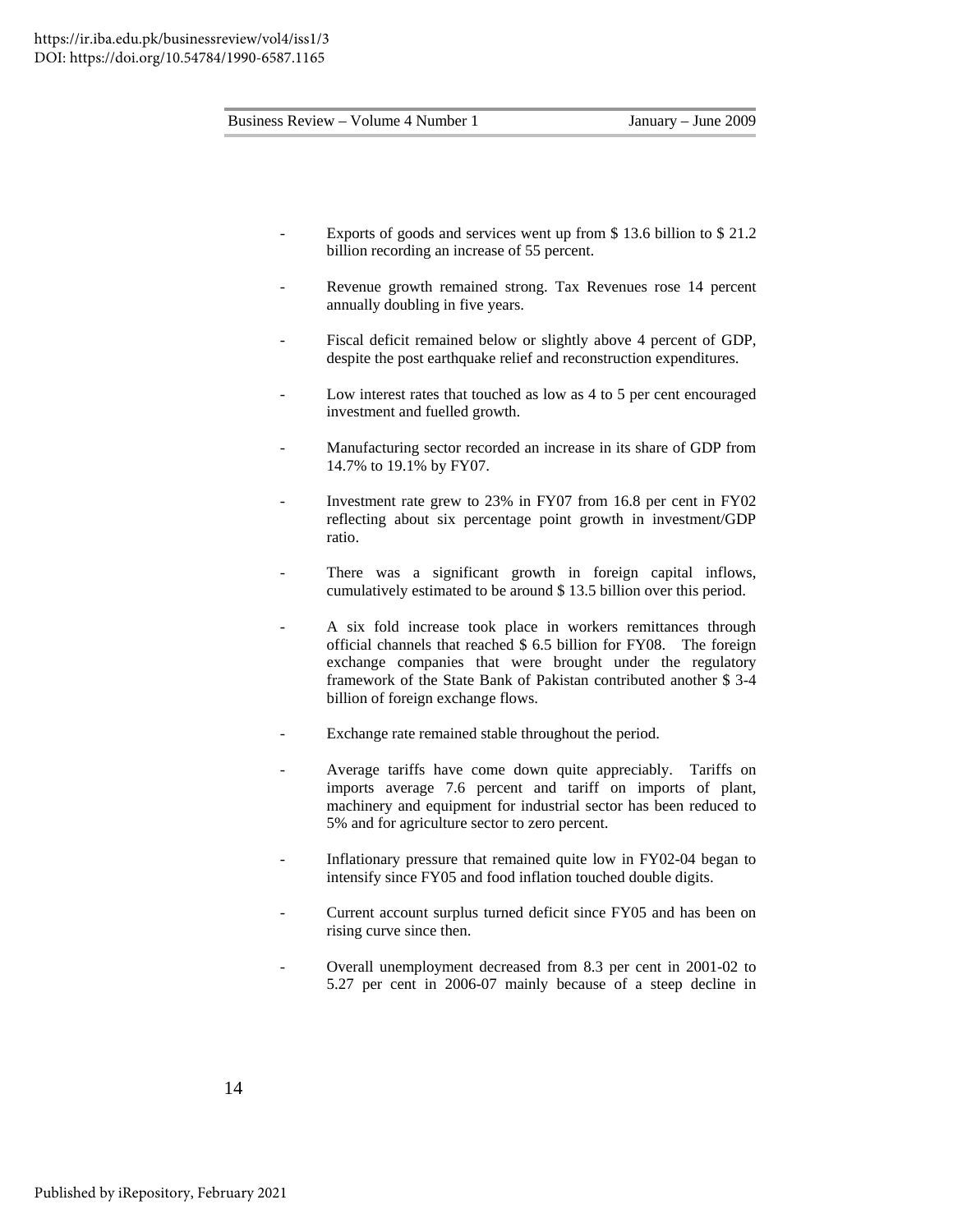women's unemployment from 13 per cent to 9 per cent (PRSP II, 2008).

- Monetary policy was managed to kick start the economy when it was trapped in low growth – low inflation equilibrium. The policy was subsequently tightened to put inflationary pressures in check by lowering core inflation. However, inflation target slipped due to the upward trend in the global commodity prices as well as inefficiencies of wholesale and retail markets.
- Private sector credit for financing fixed investment as well as working capital grew at an average rate of 25.5% in this sub-period.
- Profitability of banking sector surged reaching \$1.7 billion in FY07. Net NPLs ratio declined to below 2 per cent.
- Capital market capitalization had reached \$65.9 billion by end FY07 from \$7.51 billion. 60 new IPOs were listed on Karachi Stock Exchange.
- Agriculture Credit disbursements by banks multiplied six fold and most of the credit went to small farmers. Similarly, more than 1.2 million borrowers received micro finance loans without any collateral.
- Pakistan's total foreign exchange earnings almost tripled from \$16.8 billion in FY00 to \$46 billion. Excluding foreign loan disbursements and official grants the increase recorded was from \$14.3 billion to \$42 billion.

Table II presents a summary of the changes in key macroeconomic indicators over the period 2001/02 – 2006/07.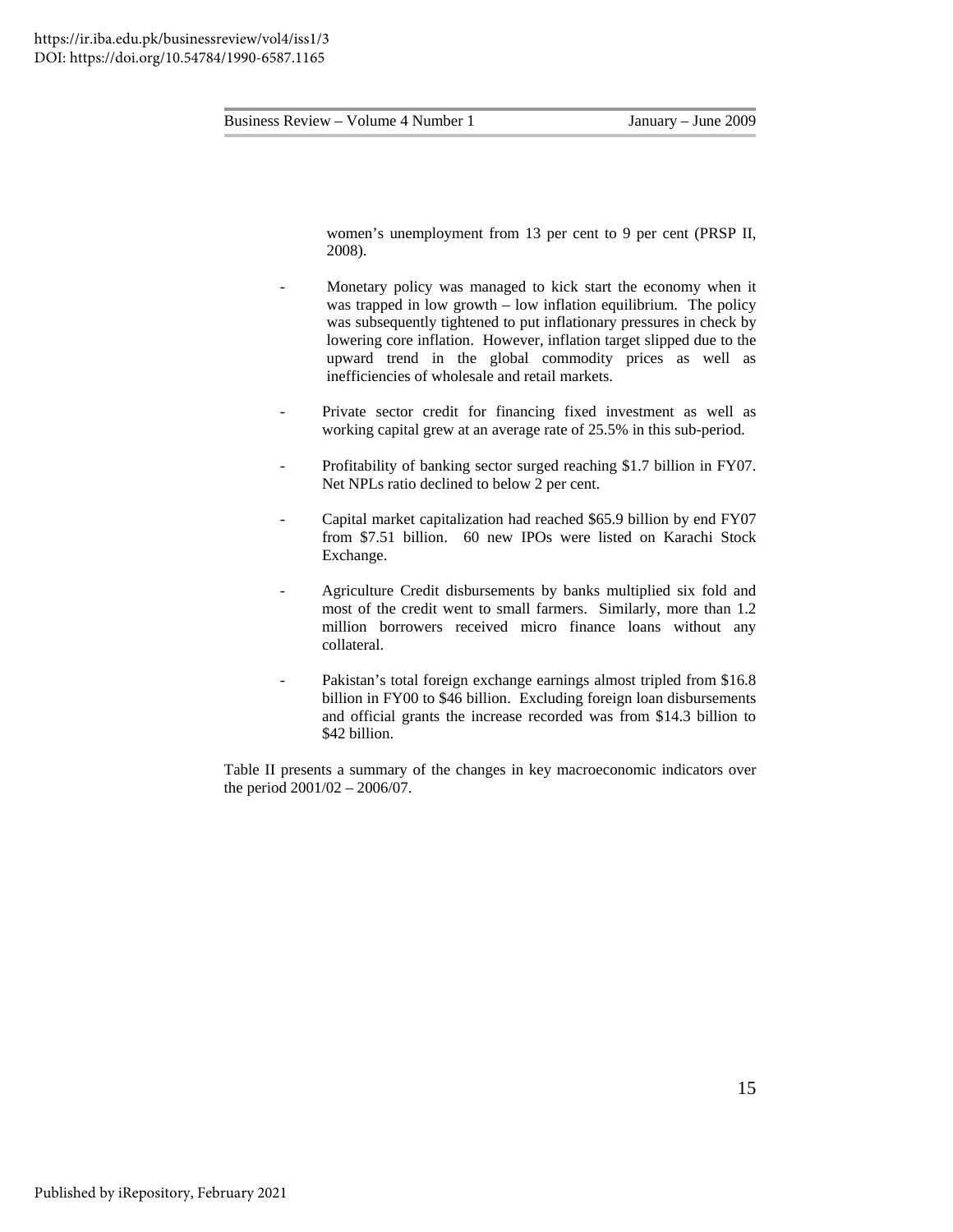## **TABLE-II**

## **CHANGES IN KEY MACROECONOMIC INDICATORS 2001/02-2006/07**

|                                      |                               |                                | Change in<br>the |
|--------------------------------------|-------------------------------|--------------------------------|------------------|
|                                      | <b>June 2002</b>              | <b>June 2007</b>               | <b>Indicator</b> |
| <b>GDP Growth Rate</b>               | 3.1%                          | 7.0%                           | Positive         |
| Inflation                            | 3.5%                          | 7.8%                           | Negative         |
| <b>Fiscal Deficit /GDP</b>           | $-4.3%$                       | $-4.3%$                        | None             |
| <b>Current Account</b><br>/GDP       | 3.8%                          | $-4.9%$                        | Negative         |
| Public Debt / GDP                    | 82.91%                        | 55.7%                          | Positive         |
| External Debt/GDP                    | 46.6%                         | 27.8%                          | Positive         |
| Interest Payments/<br>Govt. Revenues | 44.7%                         | 28.4%                          | Positive         |
| Remittances                          | US\$ 200 million per<br>month | -US\$ 458 million per<br>month | Positive         |
| <b>Exports</b>                       | US\$ 9.1 billion              | US\$ 17.0 billion              | Positive         |
| <b>Tax Revenues</b>                  | Rs.404 billion                | Rs. 890 billion                | Positive         |
| Rupees-Dollar<br>Parity              | Depreciating                  | Stable                         | Positive         |
| Foreign Direct<br>Investment         |                               | US\$ 5.1 billion               | Positive         |
| Foreign Exchange<br><b>Reserves</b>  | US\$ 6.4 billion              | <b>US \$16.5 billion</b>       | Positive         |
| Poverty Incidence                    | 34%                           | 24%                            | Positive         |
| Unemployment                         | 8.3%                          | 6.5%                           | Positive         |

 An analysis of the development that affected the economic outcomes during this period should be able to isolate the relative contribution of policy reforms, economic governance and external environment. Was it good policy, good luck or good management that was responsible for the economic performance in this period?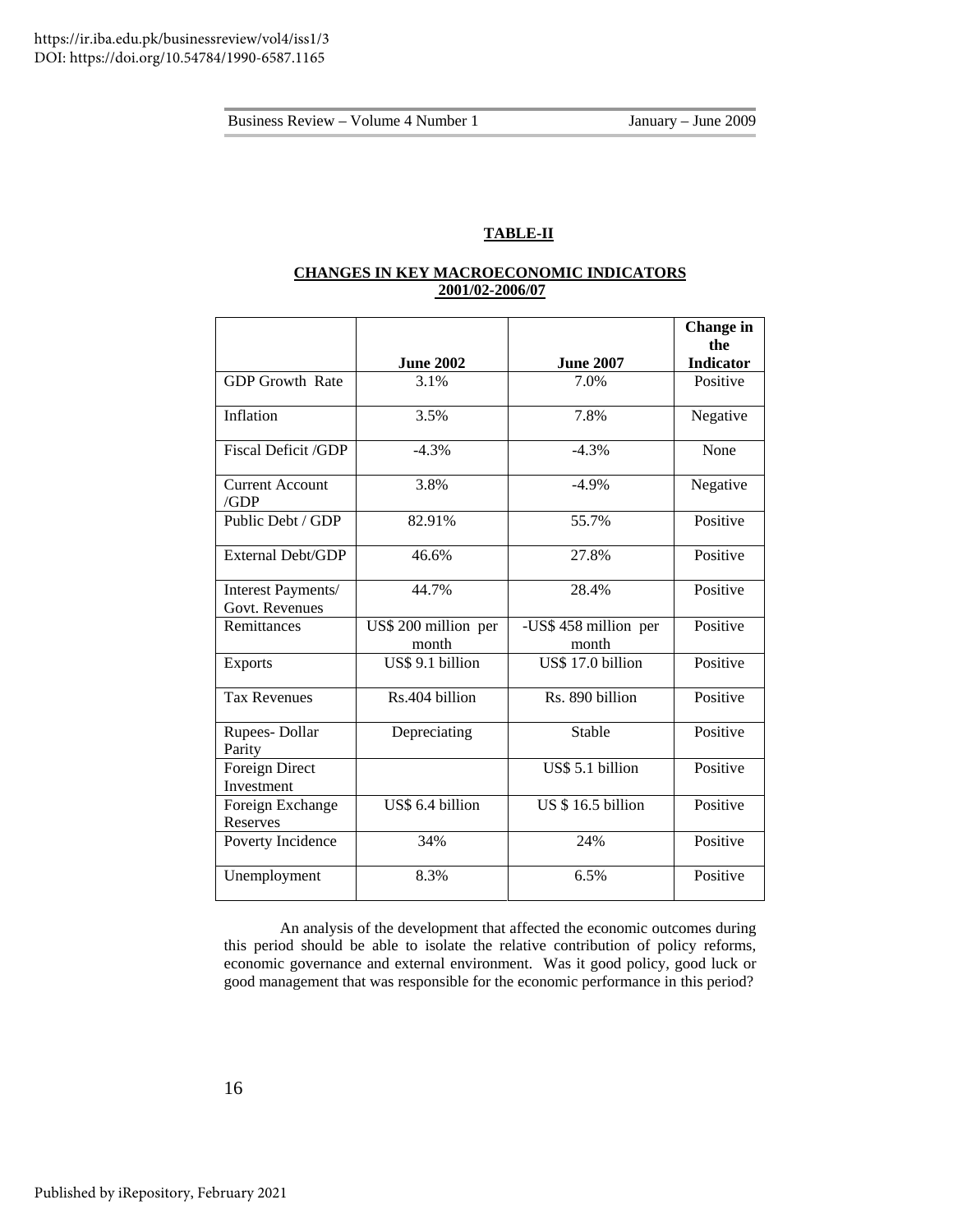#### **POLICY REFORMS**

 The highest priority of the Military Government was a major restructuring of the country's external debt portfolio in a way to bring it in alignment with its debt servicing capacity. By re-profiling the stock of official bilateral debt through Paris Club, substituting concessional loans for non-concessinal loans from international financial institutions, pre-paying expensive loans and liquidating short term external liabilities the government was successful in executing the strategy of external debt management in a two to three year period. This restructuring of debt put Pakistan on a firm footing as the debt and debt servicing ratios have been on a declining path and the capacity to meet the future foreign exchange liabilities and obligations without much difficulty has been enlarged. Pakistan was no longer vulnerable to external shocks as it was in 1998 at the time of the nuclear tests. Although the assistance and conditionalities agreed with the IMF were the pre-requisite for debt restructuring this lowering of debt burden, in fact, made it possible for Pakistan to exit from the IMF program well before the specified time. Pakistan became one of the few emerging market economies that was able to make a successful transition from IMF programme to international financial markets.

 It must be clarified that it is not the absolute amount of debt that really matters. In a growing economy this amount will continue to rise in absolute terms. What is important to see is whether the burden of debt and debt servicing is rising, falling or is stagnant in relation to the national income, foreign exchange earnings, exports and government revenues. All indicators of debt and debt servicing have recorded a downward movement between 2002 and 2007. Realizing that debt restructuring would prove short lived if it was not accompanied by macroeconomic stabilization measures, structural reforms to remove microeconomic distortions and improvement in economic governance the government initiated a reform program.

The main thrust of these reforms was to allow greater freedom to the private sector to own, produce, distribute and trade goods and services, while gradually withdrawing the public sector from this arena. The role of the state in Pakistan was redefined as a facilitator, enabler, protector and regulator rather than directly managing and presiding over the commanding heights of the economy. Government intervention was justified for social protection of the poor and the vulnerable, provision of public goods, infrastructure, Human Development, Science and Technology. Although the State has not always adhered to this new role assigned to it and has shown dominance in actual practice, there is a political consensus in the country on the boundaries between public and private sector. It is another matter that the state has neither been effective nor efficient in carrying out the functions assigned to it. The capabilities of the state functionaries and consequentially the capacity of the public sector institutions have gradually eroded.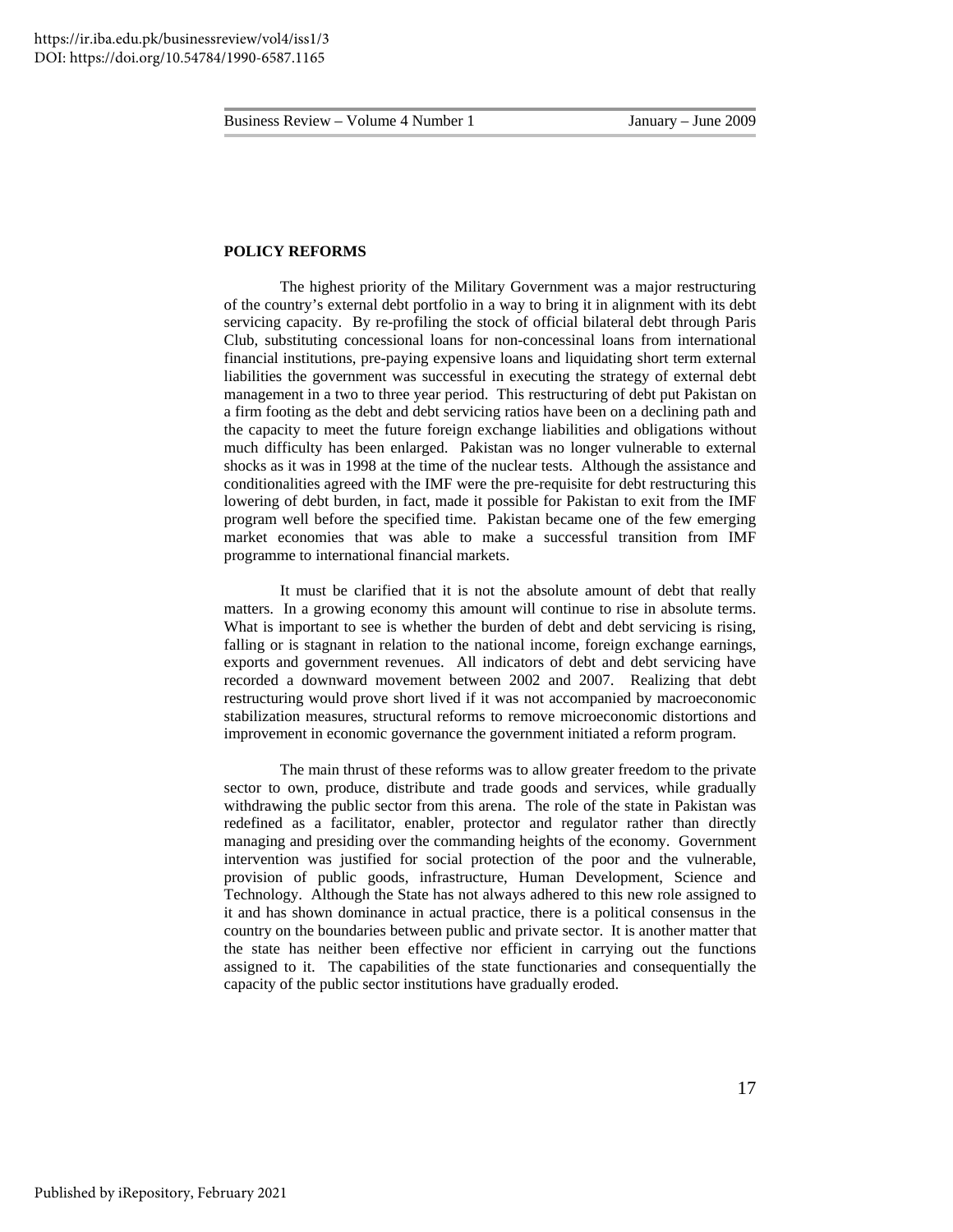Significant efforts were made in unilaterally liberalizing the trade regime. The maximum tariff rate has declined to 25 percent; the average tariff rate stands at just 9 percent. The number of duty slabs have also been reduced to four. Quantitative import restrictions have been eliminated except those relating to security, health, public morals, religious and cultural concerns. The statutory orders that exempted certain industries from import duties or provided selective concessions to privileged individual firms were phased out and import duties on 4,000 items were reduced. A number of laws have also been promulgated to bring the trade regime in conformity with World Trade Organization regulations. These include anti-dumping and countervailing measures and protection of intellectual property rights. A stable exchange rate policy helped maintain predictability and competitiveness of Pakistani exports.

 Concurrently with the debt restructuring, the country embarked on the fiscal policy reforms and consolidation by raising tax revenues, reducing expenditures, cutting down subsidies of all kinds and containing the losses of public enterprises. Tax reforms were undertaken to widen tax base, remove direct contact between tax payers and tax collectors, introduce value-added tax as the major source of revenue, simplify tax administration and strengthen the capacity of the Central Board of Revenue. Although these reforms are still underway, the adoption of universal self assessment followed by random audit of selected tax returns, automation and reorganization of the tax machinery will help improve tax collection. Tax-GDP ratio in Pakistan is lower in comparison to other developing countries and has to be raised in the next five years to reach the average level of comparator countries.

 As one of the sources of fiscal problems was the losses and inefficiencies of public enterprises the Government actively pursued an aggressive privatization plan whose thrust was sale of assets to strategic investors. The sectors where most progress has been made are oil and gas, banking, telecommunications and energy. Foreign investors were encouraged to participate in the privatization process and a large number of them have been successful. The transactions completed in the last five years yielded \$ 3 billion. The privatized banks are now contributing substantial sums to the national exchequer as they have all become profitable.

 There has been a major and perceptible liberalization of the foreign exchange regime. Foreign investors can set up their business in Pakistan in any sector of the economy – agriculture, manufacturing real estate, retail trade, services, banking, etc., bring in and take back their capital, remit profits, dividends, royalties and fees, etc., without any prior approvals. Foreign companies are allowed to raise funds from domestic banks and capital markets. In the globalised economy foreign investors not only bring capital but new technology, managerial skills and networking that helps the national economy to compete successfully and capture market share.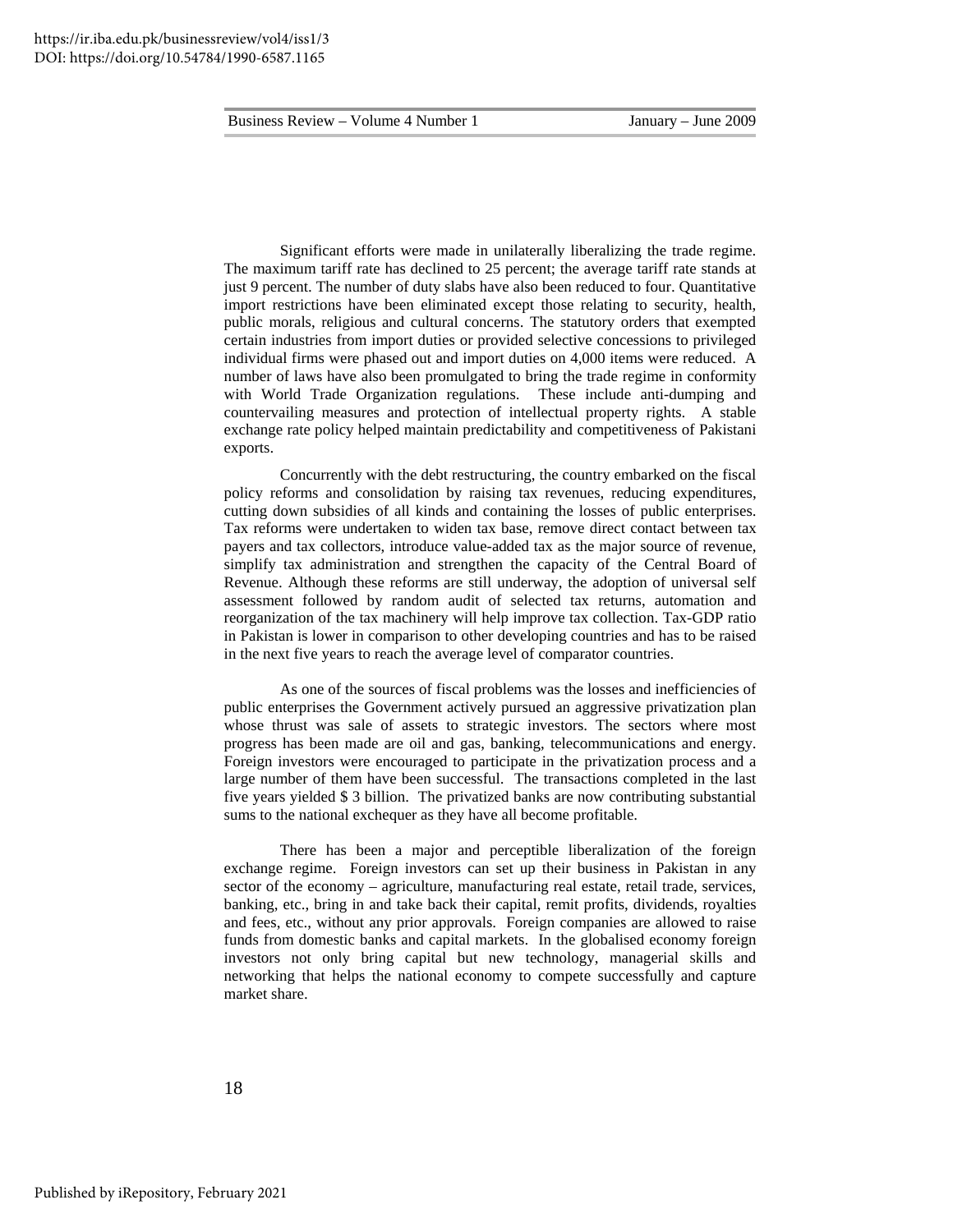Financial sector reforms in Pakistan were accelerated in this period. The Central Bank was granted autonomy and the control of the Ministry of Finance over banking institutions was diluted. Net non-performing loans of the banking system were brought down to less than 3 percent of total advances and loans, minimum capital requirements were raised to \$100 million and the quality of new loans improved. Mergers and consolidation of financial institutions have eliminated a number of weaker players and the range of products and services offered by the banks widened. The privatization of Habib Bank, United Bank and Allied Bank – three large nationalized commercial banks of the country has transformed the banking sector into an efficient, privately owned and managed sector but regulated by a strong and vigilant Central Bank. The share of the private sector ownership of the banking assets has risen to 80 percent and the banking sector is facing a healthy but strong competitive environment. The banks are highly profitable and automation, on-line banking and multiple channels of delivery have improved the efficiency of services in response to market competition. The widening of the banking spreads, however, remains an area of concern and shows that there are still inefficiencies in the system.

Banking System has started to meet the financing requirements of sectors such as Agriculture, SME, salaried classes, and the poor who had no access in the past. The borrower base of the banking system has multiplied from over 1 million to 4.5 million households in last five years. The middle and lower middle class consumers are now enjoying car loans, mortgages, credit cards, consumer durables. Small farmers are using bank credits for buying chemical fertilizers, certified seeds, insecticides, small implements and hiring tractor services. Small and medium entrepreneurs are using bank credit to expand their fabrication and manufacturing capacities and upgrading technology. Landless labor and poor women in the rural areas are receiving micro loans for poultry, small livestock, sewing machines, etc. The number of households who have borrowed microfinance loans has gone up from almost zero to about 1.5 million. The out reach for small and medium enterprises, agriculture and microfinance remains limited and has to be expanded particularly in the rural areas and backward districts.

 Deregulation of oil and gas, telecommunication, media and civil aviation sectors have also brought about significant positive results. Oil and gas exploration activity was stepped up and constant discovery and production from new gas fields operated by private sector companies has added new capacity to meet the growing energy needs of the country. Telecommunication has witnessed a boom since the private sector companies were allowed licenses to operate cellular phones. One million new cellular phone connections are being added every month and the number of phones has already reached more than 90 million or a penetration rate of almost 50 percent. Long distance international and local loop monopoly of Pakistan Telecommunications Corporation has been broken and new licenses including those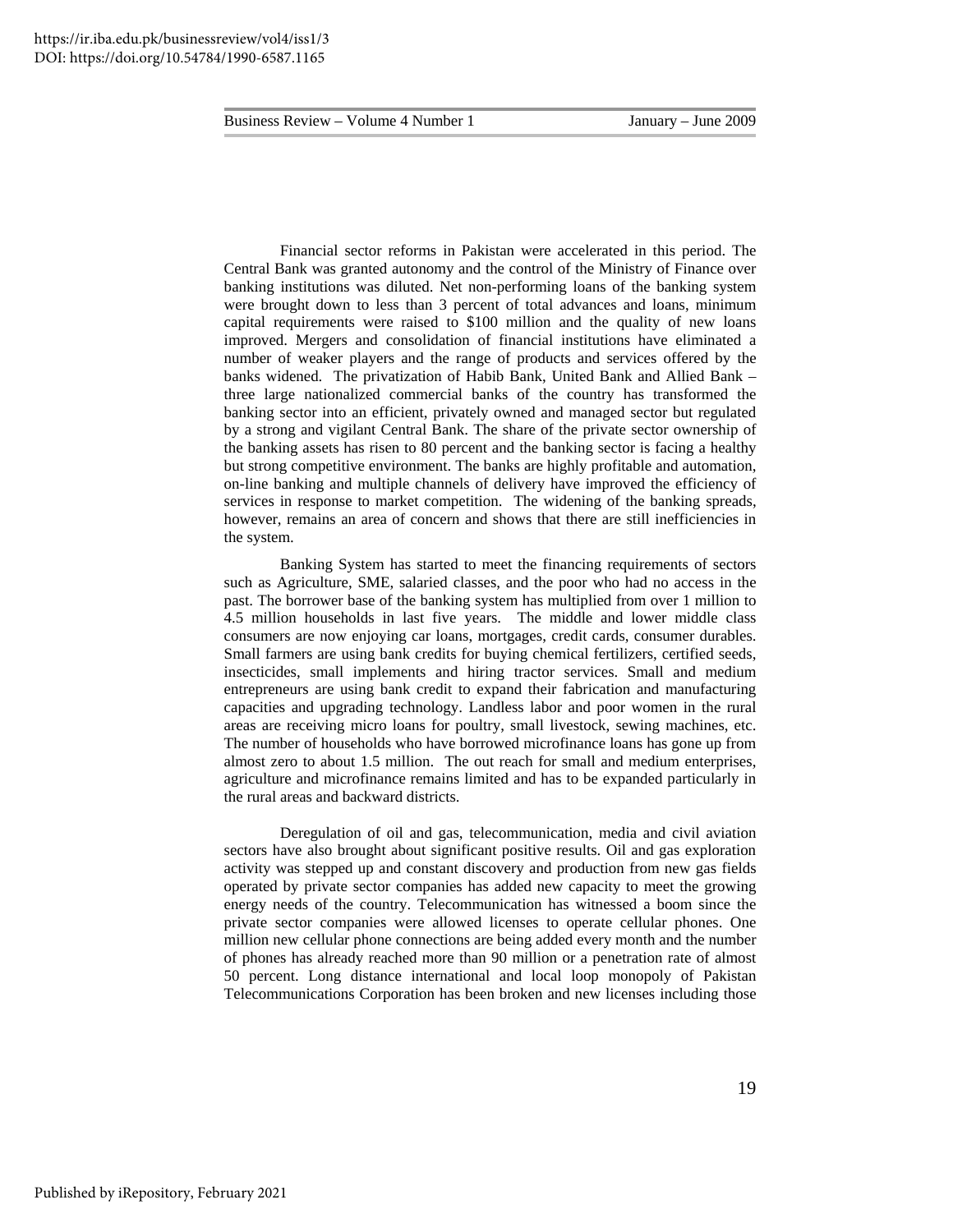for wireless local loop have been issued. The customers are reaping rich dividends as the prices of phone calls - local, long distance, international - are currently only a fraction of the previous rates. Lower telecommunication costs and increased penetration have a favourable impact on the productivity in the economy.

 The success of the policies pursued in this period can be gauged from the fact that Pakistan was able to regain its economic sovereignty from the IMF as early as 2004. The economy was able to stand on its own feet and developed the capacity to withstand external and internal shocks. Investor confidence was restored in Pakistan. Workers living abroad used official channels to remit their earnings. International financial institutions were forthcoming with their assistance because the country had established credibility. International financial markets responded to Pakistan's bond and equity issues with great enthusiasm. Pakistan ranks high among South Asian countries on the index of Ease of doing business although the rising costs, outages and interruptions have added to the difficulties in last year or so.

The veracity of the above analysis can be verified by looking at the research reports and analyses produced by the IMF, World Bank, ADB, J.P. Morgan, Deutsche Bank, Merrill Lynch, Goldman Sachs. The up-gradings that have taken place in Pakistan's credit worthiness by S&P and Moody's between 2000 and 2007, the inclusion of Pakistan in the emerging markets by the Economist in London and other emerging market indices are a testimony to the growing importance of Pakistan's economy.

 If the foundations of the economy were built on a slippery slope and on propaganda and fudging of figures and not on sound fundamentals the globally established and well respected institutions, fund managers and multinationals would dare not invest a single penny in Pakistan. Nor Pakistani debt and equity papers would have received such rousing reception in international financial markets. After all, there is so much competition world wide for investors' money. They voted with their dollars to come and invest, lend and do business in Pakistan despite the horrible image that is propagated by the international media everyday of the year.

 It was also realized that these structural reforms are unlikely to be sustainable if the economic governance structure is not put right. Although Pakistan has a long way to go in improving governance, some measures have been taken to move in this direction.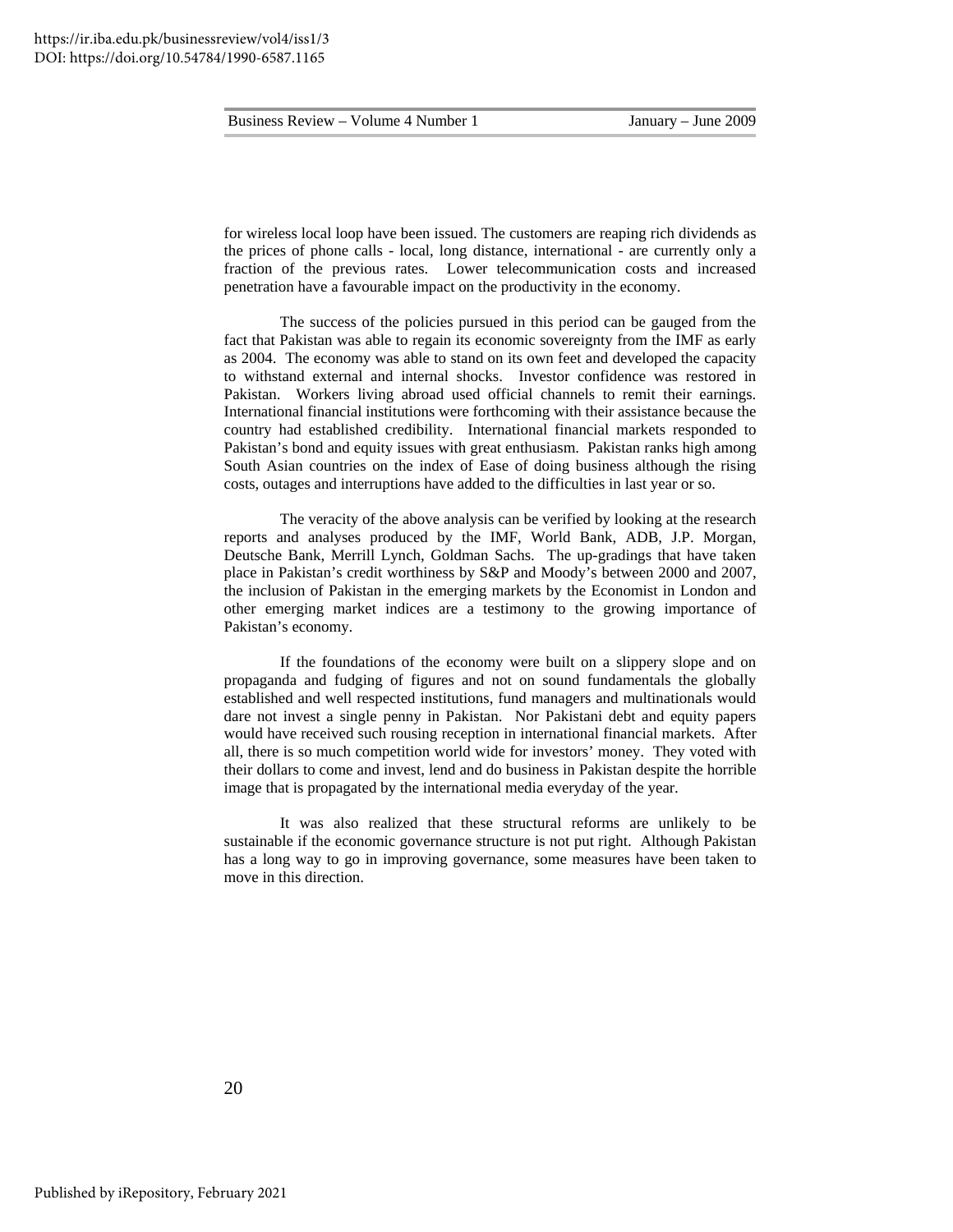#### **ECONOMIC GOVERNANCE**

 The cornerstone of the governance agenda was the devolution plan which transferred powers and responsibilities, including those related to social services from the federal and provincial governments to local levels. Development effort is driven at the local level by priorities set by elected local representatives, as opposed to bureaucrats sitting in provincial and federal capitals. Devolution of power, with passage of time and after overcoming initial teething problems will strengthen governance by increasing decentralization, de-concentration, accountability and people's participation in their local affairs. However, in the meanwhile the transition has created its own set of dislocations and disruptions particularly in law and order and security that needed to be addressed.

 Other essential ingredients for improving economic governance are the separation of policy and regulatory functions which were earlier combined within a ministry. Regulatory agencies have been set up for economic activities such as banking, finance, aviation, telecommunications, power, oil, gas, etc. The regulatory structures are now independent of the ministry and enjoy quasi-judicial powers. The Chairman and Board members enjoy security of tenure and cannot be arbitrarily removed. They are not answerable to any executive authority and hold public hearings and consultations with stakeholders. These regulatory authorities are still not fully effective due to inadequate human resource base.

 The National Accountability Bureau (NAB) was established under a new legal framework as the main anti-corruption agency. A large number of high government officials, politicians and businessmen were sentenced to prison, subjected to heavy fines and disqualified from holding public office on charges of corruption after conviction in the courts of law. Major loan and tax defaulters were also investigated, prosecuted and forced to repay their overdue loans and taxes. Subsequent actions taken in response to political expediency have tarnished the image of NAB and compromised its integrity.

 Some important legislative and institutional developments that have taken in the last few years should also help improve economic governance. The bane of Pakistan's economic problems stemmed from fiscal indiscipline over a decade that plunged Pakistan into a debt trap. This root cause had therefore to be surgically removed so that it does not recur in the future. A Fiscal Responsibility Law has been approved by the Parliament, which keeps a lid on the government's propensity to borrow their way out. Debt / GDP ratio has to be reduced by 2.5 percentage points each year and the Debt/ GDP ratio cannot exceed 60 percent. Any deviation has to be explained to the Parliament and need its approval. If strong enforcement mechanism is put in place and sanctions are imposed upon those not adhering to the

21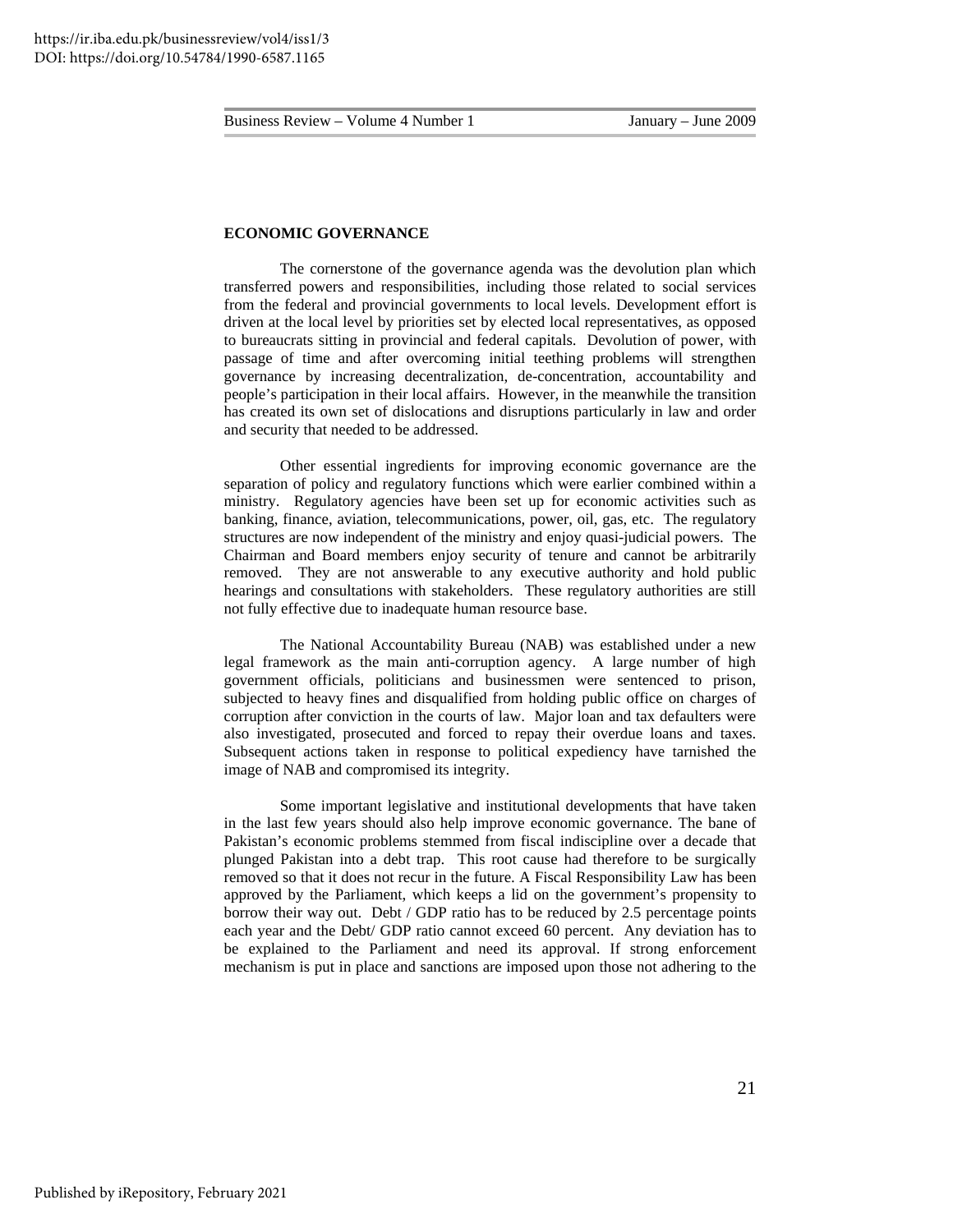limits, this law will hopefully act as a major restraint on fiscal recklessness in the future.

 Monetary policy is now operated by an independent central bank keeping the objective of price stability, financial stability and growth in mind. Although it involves a fine balancing act and inflationary pressures have surfaced during the last two years the Central Bank is committed to pursue a monetary policy that keeps inflation under control. Indirect market-based policy instruments have replaced credit ceilings, caps on deposit and lending rates, preferential treatment to government and directed credit to priority sectors. Interest rates and exchange rates are market determined and credit allocation decisions are made by the individual banks based on objective criteria but guided by prudential regulations. The institutional capacity of the Central Bank has been strengthened although the law has to be revised to put mandatory ceiling on government borrowings from the SBP. The Federal Board of Revenue, Securities and Exchange Commission and Auditor General's Organization are being revamped and strengthened. A new Competition Commission has been established to deal with monopolies, cartels and collusive business practices. New regulatory agencies for telecom, oil and gas, power, electronic media have been set up with quasi-judicial powers but they are still at early stage.

The agenda of reforms in Economic Governance lost its steam in 2007 as the government got preoccupied with electoral politics and economic management was relegated to back burner.

#### **EXTERNAL ENVIRONMENT**

 In this period Pakistan had to suffer several external shocks in this eight year period. A prolonged drought resulted in shortage of irrigation water for agriculture, the tensions with India led to mobilization of troops on the border, the terrorist attacks on foreign nationals in Karachi, the Sept. 11 attacks on the World Trade Centre and the subsequent participation of Pakistan in the war against terror had serious consequences for the economy.

 A favorable external environment following September 11, 2001 played a highly supportive role in the sub period 2002/03 – 2006/07. Economic sanctions were removed, increased bilateral and multilateral assistance flowed in, bilateral external debt was restructured and re-profiled, workers' remittances multiplied several fold, foreign direct investment poured in large volumes and access to international capital markets was established. The most controversial issue is that of impact of September 11, 2001 on the turn around of Pakistani economy. A fuller analysis of this event is therefore quite critical.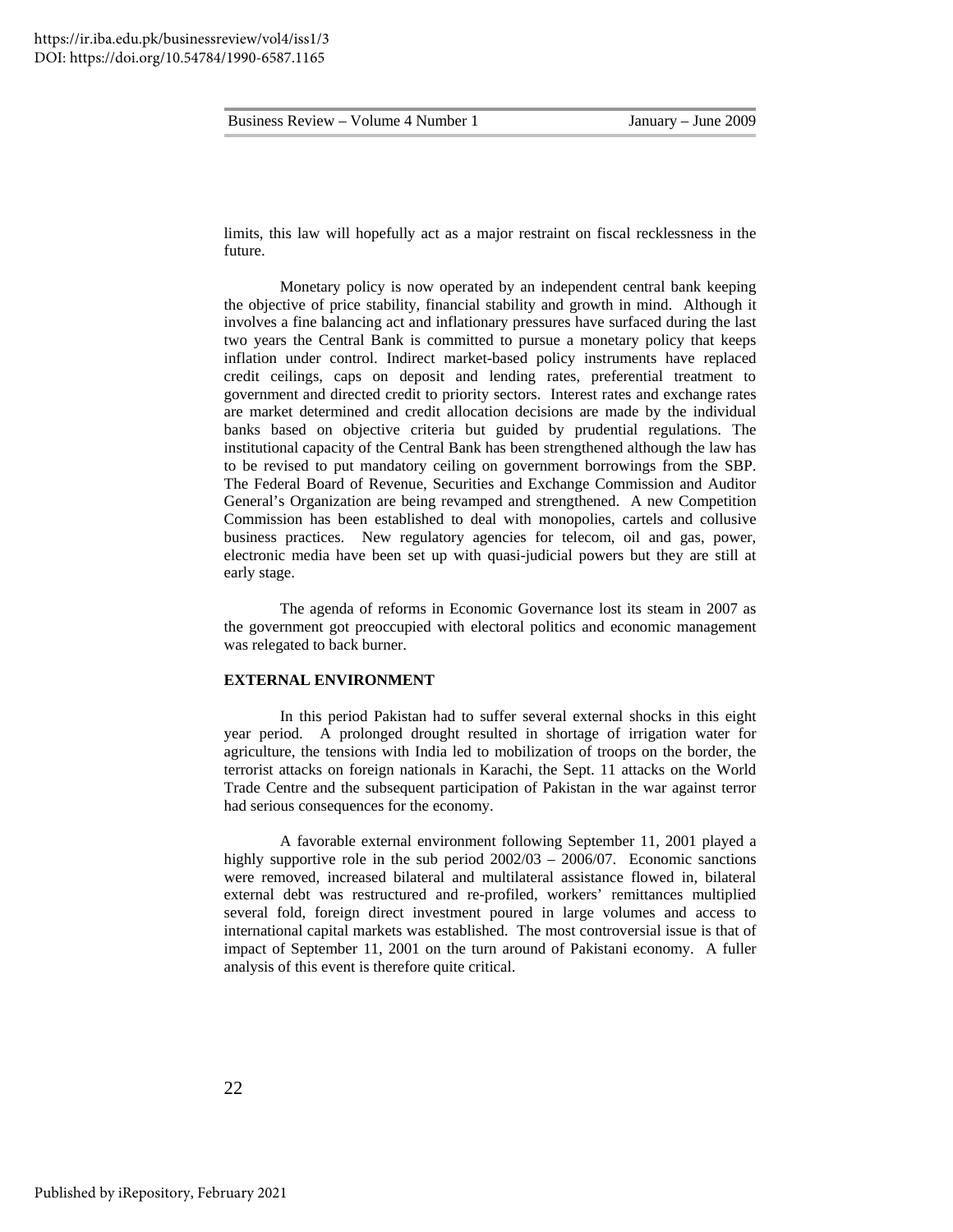#### *IMPACT OF SEPTEMBER 11 EVENTS*

 A large number of observers and casual empiricists both within and outside Pakistan have been making bold but untested assertion that it is the massive aid flows and debt relief resulting from Pakistan's participation in the war against terror after September 11, 2001 that has been responsible for the large reserve accumulation and economic turnaround. It is true that following this event workers' remittances were diverted from open market to inter bank, debt relief was provided and new loans and grants were received, official sanctions were removed, foreign direct and portfolio investment poured in large volumes, access to international financial institutions was much easier, bilateral donors became active. There were, however, also huge costs incurred by Pakistan. It is conveniently forgotten that thousands of innocent lives of Pakistani soldiers and civilians have been lost, a deep sense of in-security prevails in the country, foreign travel advisories have discouraged visits of businessmen, tourists and buyers, higher war risk premia are charged, shipping freights have gone up, insurance premia on Pakistani goods have escalated and export orders have been diverted. The frequency and ferocity with which suicide bombers are attacking the political leaders, installations and targets has added to the gravity of law and order problem in the country. Export orders of several billion dollars were cancelled right after the event and the recovery has not yet taken place. As against continued growth in exports in other countries of the region there has been a significant slow down in Pakistani exports particularly textiles due to the uncertainty created in the minds of buyers abroad and their limited exposure to the actual conditions. IT industry that was just taking off in 2001 has been badly hurt as all contracts for outsourcing were cancelled. Pakistan is no longer on the radar screen of the global IT industry which is expanding rapidly.

 The data presented in Table III shows that even if it is assumed that all official transfers, debt relief and all foreign loans/credits represent the "gift" of September 11 to Pakistan, this combined amount represents only 10% of total Foreign Exchange Earnings of the country in FY-06. At its peak in FY-02, the amount of flows from foreign assistance was 21.6%. But this entire amount is not a direct fall out of September 11 because Pakistan has been receiving foreign loans and grants every year since the 1950s. For example, in FY-00 and FY-01, the two years prior to September 11, 16 per cent and 19.9% of Foreign Exchange Earnings were received in form of foreign loans and grants. The country had a positive overall balance and positive current and capital account balances in 2000-01 much before September 11, 2001 occurred. Even in FY 1999-00 the deficit on the overall balance was quite small – less than 1% of GDP. Pakistan's reserves had started accumulating in FY01 and SBP's own reserves had almost doubled after paying off foreign currency deposits of almost \$ 1.7 billion to the non-residents and institutional holders and \$ 2.8 billion in debt servicing to external creditors. Thus the perception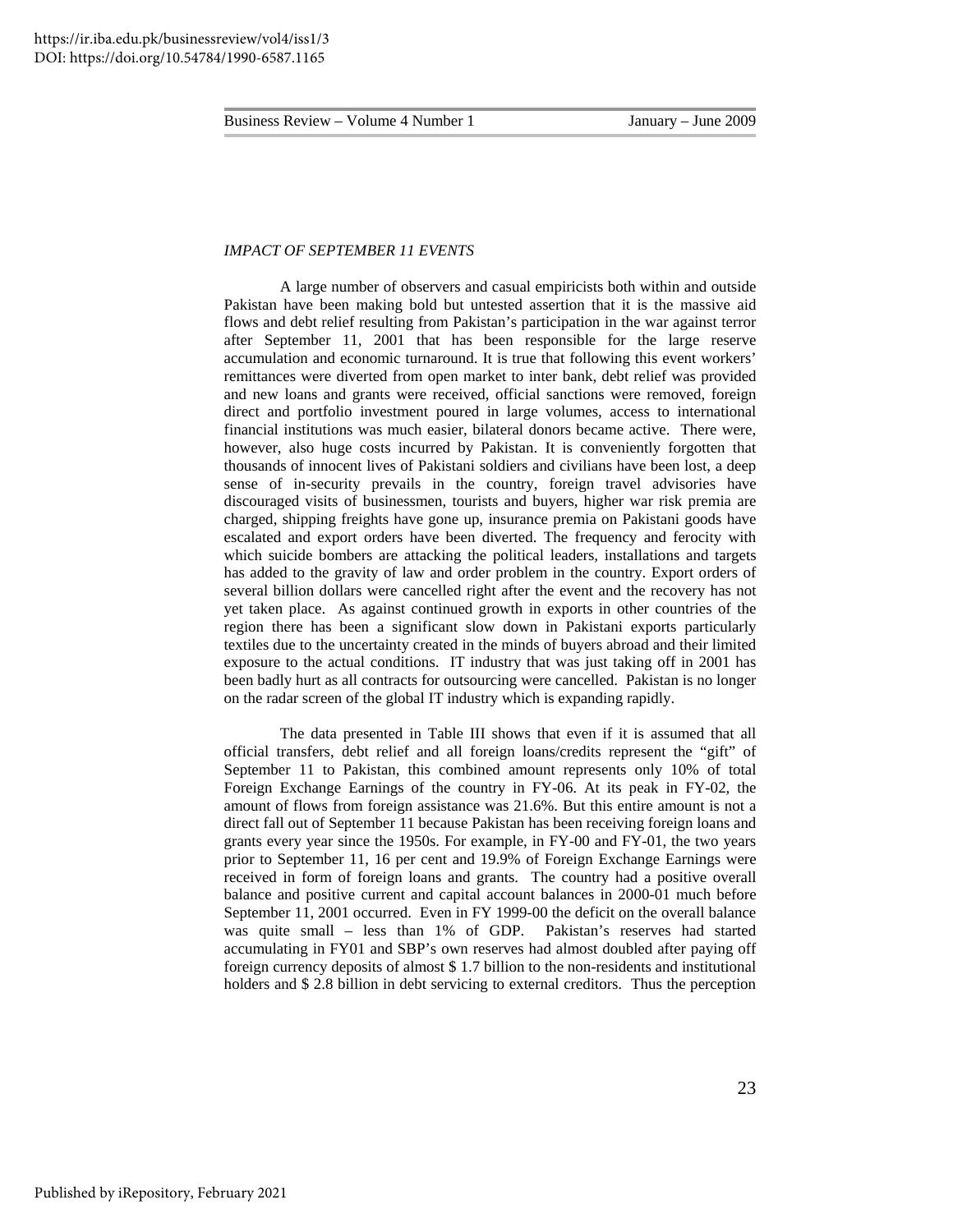| Business Review – Volume 4 Number 1 |
|-------------------------------------|
|                                     |

that every thing good that has happened to the country is a direct consequence of September 11 is not only incorrect but highly exaggerated for the reasons described below.

## **TABLE-III**

#### **SOURCES OF FOREIGN EXCHANGE EARNINGS**

## **FY 00 – FY 07**

\$ Million

|                                                  | <b>FY 00</b>             | <b>FY 01</b>             | <b>FY 02</b>             | <b>FY 03</b>             | <b>FY 04</b>             | <b>FY 05</b>             | <b>FY 06</b>             | <b>FY 07</b> |
|--------------------------------------------------|--------------------------|--------------------------|--------------------------|--------------------------|--------------------------|--------------------------|--------------------------|--------------|
| A. Exports of<br>Goods &<br><b>Services</b>      | 9,574                    | 10,284                   | 11,056                   | 13,686                   | 15,103                   | 17,801                   | 20,254                   | 21,202       |
| <b>B.</b> Workers'<br><b>Remittances</b>         | 983                      | 3,087                    | 2,390                    | 4,237                    | 2,871                    | 4,168                    | 4,600                    | 5,500        |
| C. Other Private<br><b>Transfers</b>             | 2111                     | 2,853                    | 1,899                    | 1,559                    | 2,293                    | 4,202                    | 5,345                    | 4,608        |
| D. Official<br><b>Transfers</b>                  | 940                      | 842                      | 1,500                    | 1,051                    | 634                      | 398                      | 679                      | 528          |
| E. Debt Relief                                   | $\overline{\phantom{a}}$ | $\overline{\phantom{0}}$ | $\overline{\phantom{0}}$ | 1,000                    | $\overline{\phantom{a}}$ | $\qquad \qquad -$        |                          | $\theta$     |
| F. Foreign<br><b>Direct</b><br><b>Investment</b> | 472                      | 323                      | 485                      | 798                      | 951                      | 1,096                    | 1,981                    | 4,873        |
| <b>G.</b> Privatization<br><b>Proceeds</b>       | $\qquad \qquad -$        | $\overline{a}$           | $\overline{\phantom{a}}$ | $\overline{\phantom{0}}$ | $\overline{\phantom{a}}$ | 363                      | 1,540                    | 267          |
| H. Euro / Sukuk<br><b>Bonds</b>                  |                          |                          |                          |                          | 500                      | 600                      | 800                      | 977          |
| I. Equity<br><b>Securities</b>                   | $\overline{\phantom{0}}$ | $\overline{\phantom{a}}$ | $\overline{\phantom{a}}$ | $\overline{\phantom{a}}$ |                          | $\overline{\phantom{a}}$ | $\overline{\phantom{0}}$ | 2,303        |
| J. Foreign Loans<br>/ Credits                    | 1589                     | 2812                     | 2,910                    | 2,293                    | 1,726                    | 2,431                    | 2,728                    | 4,140        |
| K. Others                                        | 158                      | 175                      | 164                      | 271                      | 199                      | 1,642                    | 2,527                    | 1759         |
| <b>TOTAL:</b>                                    | 15,827                   | 18,377                   | 20,404                   | 24,895                   | 25,253                   | 32,106                   | 40,508                   | 46,157       |

It should be recognized that any external financial relief such as provided in the aftermath of Sept 11 would have dissipated quickly and thus remained temporary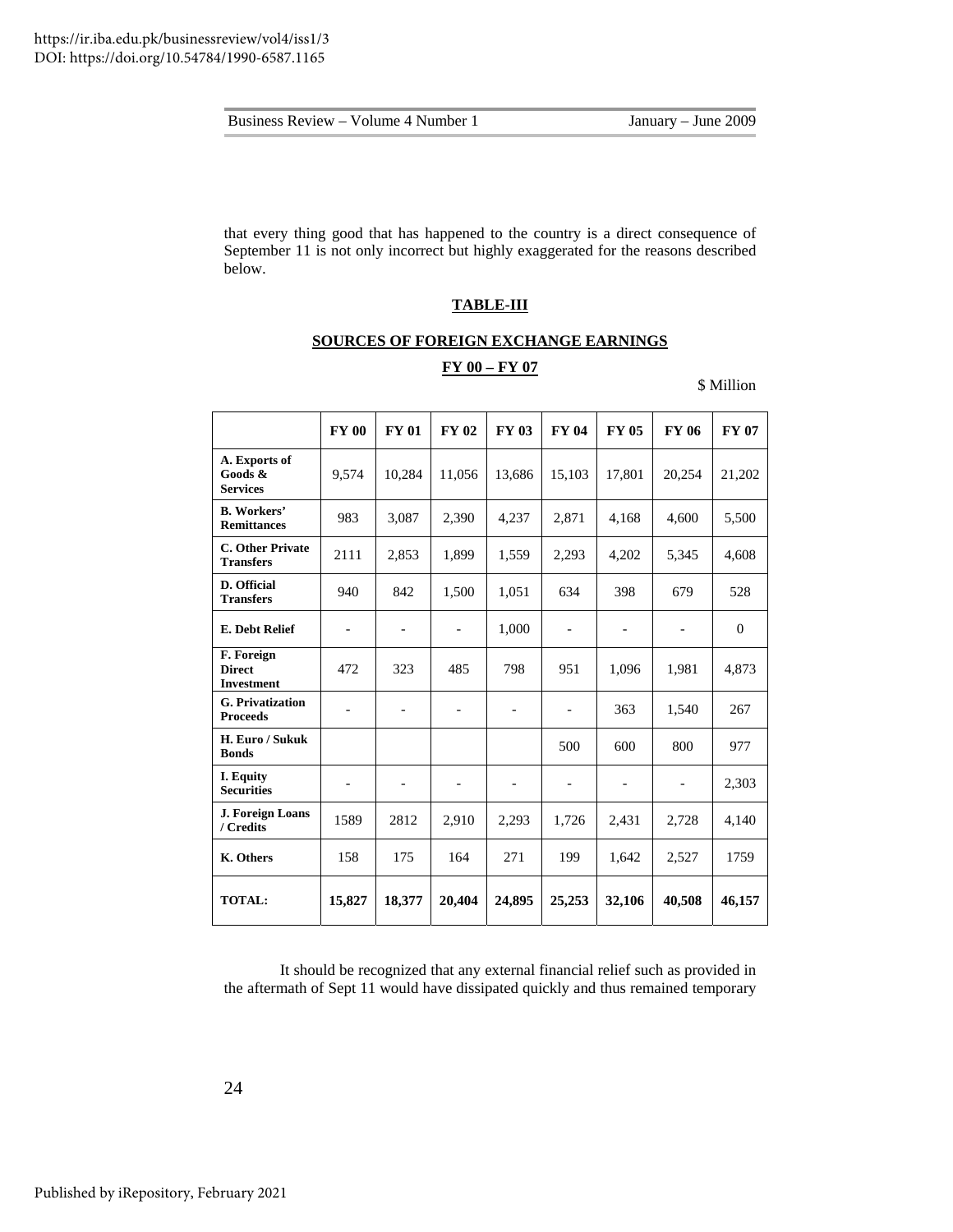and transitory in nature until it was accompanied by fundamental structural reforms that clean up the economic landscape, unshackle the entrepreneurial energies of private economic actors, lay the foundations for competitive markets under the vigilant eyes of regulators and expand the productive and foreign exchange earning capacity of the country. As pointed out earlier it would not have been possible to take advantage of the benefits offered by Sept. 11 in absence of the reforms of financial sector, liberalization of trade and tariff regime, improvement in tax policy and administration, deregulation of oil and gas and telecom sectors and privatization of state owned enterprises.

The data presented in Table-III clearly demonstrates that Pakistan's foreign exchange earning capacity has expanded from \$ 15 billion annually to \$ 46 billion during the last six years or 33% of GDP from 20% of GDP. Contrary to popular perception, it is the Pakistani businesses and nationals working abroad who provide the bulk of the foreign exchange earnings of the country. It is totally fallacious to argue that if the foreigners, particularly Americans withdraw their financial assistance then the country will be in dire trouble. About \$ 30 billion are generated by Pakistani businesses and nationals and the remaining amount accrues from foreign direct investment, privatization and international markets. If this pattern of foreign exchange earnings persist in the future the relative share of foreign assistance in form of grants or loans from United States, other friendly bilaterals and multilateral will continue to decline and will become insignificant in the next 5-10 years.

In order to further evaluate the veracity of the assertions of the theory of dependence of our economy on the US, four key indicators are selected (a) US assistance as percent of Pakistan's total budgetary expenditure (b) US assistance as percent of Pakistan's total foreign exchange receipts (c) US assistance as percent of total current account receipts of Pakistan and (d) US assistance as percent of total value of imports of Pakistan. These indicators have been carefully chosen to see as to how much damage will accrue to our balance of payments and fiscal accounts if the US for one reason or the other abruptly decides to withdraw its assistance of all types.

 The results of this analysis shown in Table IV indicate that even under he worst case scenario of zero aid flows and no reimbursements for logistics services rendered in connection with the war on terror, the diminution in foreign exchange receipts or budgetary resources would be insignificant – varying between 4.5% of total foreign exchange receipts to 7.2% of total budgetary expenditures. The other two indicators, i.e. the proportions of total value of imports and current account receipts financed by U.S. assistance account for 6.4% and 5.8% respectively – not worrisome amounts. The common held belief that Pakistan's economic turnaround and sustained growth has taken place due to massive foreign assistance from the U.S.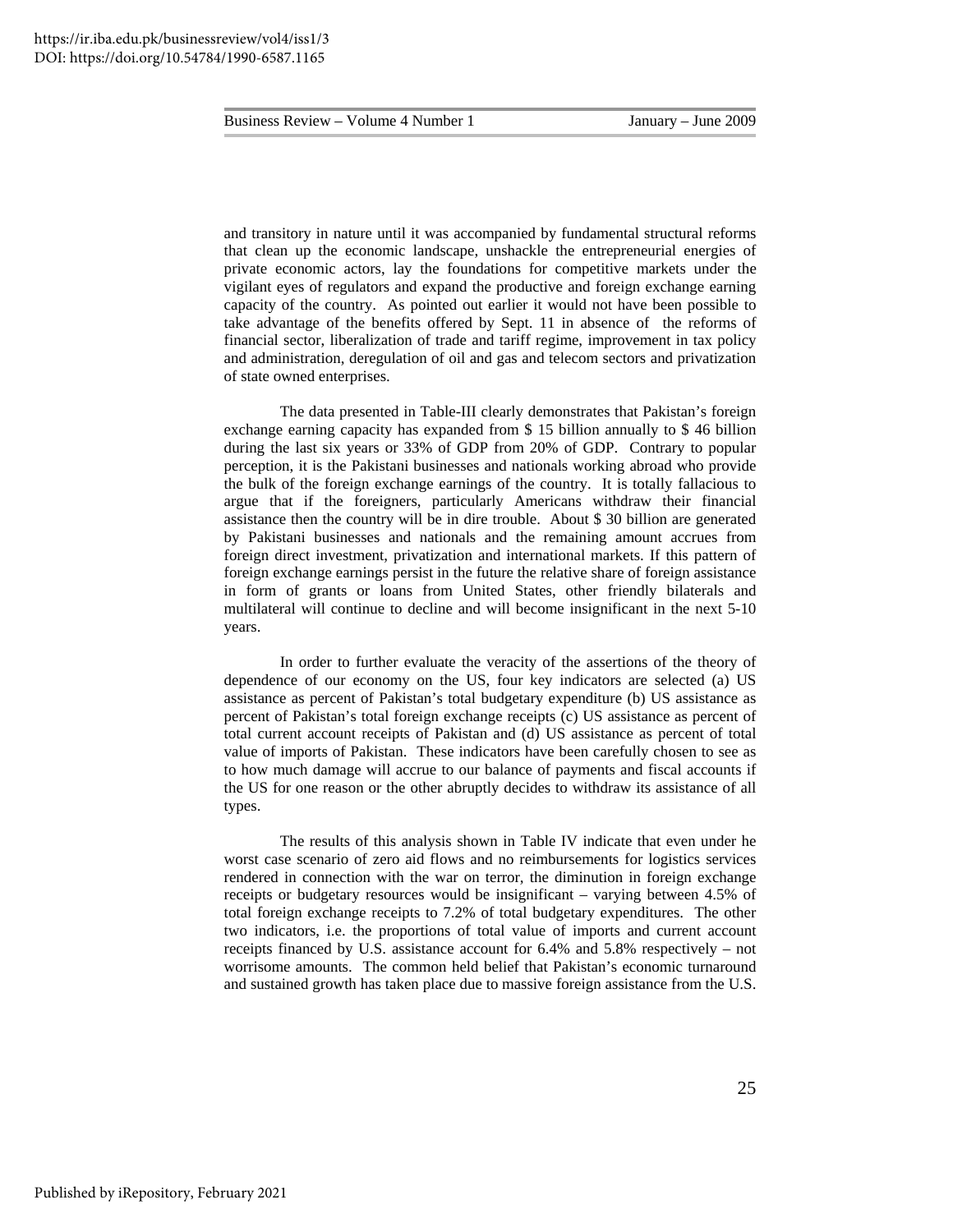as a reward for participation in the war against terror is un-substantiated by the above empirical evidence.

|    |                                           | 2006-07 |
|----|-------------------------------------------|---------|
|    | Annual US assistance (of all forms) as    | 7.2%    |
|    | % of total budgetary expenditure (\$25)   |         |
|    | billions)                                 |         |
| 2. | Annual US assistance (of all forms) as    | 4.5%    |
|    | % of total foreign exchange receipts (\$  |         |
|    | 40 billions)                              |         |
|    | 3. Annual US assistance (of all forms) as | 6.4%    |
|    | % of total imports (\$28 billions)        |         |
|    | Annual US assistance as % of current      | 5.8%    |
|    | account receipts (\$31 billions)          |         |

#### **TABLE-IV KEY INDICATORS OF US ASSISTANCE**

#### **ECONOMIC REGRESS 2007/08**

The year 2007-08 has been a difficult year for Pakistan's economy. It must be conceded that the momentum of growth slowed down and a temporary derailment from the track has taken place. What has happened to the economy in this period can be gleaned from the following facts:-

- GDP growth rate was below the target, i.e. 5.8 per cent but was still quite respectable in view of the severe political and economic difficulties faced by the country.
- Fiscal deficit widened to 7.4 per cent of GDP breaching the limit prescribed in the Fiscal Responsibility Act.
- As public expenditure outpaced revenue collection, government borrowing from the State Bank of Pakistan jumped to a record Rs.688 million compared to Rs. 112 billion in the previous fiscal year.
- The consequence of such excessive government borrowing was a sharp growth in reserve money fuelling inflationary pressures.
- In agricultural sector, cotton, wheat and rice crops did not perform well and together with increased prices of imported commodities, contributed to food inflation.
- Electricity and gas load shedding due to shortfall in generation had adverse impact on manufacturing and export sectors. Large scale manufacturing growth slowed down to 4.8 percent – almost one half of the rate recorded in FY07.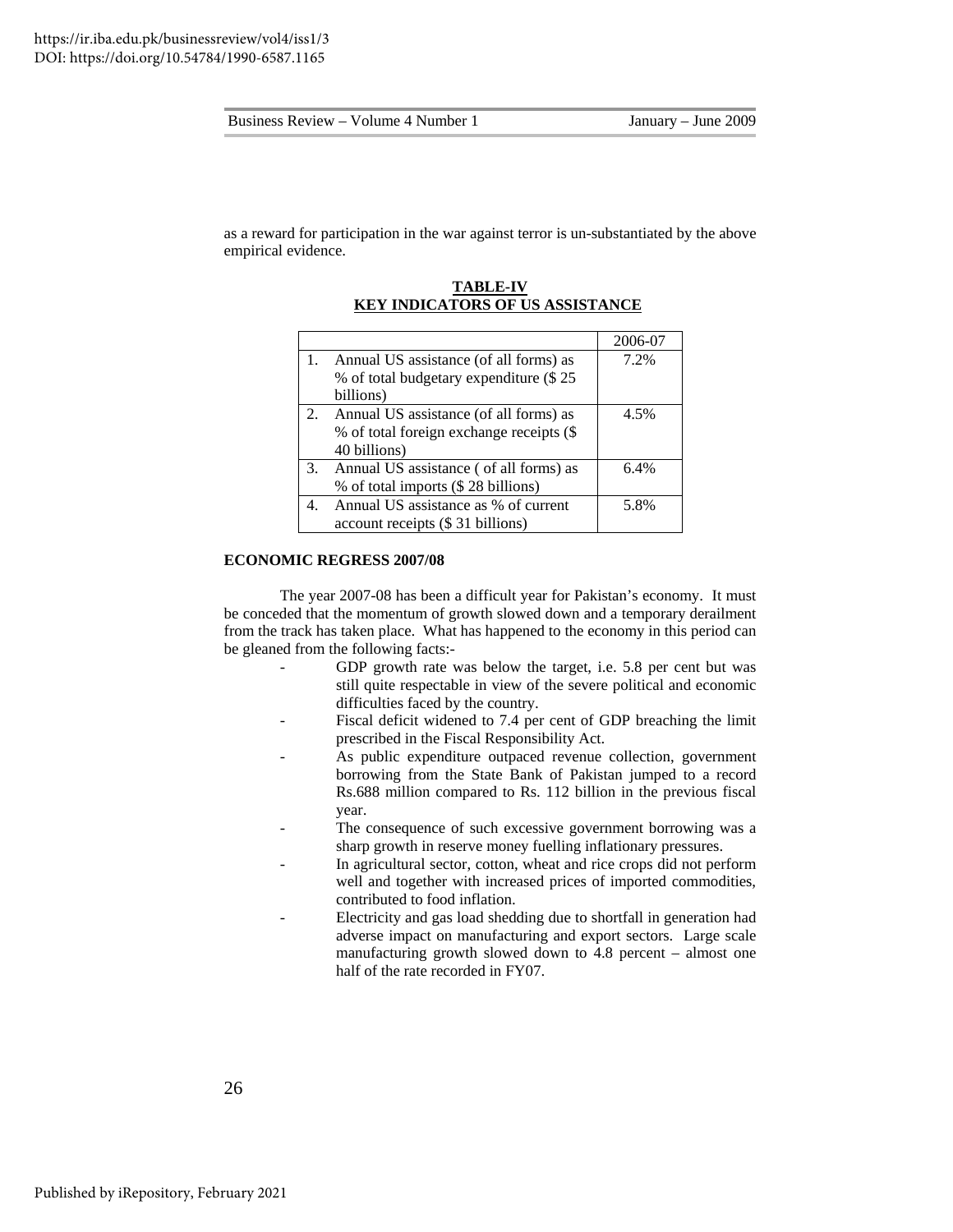- A worsening trade imbalance fuelled external current account deficit to exceed 8.4 per cent of GDP.
- Foreign capital inflows that were required to finance the current account deficit dried up leading to depletion of foreign exchange reserves.
- The drawdown of foreign exchange reserves to meet the balance of payments deficit created pressures on Rupee-dollar exchange rates leading to a depreciation of about 25 per cent.
- Inflationary pressures have intensified largely due to exceptionally high food inflation that is hurting the poor and the fixed income groups badly. Inflation crossed 12 per cent.

The trajectory of high growth trends has been disrupted in FY08 because of political uncertainty, worsening of law and order situation, macro-economic instability and micro-economic inefficiencies such as energy shortages. Remedial action is required on all these fronts to put the economy back on track. The immediate issues are (a) tackling inflation (b) raising external financing to meet current account deficit (c) reducing fiscal deficit and repaying State Bank borrowings (d) managing energy shortages in a way that favours the manufacturing and export industries in allocation.

 The widening fiscal and current account deficits continue to create complications and add to inflationary pressure. The combination of rising fiscal deficit and weak external receipts pushed the government borrowings from State Bank of Pakistan to a record level in FY08. This exceptionally high level of government borrowing has been instrumental in sustaining the growth of broad money for the period at 15.4 per cent significantly offsetting the Central Bank's efforts to tighten monetary policy.

 In agriculture sector, the disappointing performance of cotton and rice crops and the likely shortfall in wheat crop did result in a dismal 1.5 per cent growth rate. Large scale manufacturing has been encountering relatively slower growth due to strong increases in the international commodity prices, domestic energy woes and dampened external demand for textile exports. Economic losses in the aftermath of December 27, 2007 further weakened prospects and the sector recorded almost half of the targeted rate of 10.9 per cent.

 The relative slowdown in foreign inflows to Pakistan triggered both by the turmoil in international financial markets and protracted and complicated political transition put pressure on exchange rate, foreign exchange reserves and the differential between the inter-bank and open market rates.

27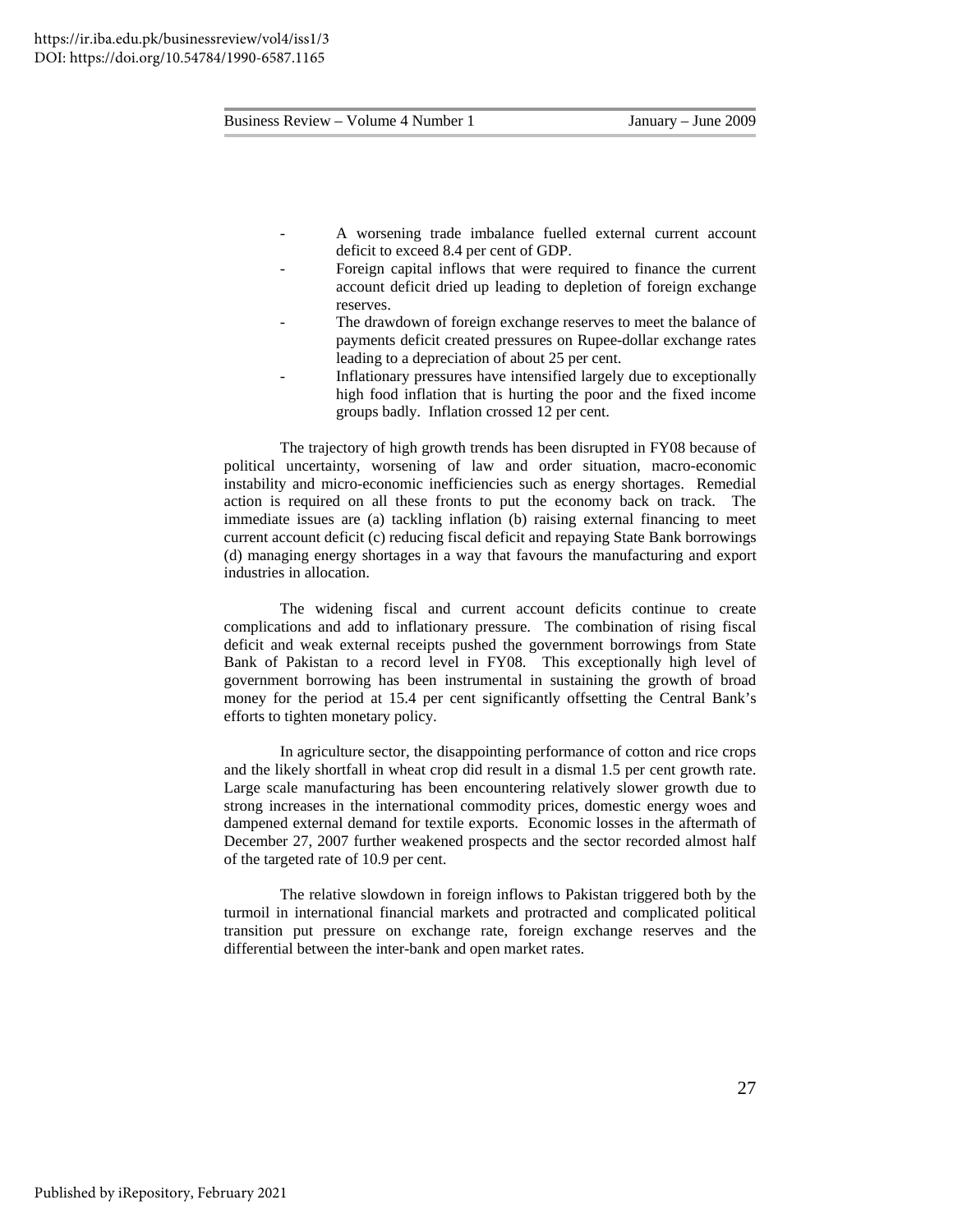The momentum of privatization that began to slow down in FY07 was almost lost in FY08 as none of the intended transactions was completed. 61 state entities that were in the pipeline remained untouched. On the other hand, the subsidies claimed by WAPDA, and PIA escalated substantially, the inter-enterprise circular debt that was completely eliminated in the earlier years resurfaced again, payments to oil marketing companies for price differential were delayed or only partially made and the independent private producers were not paid on time aggravating the energy shortages.

 Food, oil products, power and gas tariffs were not fully passed through to consumers in the wake of international price hikes accumulating large fiscal imbalance. Support price for wheat was not announced on time and slight shrinkage in area under wheat cultivation was observed. Unprecedented increase in prices of DAP and shortages of irrigation water further exacerbated the situation. The doubling of world rice prices however, helped in a 60 per cent rise in the export earnings from rice.

 The newly elected government has taken some measures to come to grip with the economic situation. It has entered into a 22 month stand-by agreement with the IMF that is aimed primarily at macroeconomic stabilization. On the production side in the real sector the main constraint being felt is the persistent energy shortages. In the short term the existing capacity of the IPPs and other generating units can be fully utilized if the problem of the circular debt is quickly resolved. External environment has, in the meanwhile, become more hostile in the aftermath of global financial crises and Pakistan's exports are likely to be hit. The good news is that a significant decline in world oil and commodity prices would help Pakistan in reducing trade imbalance and also fiscal deficit.

#### **WEAKNESSES AND SHORTCOMINGS**

 There is some truth that the benefits of the growth in this eight year period have not been widely shared. But it is the poor implementation capacity arising from a weak administrative structure in the country at all levels that is mainly responsible for this outcome. Policy decisions are taken but they are questioned, reopened, and their implementation is hampered unnecessarily, delayed or slowed down at the bureaucratic level. The lack of access of the poor to the basic public services arises due to apathy, indifference and corruption prevalent among the civil servants who deal with public at large. Civil Service Reforms, Judicial Reforms along with effective devolution of powers to local governments are badly needed in the country.

Both theoretical and empirical studies have clearly demonstrated that good governance and well functioning institutions are critical for sustained and equitable economic development. In Pakistan, the thrust of policy reforms has not been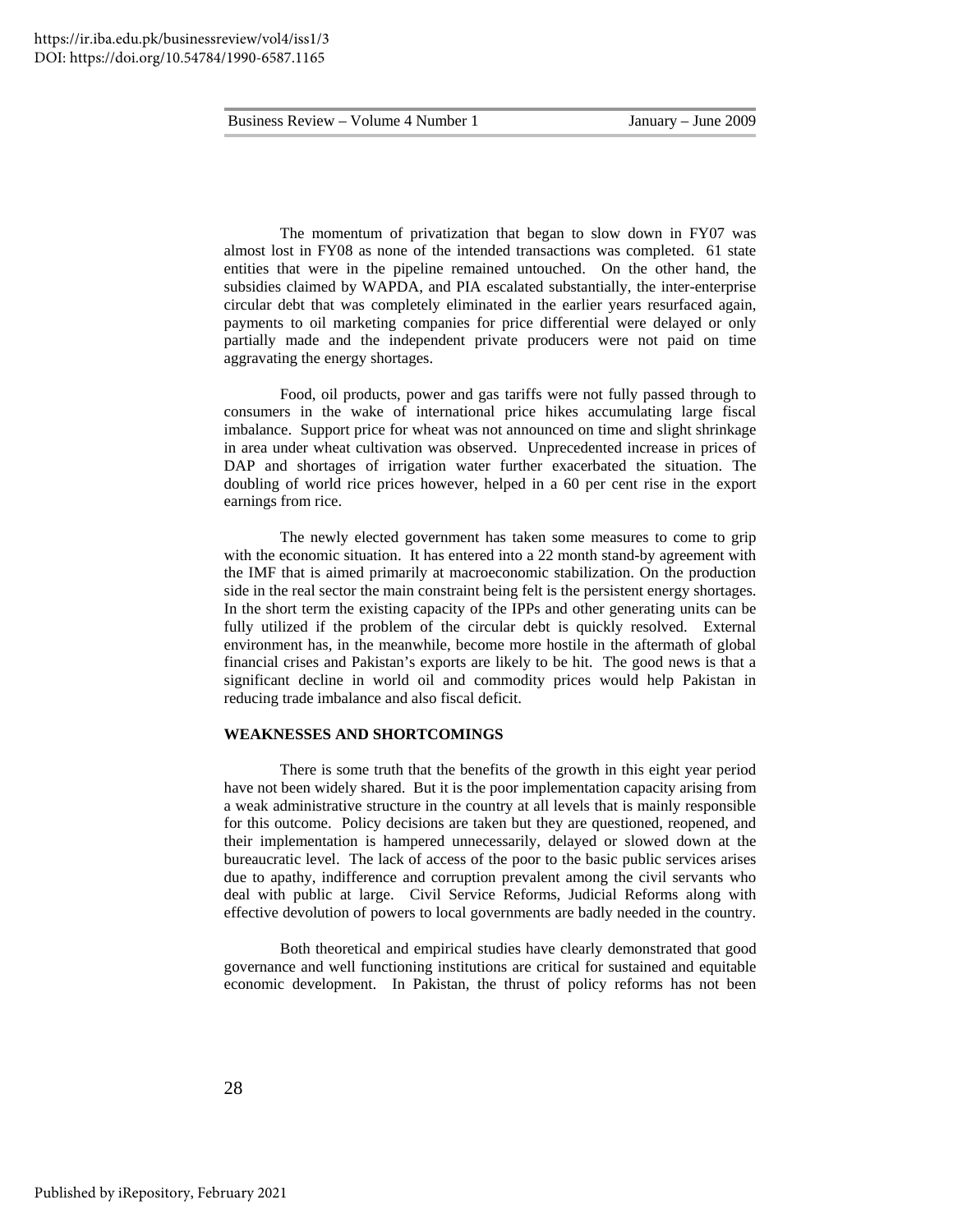contested by any government – civil or military – for almost three decades. But it is the lack of implementation of policies due to weak governance, poor institutional capacity and malfunctioning structures and processes that has played havoc in meeting the goals and expectations.

 Using a Growth Diagnosis framework developed by Hausmann, Rodrick and Velasco, Qayum et al have attempted to identify the constraints to growth in Pakistan. They found governance failure and institutional shortcomings are the heart of the matter. Corruption is rampant, judicial independence is low, educational institutions do not furnish the right kind of labour force, legal institutions do not protect the lenders against loan defaults, ambiguous land titles constrain, mortgage financing and construction activity, labour market institutions restrict hiring / firing. They identify three binding constraints to growth in Pakistan (i) poor state of governance (ii) poor state of institutions (iii) lack of competitive environment.

 The other burning issues which confronted most Pakistanis during this subperiod were (a) high inflation (b) dissatisfaction with privatization of state owned enterprises (c) growing income inequalities (d) energy shortages (e) food security. These concerns are justified but there were cogent reasons behind each of these issues

The strong growth performance increased the incomes of the middle class. As a consequence, the higher purchasing power of a growing middle class translated into the increased demand for more goods and services. Some of these demands was higher imports but it also created shortages domestically in food and other essential commodities. Higher international prices of oil, food and other commodities have in fact, worsened the situation. The rising demand due to increasing purchasing power of an expanding middle class combined with international factors have intensified inflationary pressures. Tight monetary policy pursued since 2005 did reduce core inflation but the higher food inflation (food forms 40 percent of consumer basket) did not allow the overall inflationary pressure to be mitigated. The average growth of 25% in imports reflecting the increase in oil prices, higher machinery imports over FY 03-07 and commodities out paced export growth of 13% leading to a widening external current account deficit. Until FY07 capital inflows funded fully the external current account deficit and helped in building foreign exchange reserves (growing by \$ 5.6 billion over FY 03-07) but the slowdown in inflows since then has caused anxiety.

 During the period FY2000-08 the Government sold off cumulatively almost \$ 7 billion of assets and eased pressure on its budgetary resources as it no longer underwrote the losses of state owned companies and enterprises. For example, the Government had to inject Rs.41 billion to recapitalize Habib Bank and United Bank when it was under its control. After privatization not only the market value of the residual shares held by the government has risen significantly but these banks are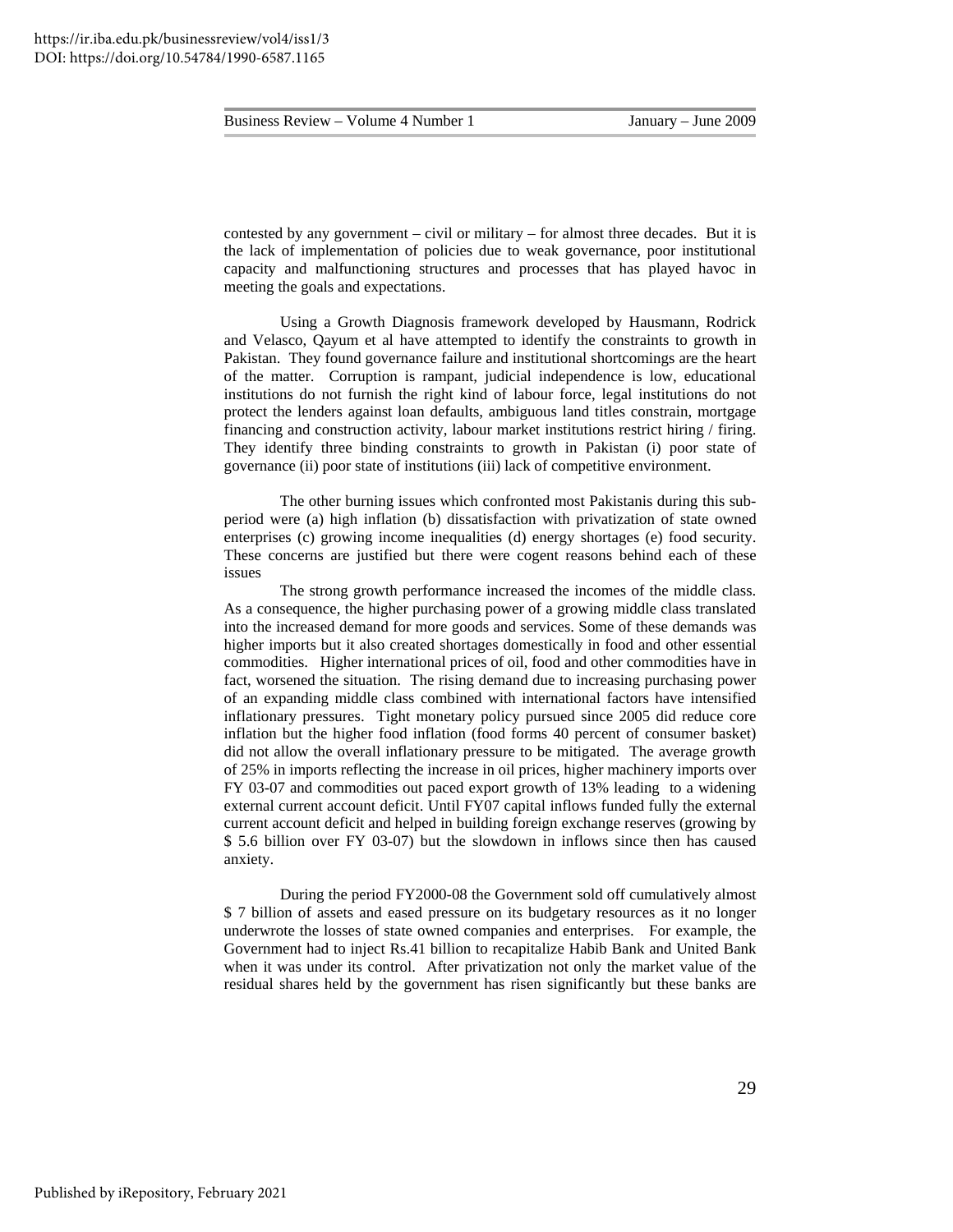paying hefty dividends and also taxes on their profits. The efficiency gains to the economy achieved after privatization have not been studied and therefore its impact has not appreciated. The Supreme Court judgment on Pakistan Steel Mills created some doubts about the transparency of the process and it is necessary to make suitable changes in the law and processes to allay these suspicions and fears once for all. The process of privatization should move forward and the public should be made aware of the relative costs and benefits of privatization to the economy.

 The growing income and regional inequalities do pose some serious problems. This difference has arisen mainly due to the nature of the societal relationship that under pin various parts of the country. Southern Punjab, Rural Sindh, Balochistan outside Quetta, Northern and Southern districts of NWFP have not so far gained much from development activities relative to others because of the stranglehold of feudal and tribal traditions, remoteness and low literacy. The expanding inroads of urbanization and the communication revolution are likely to dilute these negative influences. In the meanwhile the Government took upon itself to invest heavily in infrastructure and connectivity in Balochistan. It is expected that these projects, when completed, will help in removing some of the constraints that impede the remote areas of Balochistan from participating in the economy. Consultations with and participation of local communities and stakeholders in the design and implementation of these mega projects may set at rest some of the resistance against these projects in Balochistan.

 Energy shortages have resulted from a combination of factors such as unanticipated high growth in demand, substantial hike in international oil prices, poor planning and weak implementation capacity, lack of response from the private sector, convoluted tariff setting process, bureaucratic and inter-agency turf fighting and the accumulation of circular debt. Power shortages have inconvenienced the consumers and also caused serious problems for the businesses. Some of the projects in pipeline would be ready for commissioning in 2009-10 and ease the situation somewhat. In the meanwhile the industry, particularly the manufacturing sector is suffering gravely due to the electricity outages and gas load shedding. Priority has to be given to the industries in allocation of power and gas if the trend in production losses has to be reversed. The negotiations with Iran and India for Iran-Pakistan-India gas pipeline have become protracted and time consuming. A number of problems have been resolved in last one year but progress is still slow and has to be expedited.

 Food security issues had assumed serious proportions in 2007 and 2008 because of global supply and price shocks of main food staples. International prices of wheat had jumped 92 percent in one year period and rice prices had doubled. The Pakistani markets could not remain insulated from these shocks despite the best efforts of the government. Wrong estimation of the surplus wheat crop led to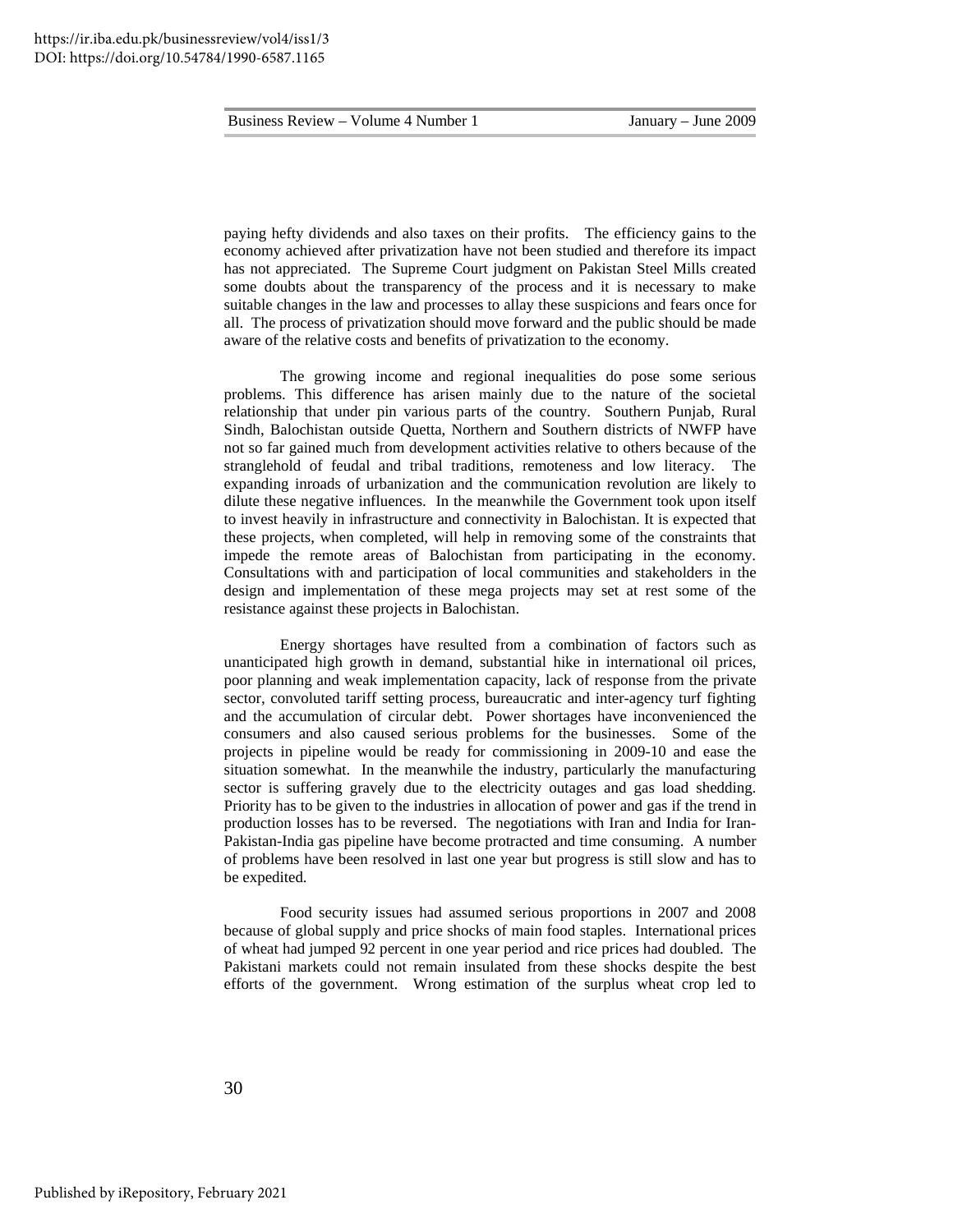erroneous decisions and the delay in fixing the support price causing uncertainty in the minds of the growers. The new Government has, however, taken decision to revise the support price and also imports have been allowed. These steps should help, along with targeted subsidies, in mitigating the hardships faced by the poor.

#### **CONCLUSIONS AND THE WAY FORWARD**

 The Military government which came to power in October, 1999 was faced with four main challenges (a) heavy external and domestic indebtedness; (b) high fiscal deficit and low revenue generation capacity; (c) rising poverty and unemployment; and (d) weak balance of payments and stagnant exports. In addition, Pakistan was perceived as a highly corrupt country with poor governance. Transparency International survey ranked Pakistan as he second most corrupt country in 1996. The situation was exacerbated by the initial negative reaction of the international community to the military takeover of the government as well by the high expectations of domestic populace and the media to hold those found guilty of corruption accountable. Further, the lingering dispute with Independent Power Producers (IPPs), particularly HUBCO during the preceding three years had damaged the investor-friendly image of Pakistan. The distrust engenderd by the freezing of foreign currency deposits of non-resident Pakistanis in May 1998 had not yet been erased. Thus investor confidence was at its lowest ebb.

 Pakistan's credibility was quite low with international financial institutions since the track record of performance on agreements reached with them, over the preceding ten years, was dismally poor. There was little empathy for Pakisan among these institutions and bilateral creditor governments, while at the same time it was not in a position to service its external debt obligations without immediate rescheduling. The country faced a serious liquidity problem as its reserves were barely sufficient to buy three weeks imports and could not possibly service its short term debt obligations. Workers, remittances were down by \$500 million, foreign investment flows had dwindled by \$ 600 million, official transfers had turned negative and Pakistan had no access to private capital markets.

 In the domestic sector, the declining Tax-GDP ratio and inflexible expenditure structure, whereby 80 percent of revenues were pre-empted to debt servicing and defence, constrained the government's ability to increase the level of public investment.

 It was against this backdrop of imminent default on external debt and a heavy debt servicing burden in the budge that the military government had to design a strategy for economic revival in December, 1999.The facts and the analysis presented above clearly show that Pakistan's economy has developed the strength and become resilient to withstand adverse shocks in relation to the situation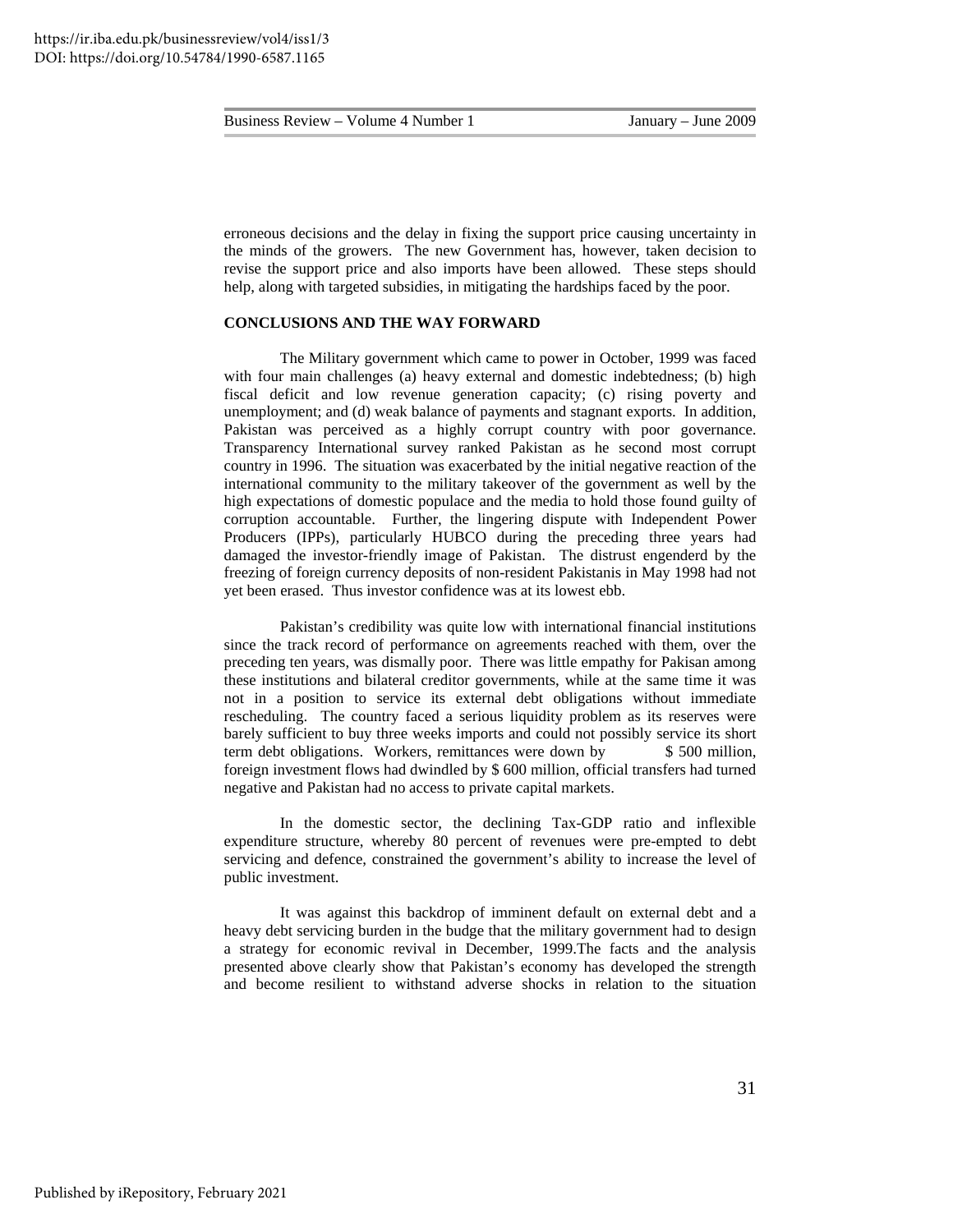prevailing in the decade of 1990s. Major structural reforms carried out between 1999/2000 – 2006/07, modest improvement in economic governance particularly key institutions and timely decisions paved the way for the turnaround and built the resilience of the economy. The fiscal space created by sound economic management as well as provision of international assistance allowed the Government to raise the level of development expenditure five fold during this period, i.e. from Rs.100 billion annually in FY99-00 to Rs.525 billion in FY07-08. This massive expansion in development outlay allowed completion of many large projects and work on 90 other mega projects is in different phases of implementation. When completed these projects will bring large benefits to the economy. In the Education sector, the allocation to Higher Education sub-sector was raised ten fold from Rs.3.8 billion in 2001-02 to Rs.33.76 billion in 2007-08. President's Education Sector Reforms program was launched at a cost of Rs.100 billion to achieve universal primary education, strengthen science education and to promote public-private partnership. Health indicators have shown considerable improvements and population growth has decreased from 2.7% to 1.8%. This large public investment in infrastructure and social services will start to pay dividends to the economy in the coming years and contribute to growth momentum in the future provided rash decisions are not taken to discontinue or disrupt their implementation just because they were initiated by the previous government.

 The lessons from the decade of 1990s clearly show that the policy pursued by the successive governments in abandoning the projects and programmes initiated by the previous regimes cost the economy huge losses in terms of lower output and incomes, increased poverty and unemployment. Of course, fine tuning and adjustments should be carried out by the incoming government to get rid of the weaknesses and deficiencies but whole scale rejection of the initiatives that make economic sense should be avoided. Devolution of powers to local governments, upgrading of higher education, adult literacy programs and health care delivery by involving volunteers and communities, Primary Education projects to achieve universal education, Private-Public Partnerships in infrastructure and Social Services, strengthening and expanding technical and vocational education, filtered water supply, lining of water channels, are some of the commendable initiatives that are in the midst of implementation. These can be reviewed and suitably modified but allowed to complete as costs have already been incurred but the benefits have yet to start accruing to the population.

 No doubt that the economy has derailed from the track in 2007/08 but with proper management it can be brought back to the track. Both international and domestic factors have contributed to the setbacks, slippages and hence a deterioration in key economic indicators. The government's reluctance to make gradual adjustments in the prices of oil, electricity and gas, particularly in response to the changing international conditions, the mismanagement of wheat situation, the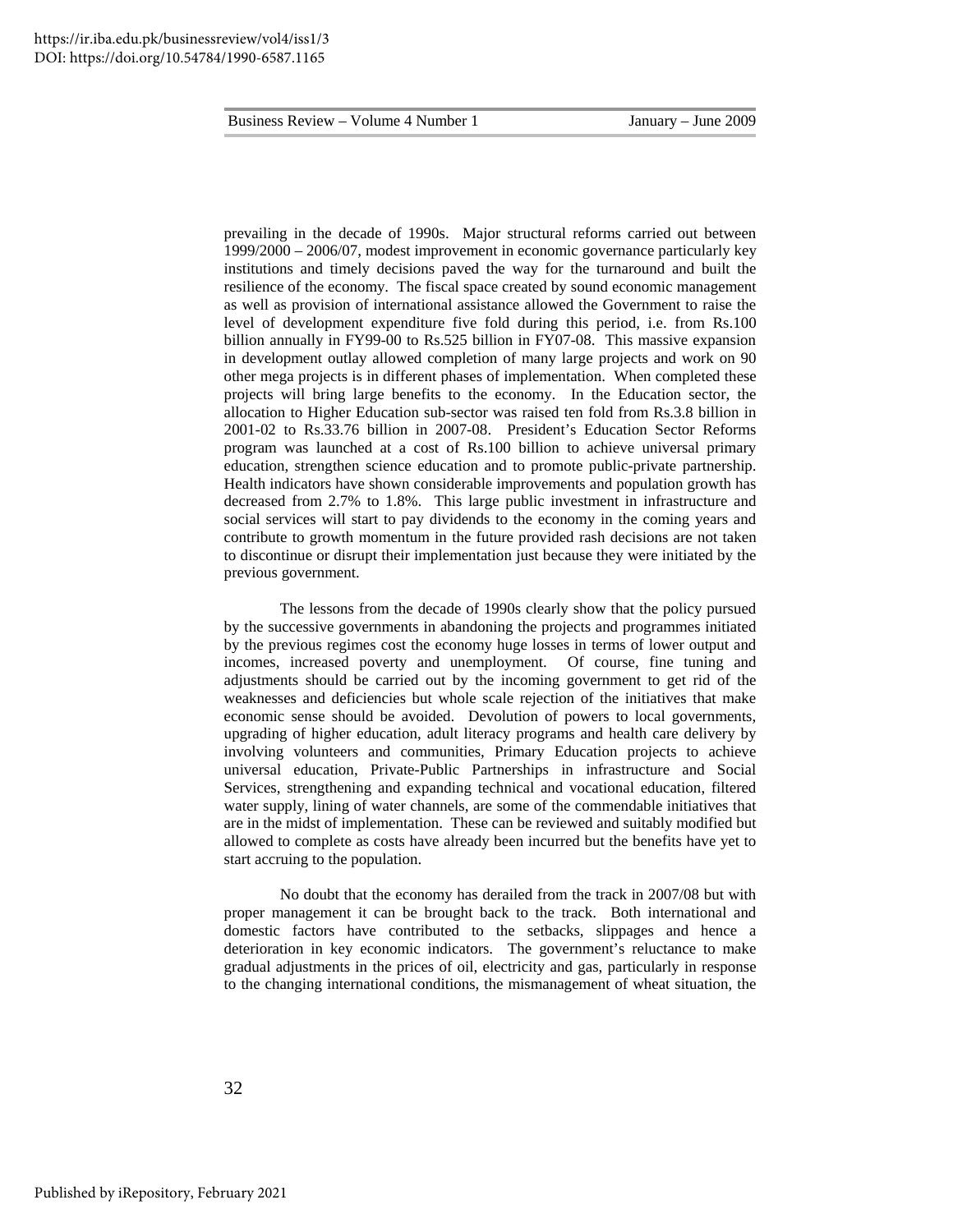postponement of new GDR and bond issues, the slowdown in further reforms particularly in the area of governance and devolution, the pre-occupation with political issues and judicial crises, the absence of effective social protection and social assistance framework accentuated the inflationary pressures, amplified the imbalances on fiscal and external current account, created shortages of wheat, electricity and gas and wrongly gave a widespread impression that the gains achieved in the previous seven years were illusory in nature based on fudged facts and figures. Nothing can be far from the truth. The seven year track record cannot be dismissed summarily as it has been verified by international financial institutions, international bond issuers, fund managers, research analysts and foreign investors who have invested more than \$ 14 billion in Pakistan's economy. What is true is that the original targets specified for 2007/08 could not to be achieved and the actual economic outcomes were worse than what was anticipated and prescribed in the beginning of the fiscal year. The motive for the understatement of domestic interest payments in the original budget estimates can be questioned. Whether it was sheer incompetence or deliberate attempt to put a lower number to contain fiscal deficit can be investigated, ascertained and disclosed to the public at large. But the nonachievement of many other targets and worsening of outcomes cannot be ascribed to across-the-board suppression or concealment of facts or fudging of figures but to the indecision and paralysis in management of the economy exhibited during the year by the previous elected government and the caretaker government.

 Some of the weaknesses in economic planning and management manifested themselves in the last eight months. The first was the inability to cope with the looming energy shortages. The plans and projects of additional electricity generation, natural gas imports, alternative energy sources remained unfulfilled at the same time when the government was pushing the demand side through massive rural electrification, new gas connections, substantial increase in the use of air conditions and gadgets by a rising middle class and liberal consumer credit. Second the previous government did not develop a sound food security plan in which subsidies were targeted towards the poor and vulnerable segments of the population. Third, the Government did rightly increase public expenditures on development particularly and social sectors but in many cases the cost overruns and delays in completion have not brought the benefits to the population.

 The temptation to blame the previous governments should be tampered with caution and not carried too far. To the extent that it raises doubts about the country's financial and economic integrity, weakens the capacity to raise funds to meet the deficits and erodes investor confidence to bring in new investment the present government will have to bear the consequences. While a clear account should be placed before the public, the potential for the damage to the economy by indulging in scoring political points or attributing motives should also be considered.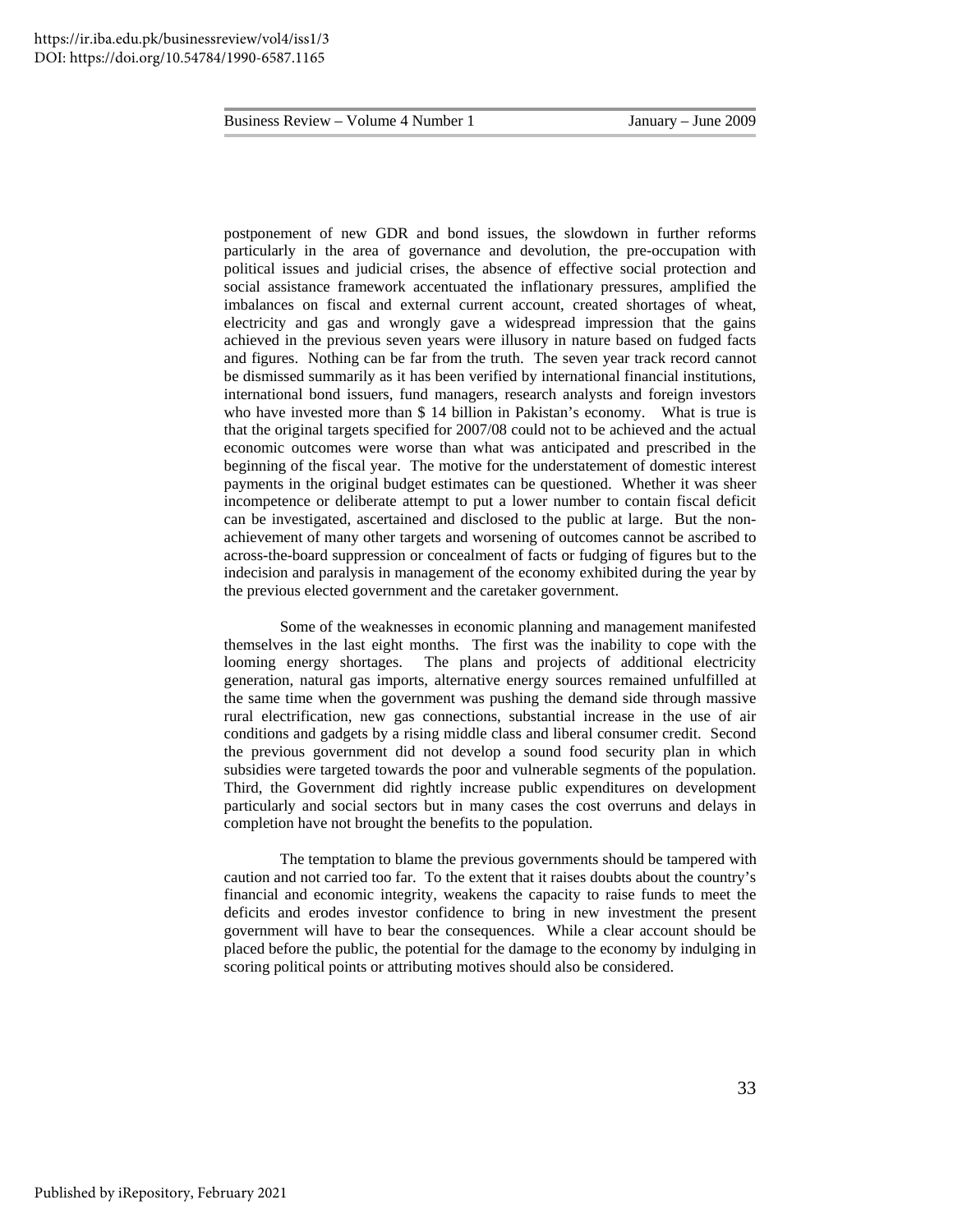Finally, the question of sustainability of growth in the future has to be addressed squarely. There is a legitimate concern among many quarters that the growth achieved in the past five years is unsustainable as it was driven mainly by consumption liberalization. The sequencing embedded in the economic strategy adopted in December 1999, emphasized macro-economic stabilization in the first phase and stepping up of growth in the next phase. It is quite possible that the first phase may have extended a few years beyond FY 02 if the external circumstances had not taken a turn for the better. Different options were considered to kick start the economy that was trapped in low level equilibrium of low growth and low inflation in FY 02. As the country was faced with a heavy public debt burden and the aim of stabilization was to bring fiscal deficit down, the fiscal policy stimulus option was ruled out. The improvement in financial intermediation process and low inflation rate motivated the policy makers to use monetary policy lever for the purpose of economic recovery. Low cost of capital enabled the banks to extend credit to a large number of businesses, SMEs, agriculture and also to the consumers for automobiles, mortgages and consumer durables. Large increase in private sector credit enabled an expansion in aggregate demand. Manufacturing industries which were operating at low capacity got a boost due to rising consumer demand and some of them were able to attain profitability because of the lowering of unit cost of production. Manufacturing sector recorded growth of 14 percent in FY04, 15.5 in FY05 and 10 per cent in FY 06 up from 4.5 per cent in FY 02 and 6.9 per cent in FY 03. As capacity was fully utilized in most industries, new investment was undertaken to respond to this rising demand. The total fixed capital formation in manufacturing sector between FY 02 and FY 07 amounted to Rs.1300 billion due to double digit annual growth. Fixed investment level in the manufacturing sector jumped from Rs. 140 billion in 1999/2000 to Rs.404 billion. It is estimated that the textile industry alone invested about Rs.300 billion in import of new machinery and equipment during this period. Cement industry increased its capacity from 18 million tons to 34 million tons while in 2000/01 only 9 million tons were sold. Along with manufacturing, transport and communications sector was the recipient of investment totaling Rs.1320 billion. As most of this investment is in various stages of implementation the benefits will accrue over next five years at least. It is true that complementary investment in power and gas was missing in this period eventually leading to disruptive energy shortages and slow down in growth in the current year. But the cumulative public and public and private sector investment of Rs.8053 billion or US \$ 134 billion made in the last eight years still has to add to output stream in the coming years. Investment – GDP ratio had already moved up to 23 percent in FY 07 – almost five percentage points higher than the average rate of 18 percent. Political stability after 2008 elections should also confer some dividends in form of further improvement in this investment ratio. The popular notion that agriculture and manufacturing sectors were neglected during 1999/00 – 2006/07 period is factually incorrect. The share of the manufacturing sector in GDP has actually risen from 14.7 percent to 19.1 percent.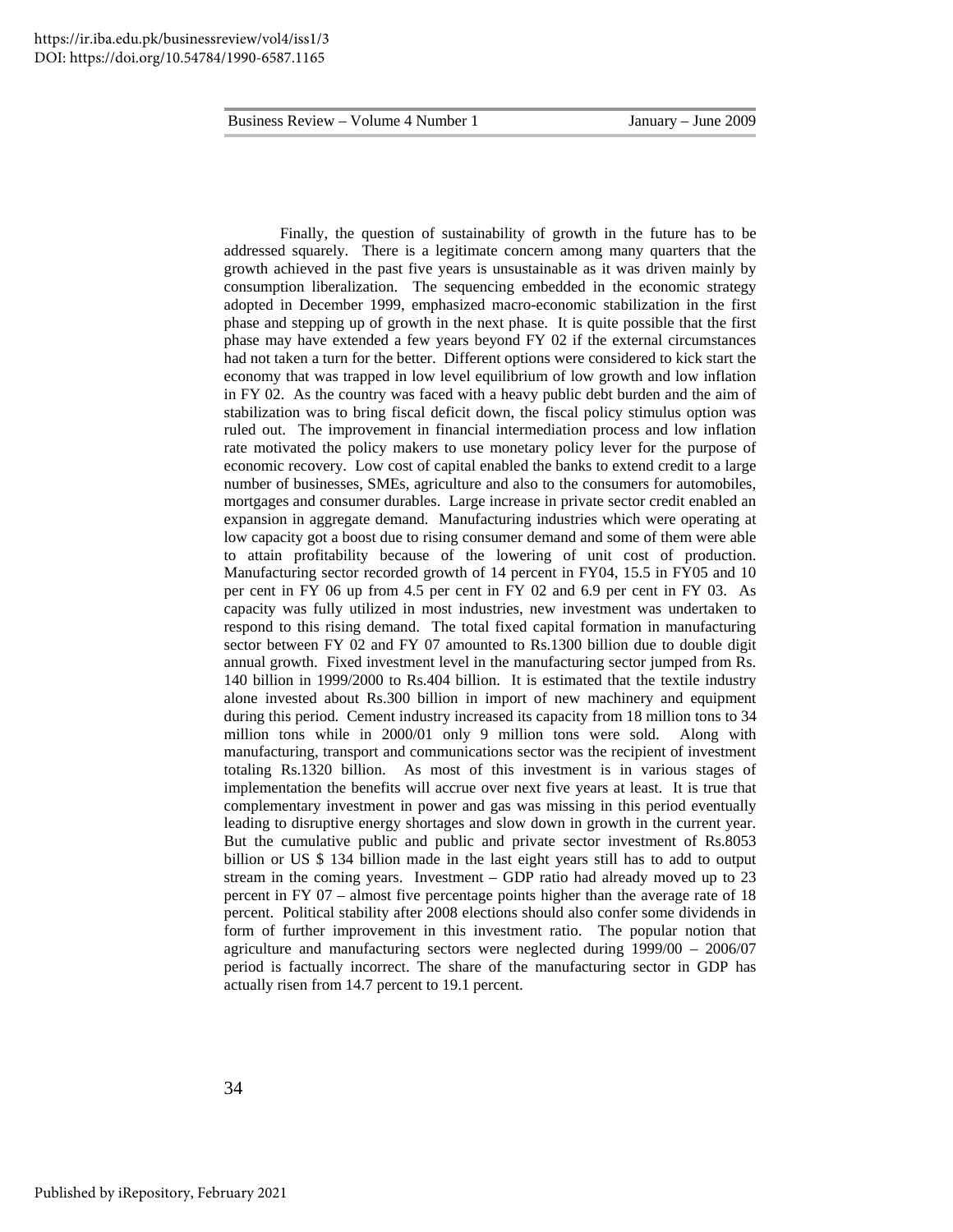A new dimension has been introduced in the growth equation in the past one year, i.e. demand for food. If managed carefully and assiduously this demand can earn foreign exchange through exports of surplus food staples, while transferring increased purchasing power for the rural areas of Pakistan where most of the poor live. The rice export capacity has already exceeded 3 million tons and an average price of \$800 / ton can fetch almost \$2.4 billion. Similarly, the wheat and maize crops have the potential of producing surpluses if proper pricing and marketing incentives are provided to the farmers. In case it is mishandled, food shortages and price hikes can lead to riots like in other countries. The big question mark about the sustainability of growth in the future is as to how quickly and effectively the new government is able to tackle the issues of fiscal and current account imbalances, reassure the foreign and domestic investors about the direction of policies and governance and how the energy shortages are mitigated. In case, the agreement with the IMF is faithfully implemented, the energy situation improves in the coming year the country should be able to resume its path on the growth trajectory that it has followed since FY 03. The economic fundamentals remain strong and only a course correction is needed.

#### **LOOKING AHEAD**

 There is no doubt that the year 2007/08 was a difficult year for Pakistan's economy. The incoming government has indeed inherited a difficult financial position. The momentum of economic growth has slowed down, macroeconomic stability has derailed from the tracks, investor confidence is in a state of hiatus and the tension between taking tough policy decisions to get the economy back on track by reducing the imbalances and providing immediate relief to the poor and the vocal fixed income earning classes poses serious political challenge for the new government. Externally, the environment is not favorable either. Turbulent financial markets and recession in the advanced economies make the task of economic management even more difficult. Internally political uncertainty, recalcitrant bureaucracy, truculent terrorists and rent seeking businesses have worsened the situation.

 In the short term, the fiscal deficit has to be brought down by curtailing unproductive expenditures, slowing down the development projects that have not yet started and are not of critical nature, accelerating energy conservation and generation programmes, taxing the capital gains in stock market earned through short term trading, revaluing the urban property and recovering agriculture income tax from land owners beyond a certain limit, imposing taxes on services that are outside the net.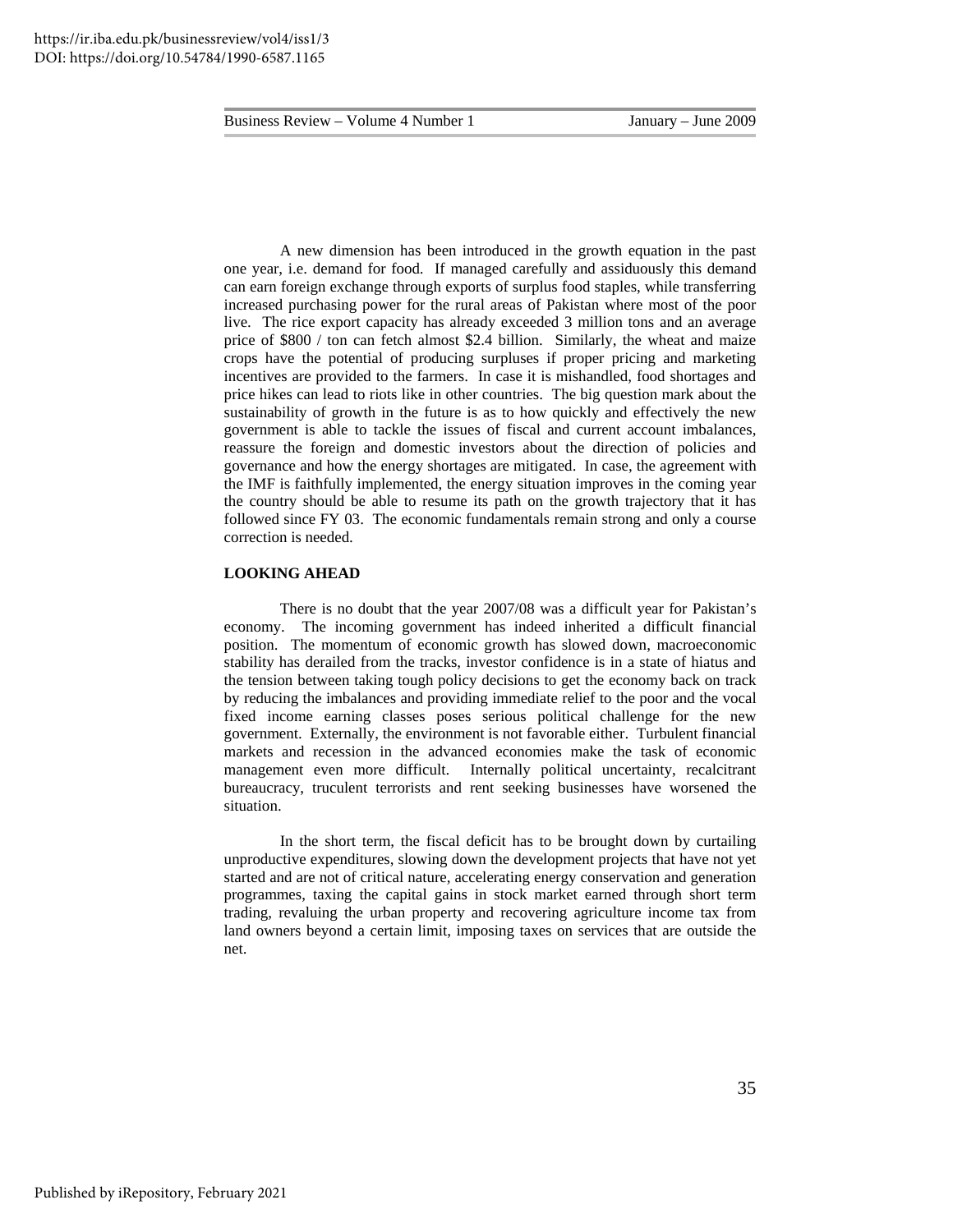In the medium term, food and agriculture production, agro-processing industries, marketing, storage and warehousing, transport, retail distribution have to be paid highest priority along with agriculture credit, insurance, microfinance and upgrading of rural infrastructure. Devolution to local governments to allocate resources and manage their own affairs should be strengthened along with fundamental reforms in the governance structure.

 In the long term, the reforms of institutions and governance structure will hold the key to sustainable and equitable growth in Pakistan. Inter-personal and regional inequalities have to be reduced, access to finance and education has to be ensured, property rights and contracts have to be protected and enforced. Industrial and export structure have to be diversified into more dynamic products such as engineering goods and services, steel, petrochemical complex, oil refineries that are essential ingredients upon which the new structure is to be based along with heavy investment in skilled and unskilled manpower development.

#### **STATISTICAL APPENDIX**

#### **CHART - I**



#### **Acceleration in Real GDP Growth**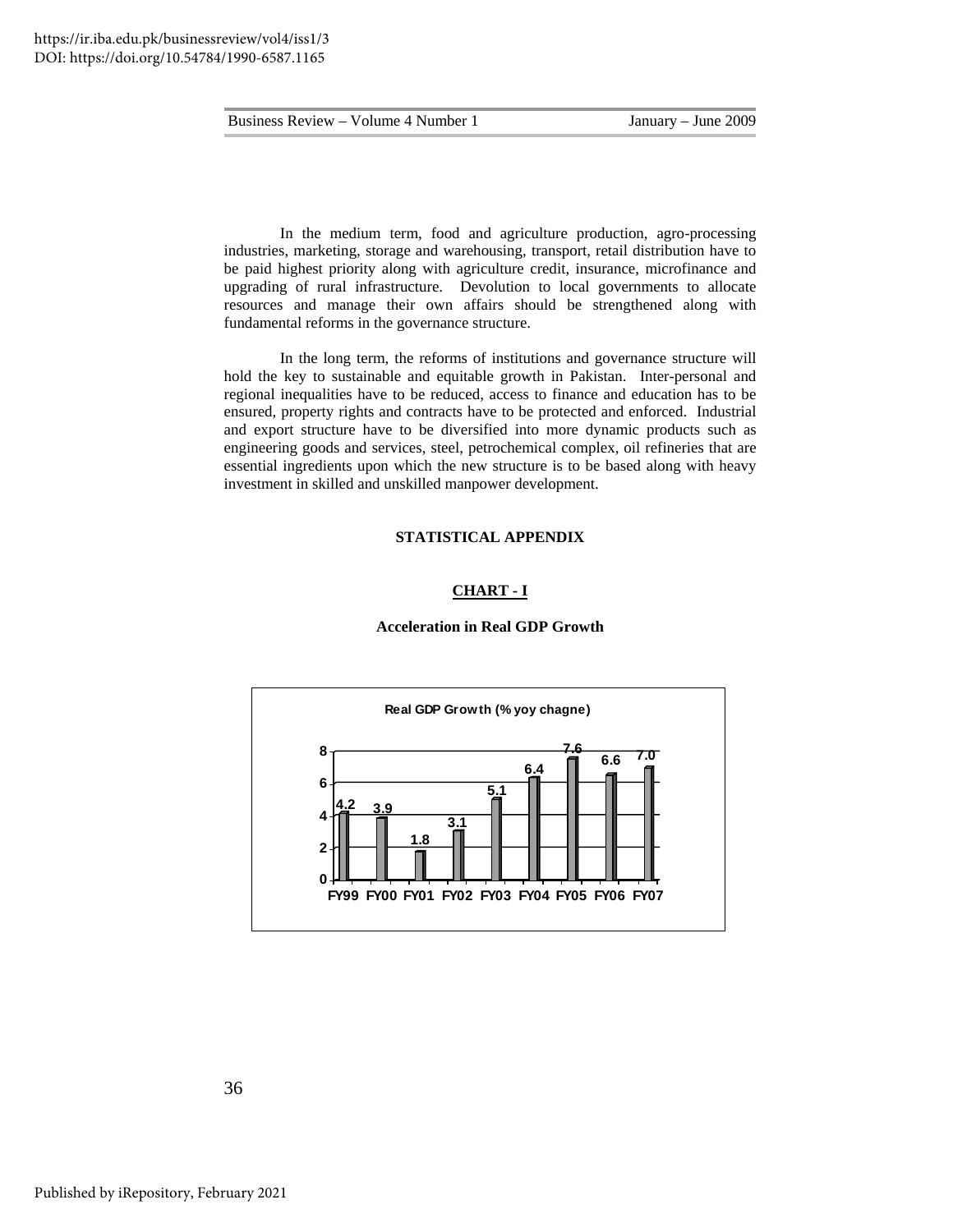## **CHART – II**



**Rise in Per capita income** 

## **CHART - III**

#### **Decline in Budgetary deficit**

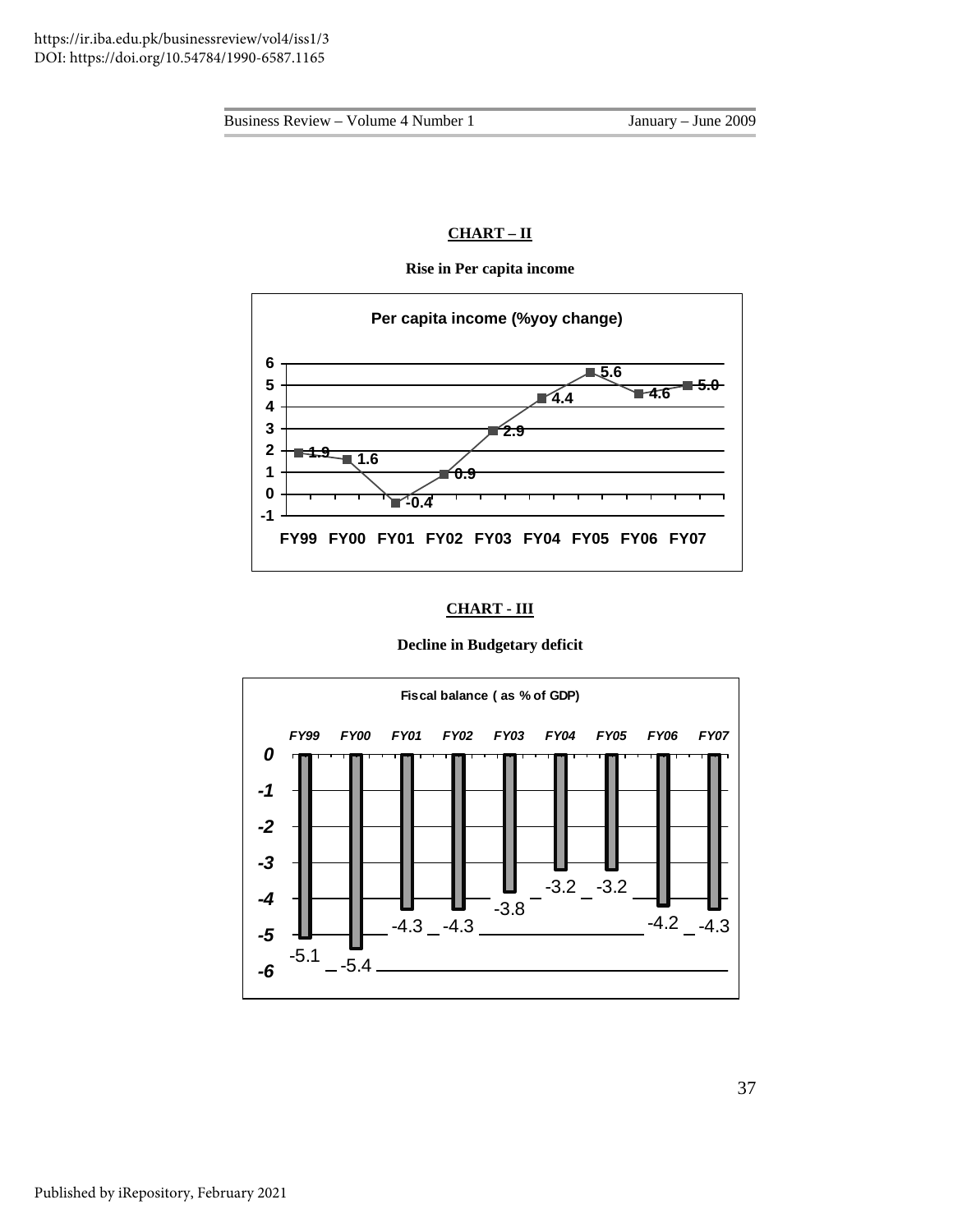## **CHART – IV**

## **Rising Tax Revenues**



## **CHART - V**

#### **Fall in Public debt**



38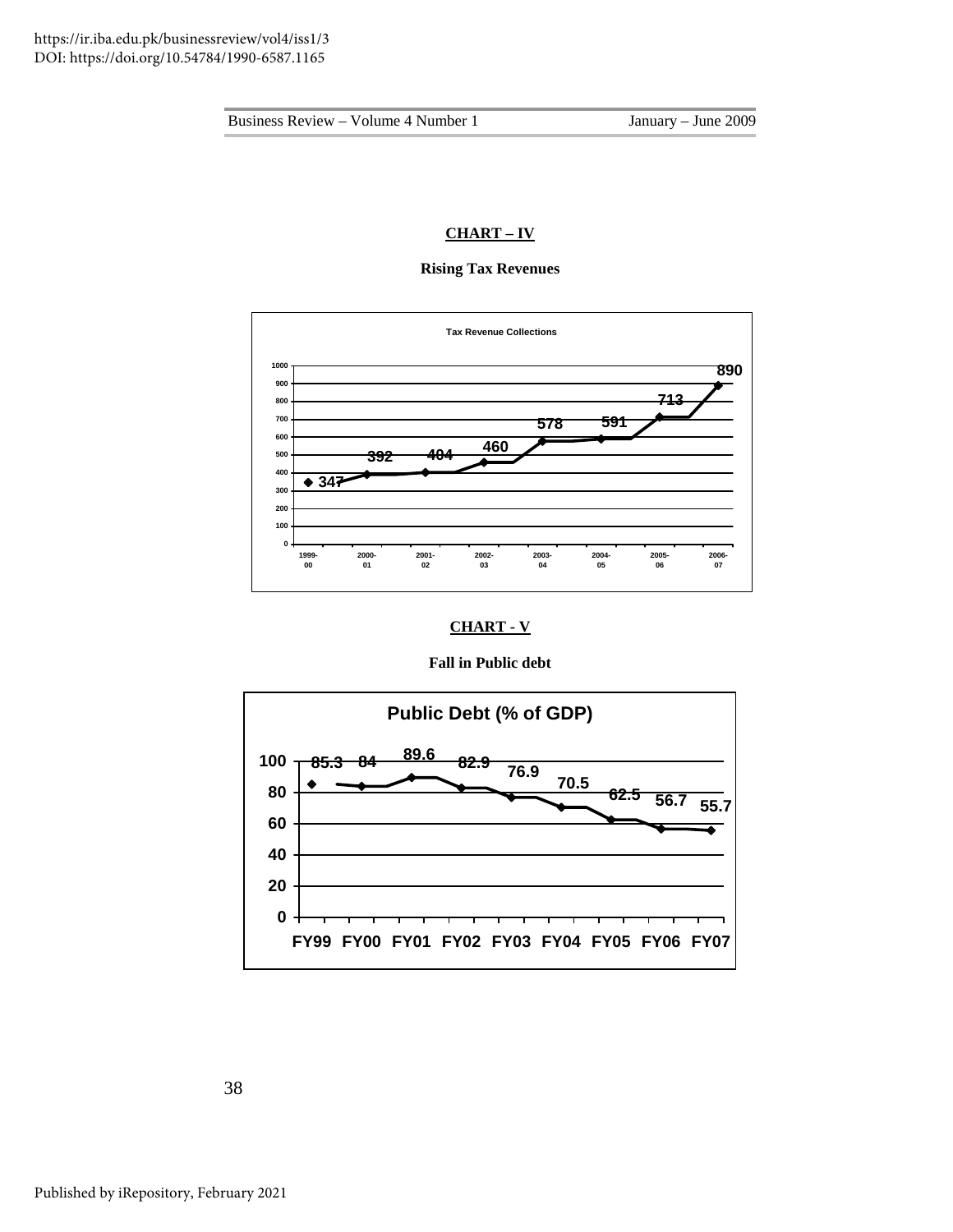## **CHART - VI**

## **Improved Debt servicing capacity**



## **CHART - VII**

## **Lower External Debt burden**

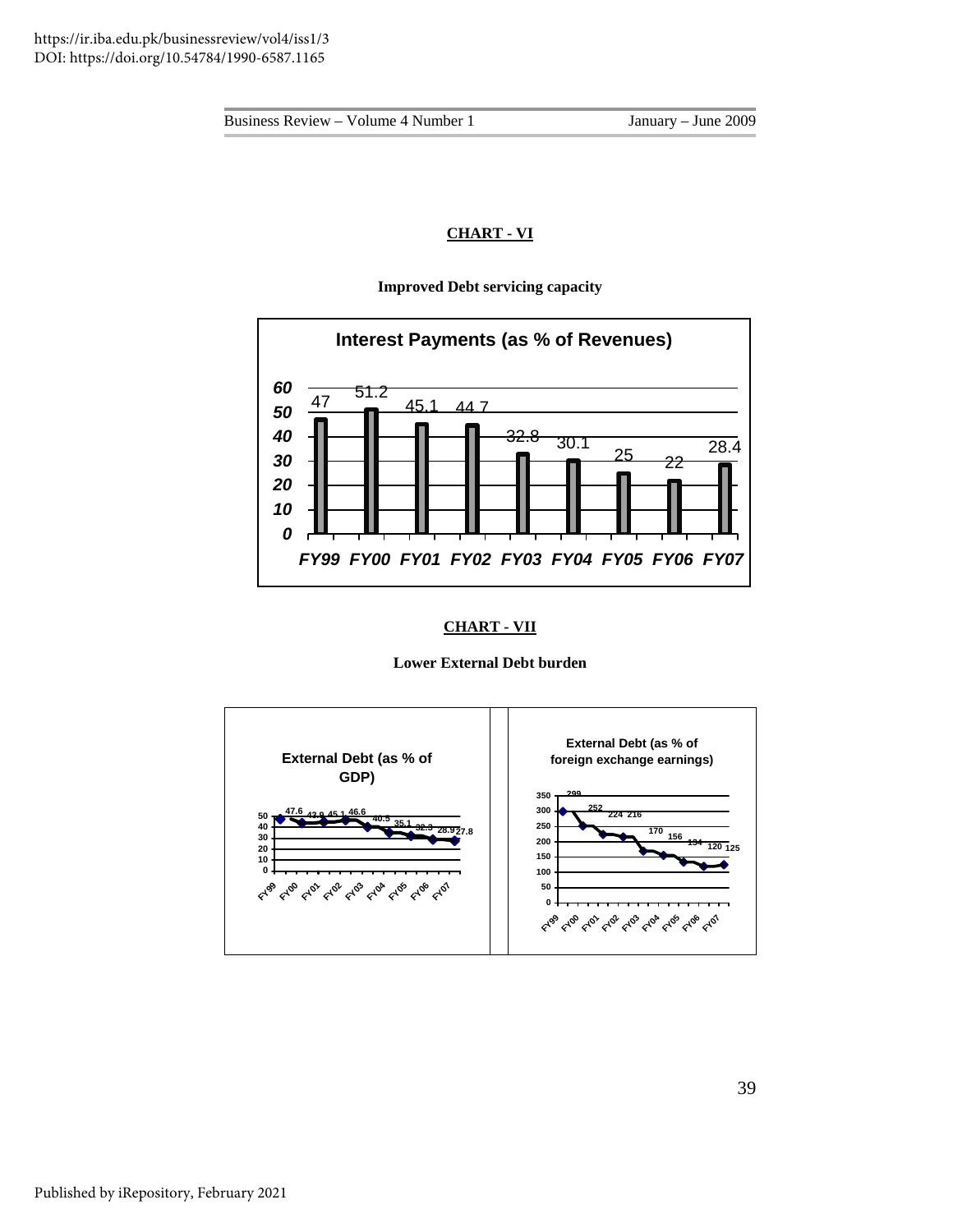## **CHART - VIII**

#### **Stagnant External debt & liabilities**



## **CHART - IX**

## **Low Inflation for first five years**



40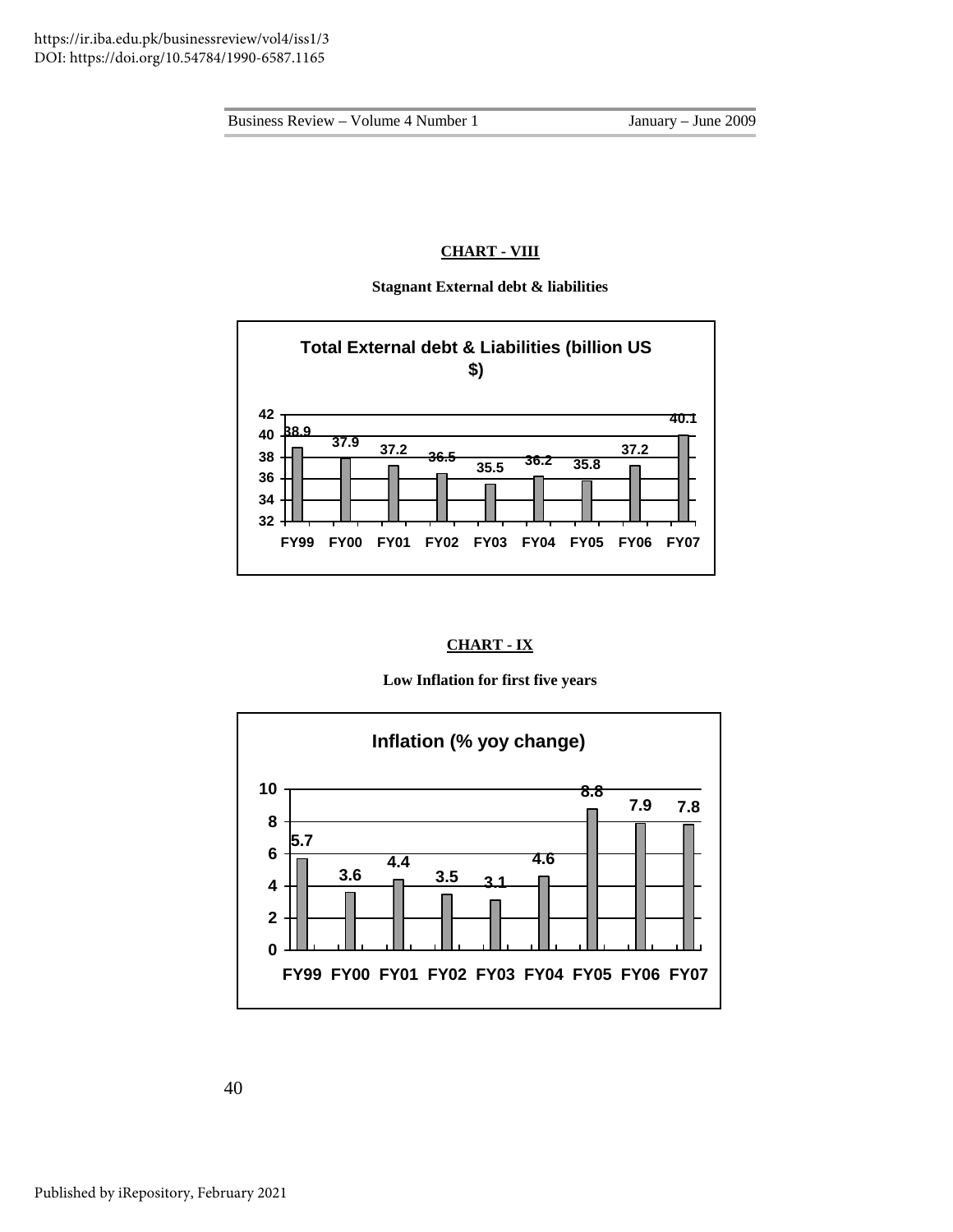## **CHART - X**

**Large demand for Private sector credit** 



## **CHART - XI**

**Lower Cost of capital** 

**Weighted Average Lending Rates (in %)**

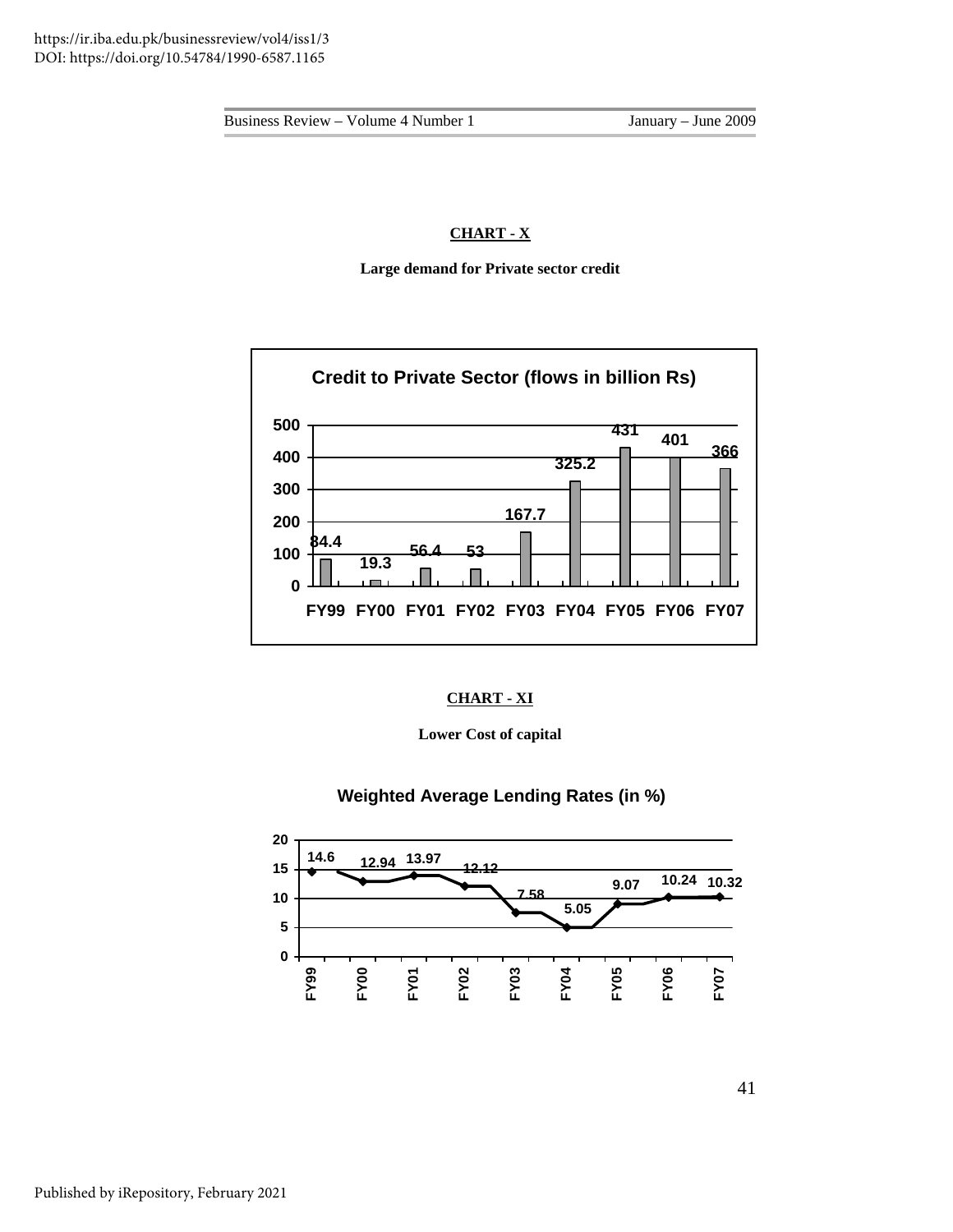## **CHART - XII**

**Rise in Imports of machinery** 



**CHART – XIII**

#### **Expansion in Exports**



42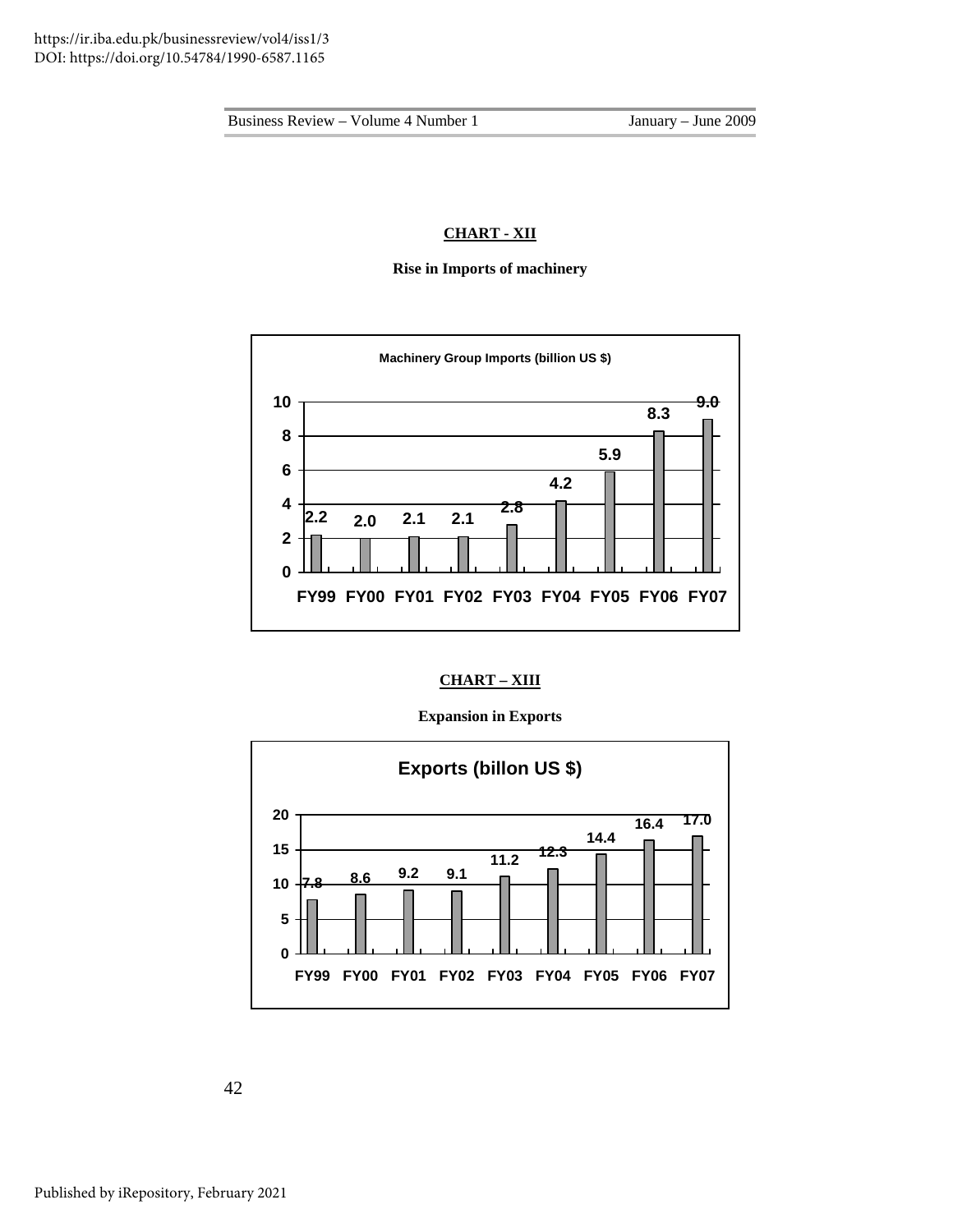## **CHART - XIV**



**Sharp increase in Remittances** 

## **CHART - XV**

#### **Surplus current account until FY 04**

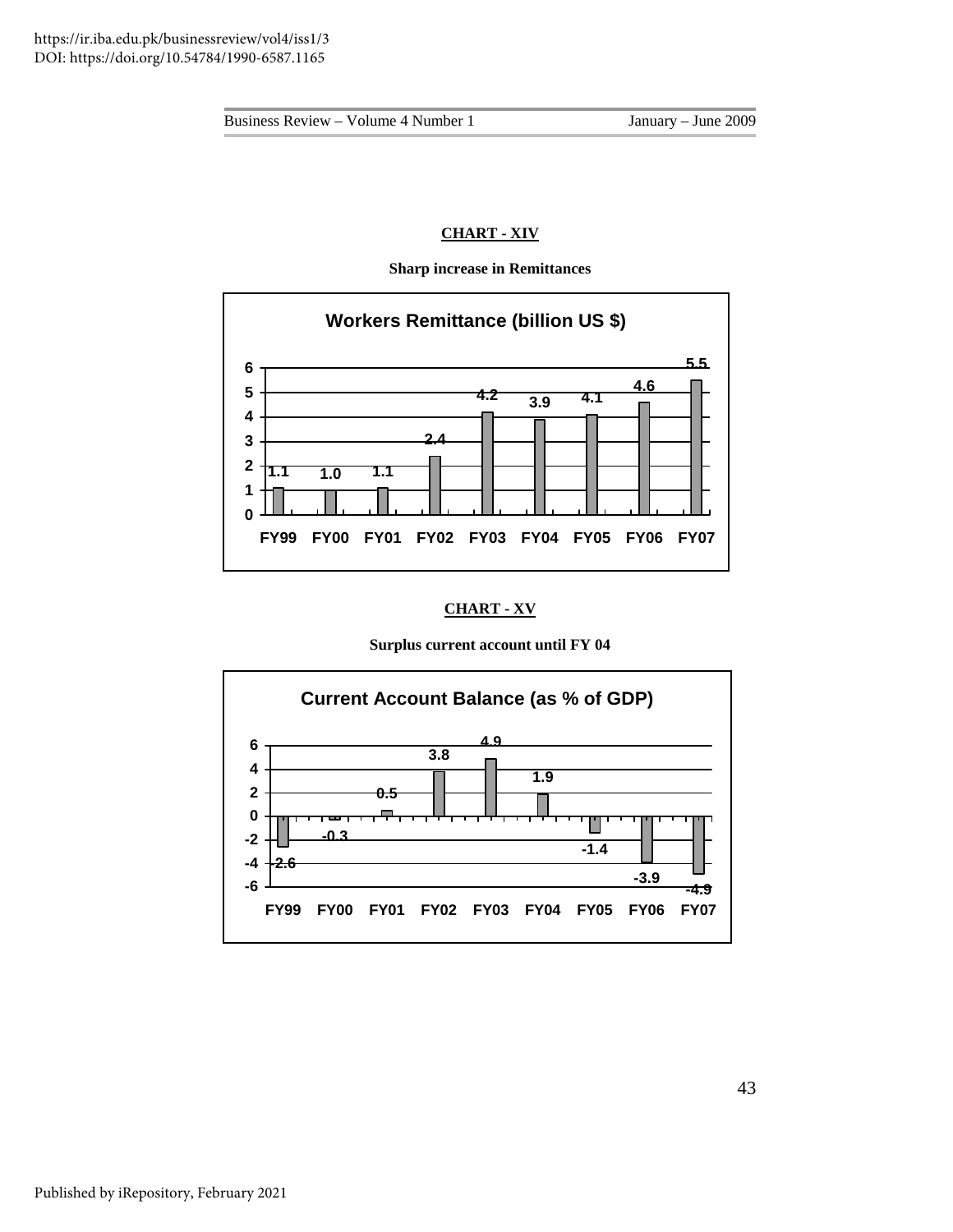## **CHART - XVI**

**Strong Foreign Exchange Reserves** 



## **CHART - XVII**

#### **Decline in incidence of poverty**



44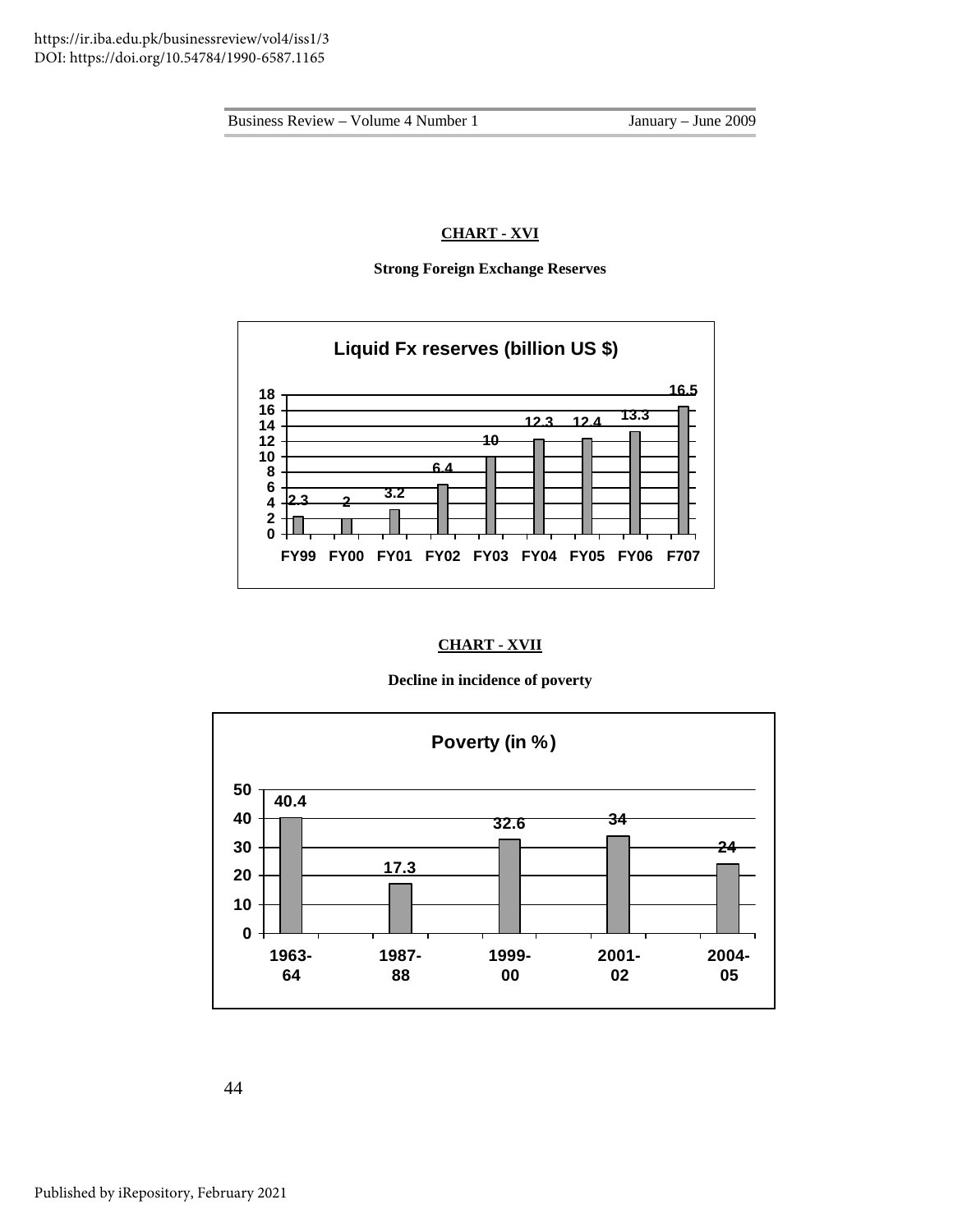#### **REFERENCES**

ABN-Amro Economic Bulletin – Various Issues

AKD Pakistan Research, Pakistan Market 2008-2009 (January 5, 2009)

AKD Pakistan Research, Pakistan Market 2007-2008 (January 7, 2008)

Asian Development Outlook 2008 Update

Asian Development Bank. An Analysis of Pakistan's Macroeconomic situation and Prospects. (Working Paper 136, December 2008)

Asian Development Bank. A note on Competitiveness and Structural Transformation in Pakistan. (Working Paper 110, December 2007)

BMA Research Strategy Pakistan Outlook 2008 (January 22, 2008)

BMA Research, Strategy Pakistan Outlook 2009 (January 14, 2009)

Commission on Growth and Development, The Growth Report (World Bank 2008)

Citigroup Credit Research, Islamic Republic of Pakistan, Credit Turnaround Story, February 17, 2007.

Deutsche Bank, Pakistan Primer – Opening the door to Pakistan (June 29, 2006)

Devarajan S. and I. Nabi 'Economic Growth in South Asia' (World Bank 2007)

Easterly, W. 'The Political Economy of Growth without Development: A Case Study of Pakistan (Harvard University, March 2000)

Goldman Sachs, BRICs and Next Eleven (2007)

Government of Pakistan, Finance Division, Economic Survey 2007-08

Government of Pakistan, Planning Division, Poverty Reduction Strategy Paper II November 7, 2008.

Government of Pakistan, Planning Commission, Medium Term Development Framework 2005-2010 (May 2005)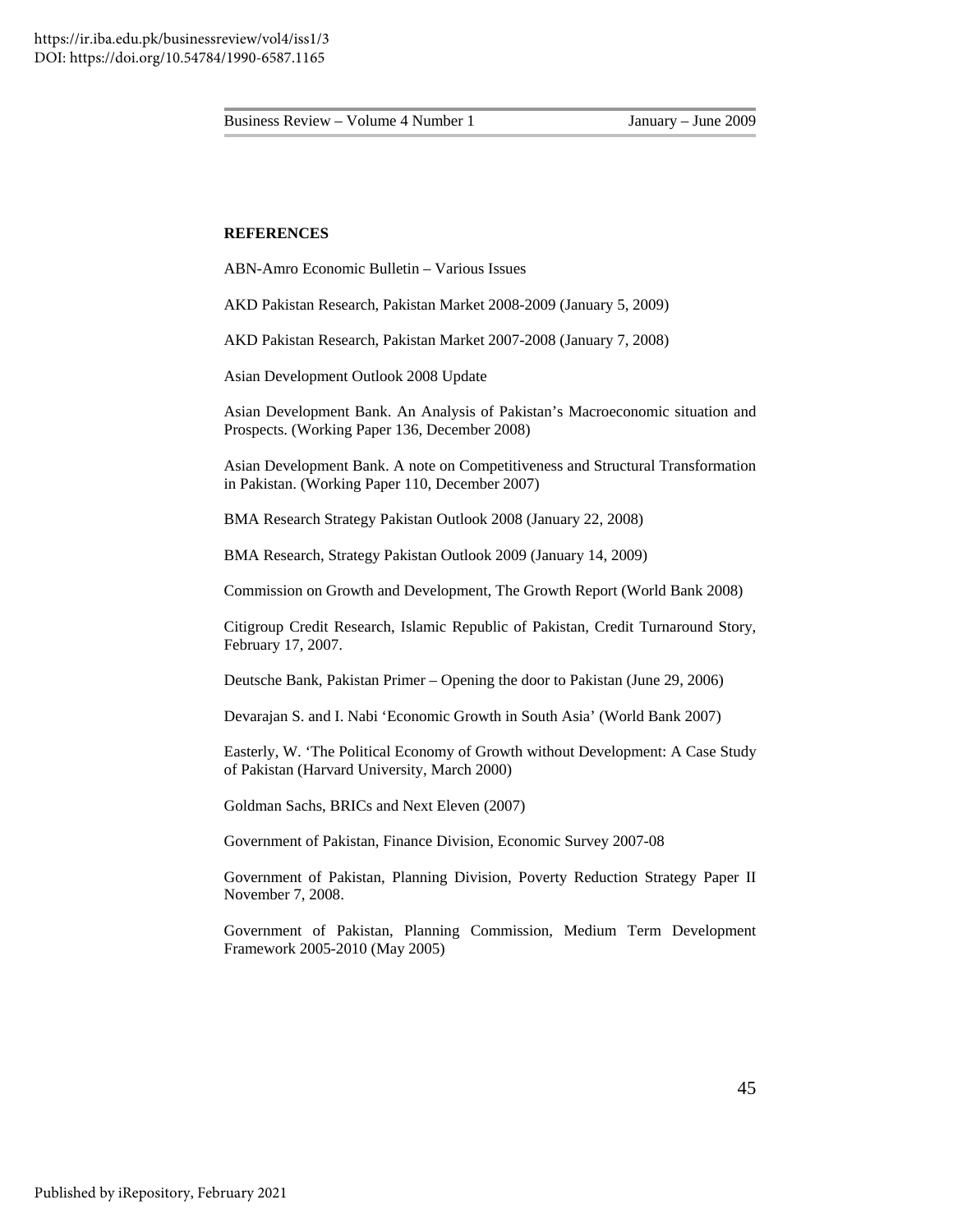Hausmann, R, D. Rodrick and A. Velasco. "Growth Diagnostics": (JFK School of Government, Harvard University 2005)

HSBC, Pakistan: Reaping the rewards of reform, December 15, 2004

International Monetary Fund, Request for Stand-by Arrangement – Staff Report (December 2, 2008)

International Monetary Fund, World Economic Outlook (September 2008)

International Monetary Fund, Pakistan: 2001 Article IV Consultation Staff Report (January 17, 2008)

Institute of Public Policy, State of the Economy: Challenges and Opportunities (BNU Lahore, 2008)

Invest Cap Research, Pakistan Economic Report (February 21, 2008)

J.P. Morgan, Pakistan: Favourable Trends Abound, September 5, 2003

J.P. Morgan, Pakistan: Showing its mettle and staying the course, March 1, 2005

J.P. Morgan, Pakistan: Making a remarkable come back, January 21, 2004

Mahbubul Haq Centre for Human Development, Human Development in South Asia – A Ten Year Review (Oxford University Press)

Merrill Lynch, Pakistan Strategy (December 23, 2008)

Merrill Lynch, Investment Strategy (November 18, 2008)

Merrill Lynch, Pakistan Opportunities and Challenges (January 6, 2008)

Planning Commission, Panel of Economists, Economic Stabilization with a Human face (October 31, 2008)

Qayyum A, Idress Khawaja and Asma Hyder, "Growth Diagnostics in Pakistan" PIDE Working Paper 2008:47

Social Policy Development Centre, Fiscal Policy Choices in Budget 2008-09. (Research Report No.76, 2008)

Standard and Poor, Asia – Pacific Sovereign Report Card. (Sept. 2006)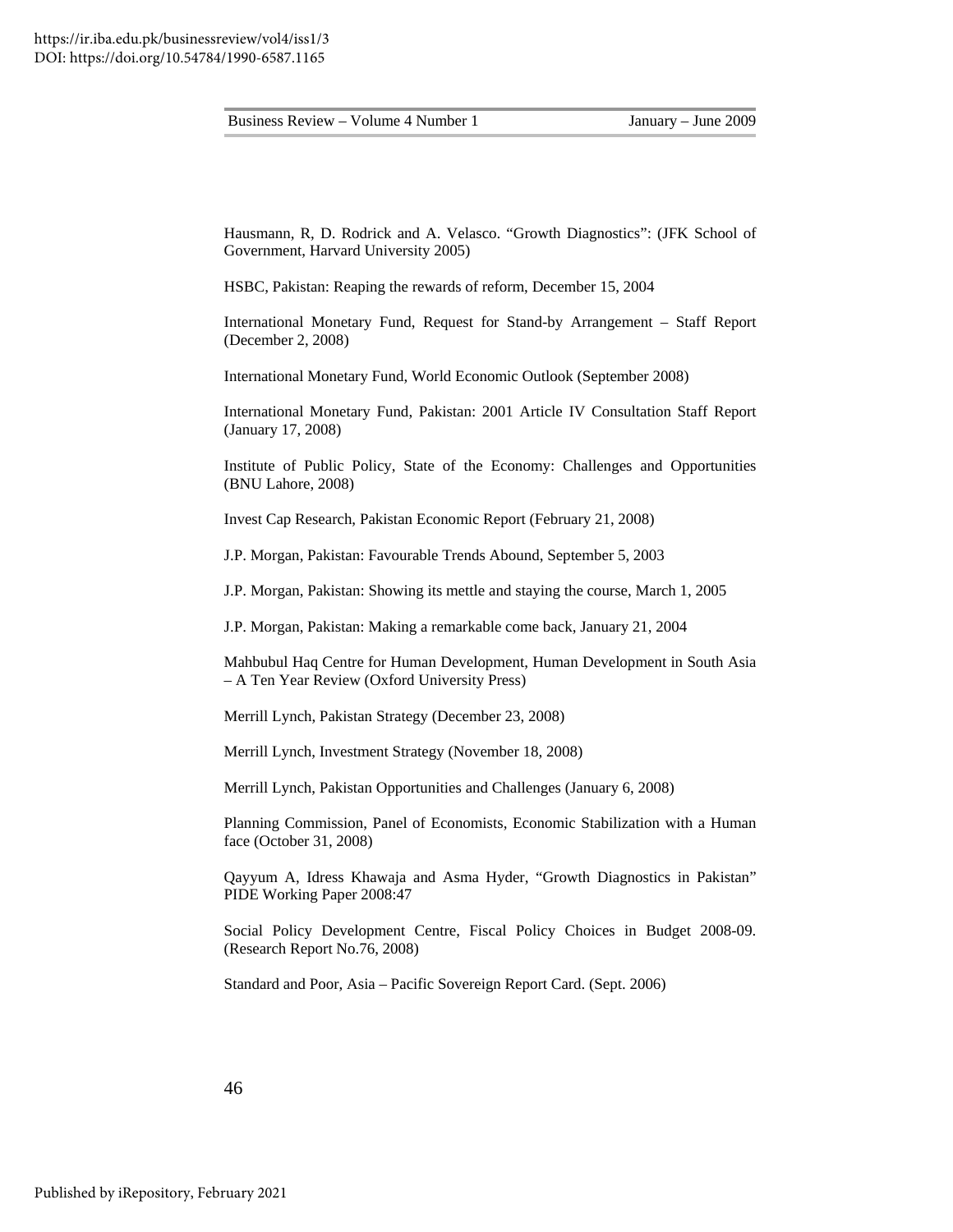State Bank of Pakistan, Annual Reports Vol. I, Performance of the Economy. (2007- 2008)

State Bank of Pakistan, Quarterly Economic Report. (Various issues)

State Bank of Pakistan, Financial Stability Review, 2008

State Bank of Pakistan, Banking System Review, 2007.

UBS Investment Research, "Pakistan Arrives" (Sept. 15, 2006)

World Bank, Pakistan: Development Policy Review (April 3, 2002)

World Bank, World Development Indicators 2008

World Bank, Global Economic Prospects 2009